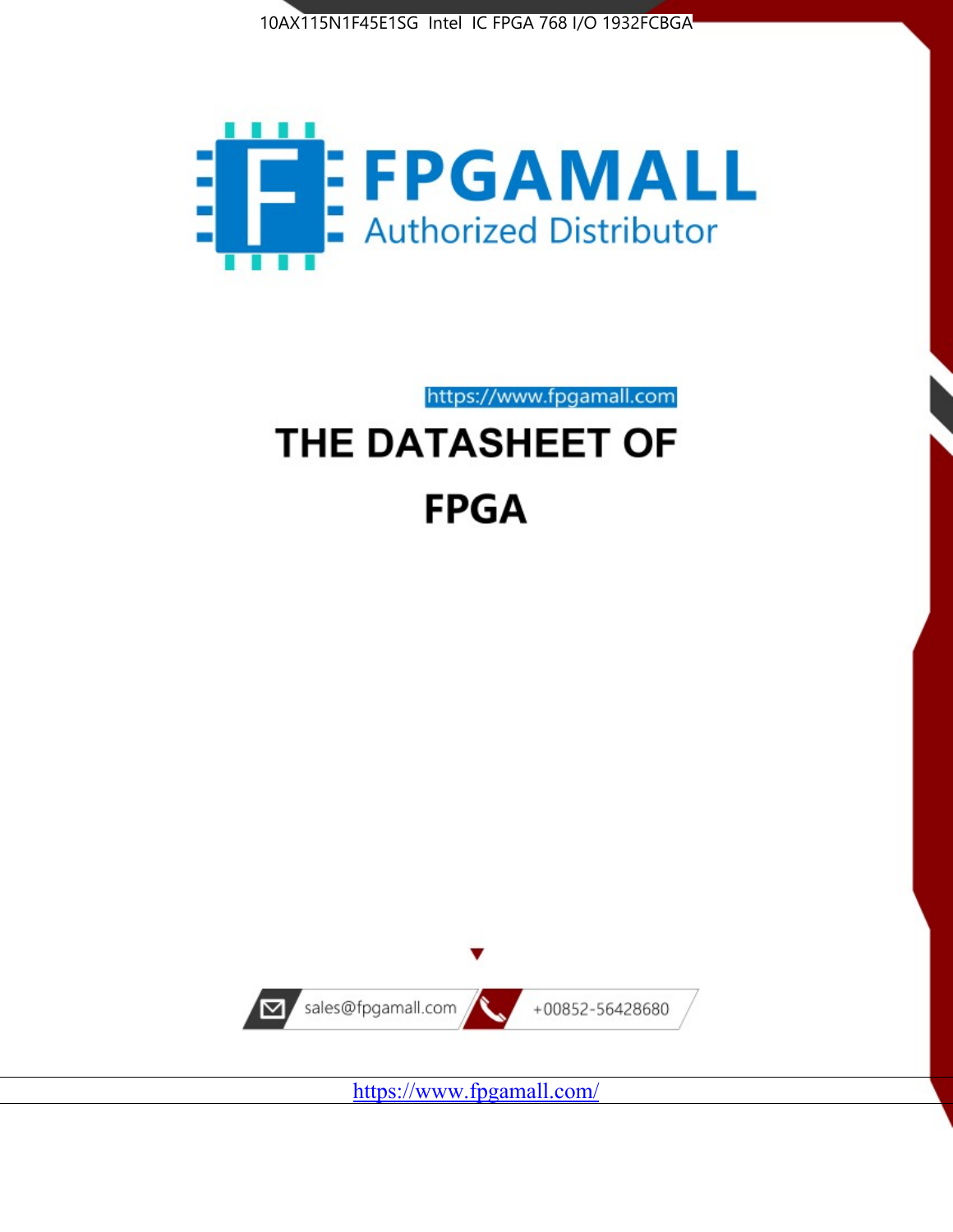10AX115N1F45E1SG Intel IC FPGA 768 I/O 1932FCBGA



# **Intel® Arria® 10 Device Overview**



**A10-OVERVIEW | 2018.12.06** Latest document on the web: **[PDF](https://www.intel.com/content/dam/www/programmable/us/en/pdfs/literature/hb/arria-10/a10_overview.pdf)** | **[HTML](https://www.intel.com/content/www/us/en/programmable/documentation/sam1403480274650.html)**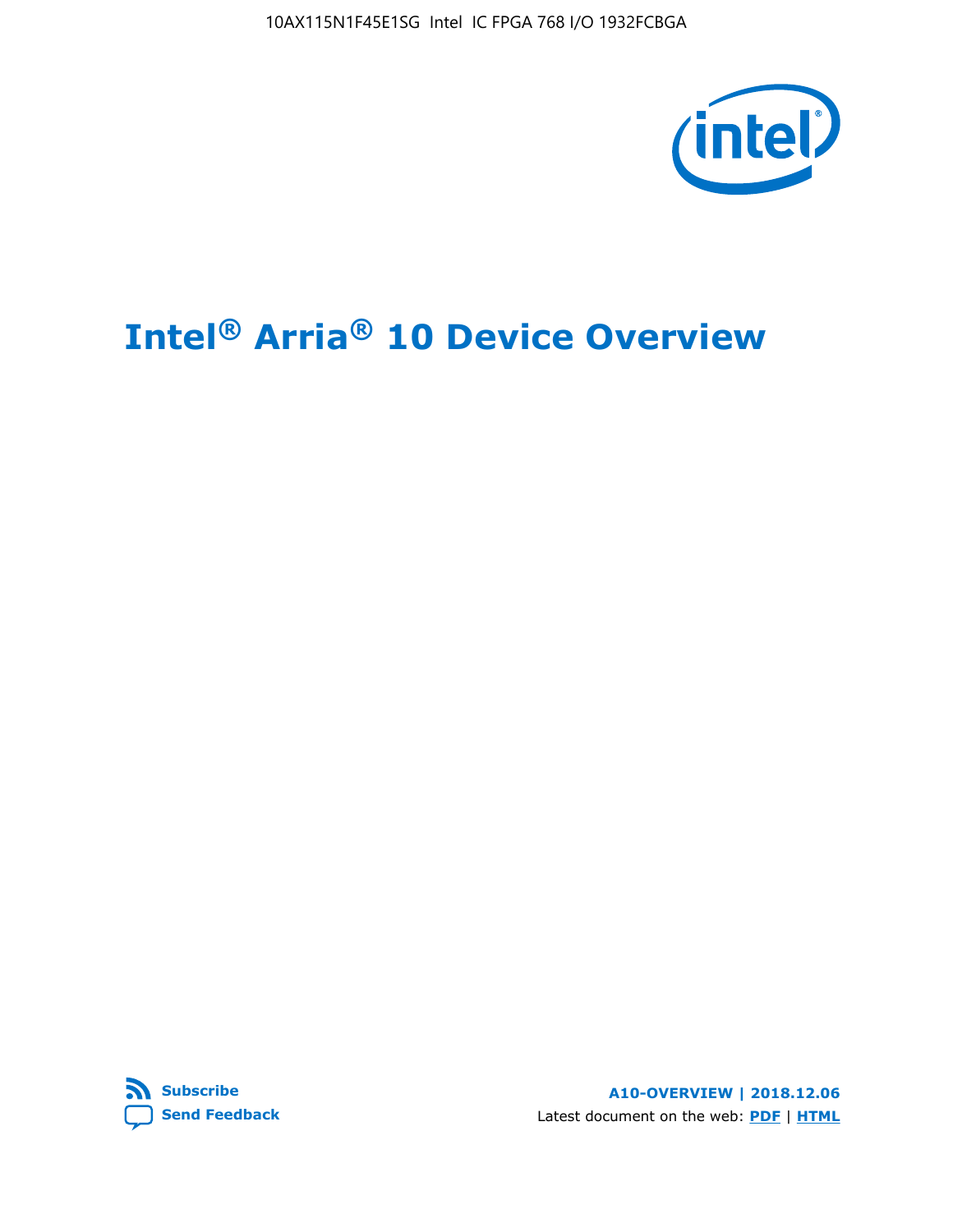

**Contents** 

# **Contents**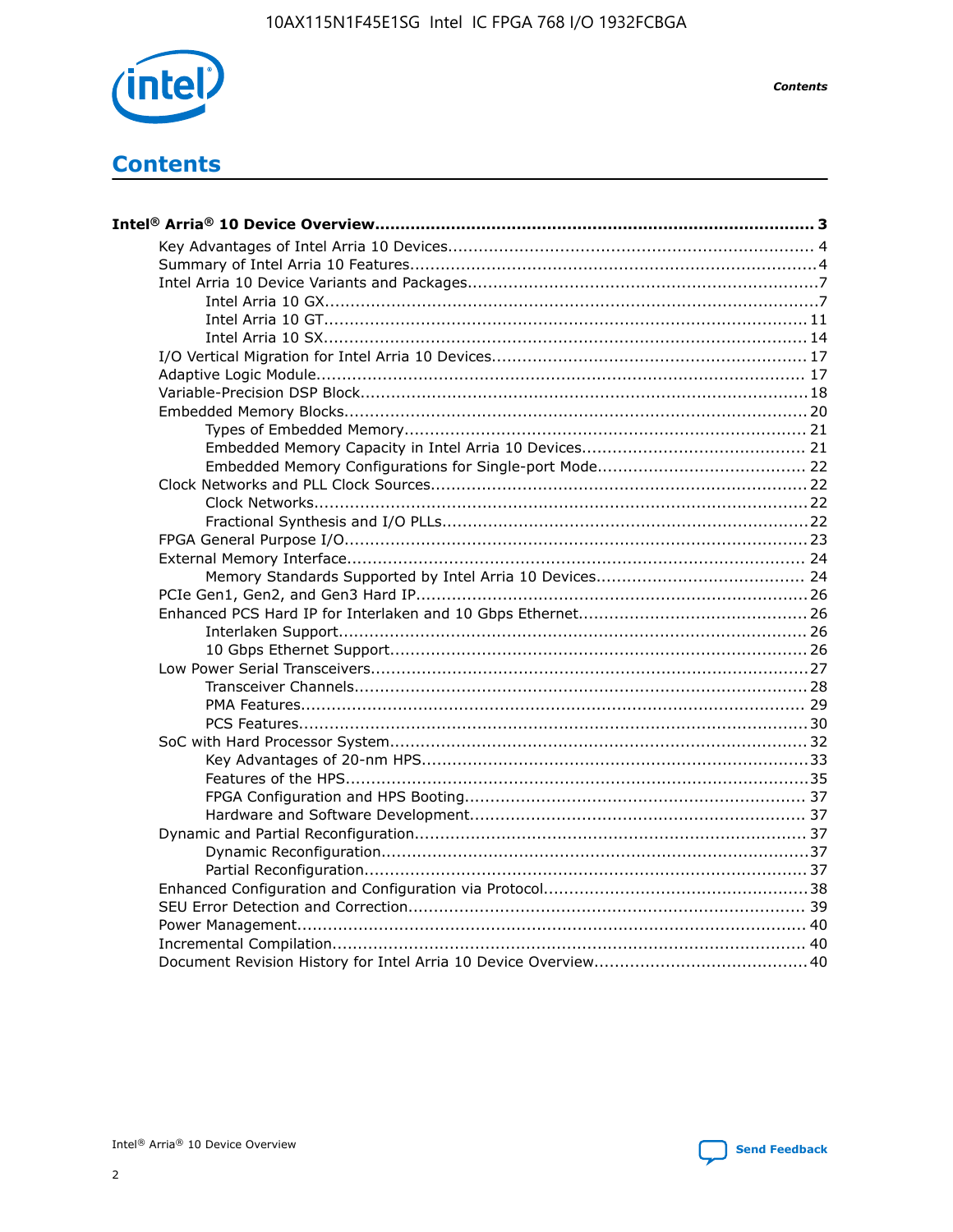**A10-OVERVIEW | 2018.12.06**

**[Send Feedback](mailto:FPGAtechdocfeedback@intel.com?subject=Feedback%20on%20Intel%20Arria%2010%20Device%20Overview%20(A10-OVERVIEW%202018.12.06)&body=We%20appreciate%20your%20feedback.%20In%20your%20comments,%20also%20specify%20the%20page%20number%20or%20paragraph.%20Thank%20you.)**



# **Intel® Arria® 10 Device Overview**

The Intel<sup>®</sup> Arria<sup>®</sup> 10 device family consists of high-performance and power-efficient 20 nm mid-range FPGAs and SoCs.

Intel Arria 10 device family delivers:

- Higher performance than the previous generation of mid-range and high-end FPGAs.
- Power efficiency attained through a comprehensive set of power-saving technologies.

The Intel Arria 10 devices are ideal for high performance, power-sensitive, midrange applications in diverse markets.

| <b>Market</b>         | <b>Applications</b>                                                                                               |
|-----------------------|-------------------------------------------------------------------------------------------------------------------|
| Wireless              | Channel and switch cards in remote radio heads<br>٠<br>Mobile backhaul<br>٠                                       |
| Wireline              | 40G/100G muxponders and transponders<br>٠<br>100G line cards<br>٠<br><b>Bridging</b><br>٠<br>Aggregation<br>٠     |
| <b>Broadcast</b>      | Studio switches<br>٠<br>Servers and transport<br>٠<br>Videoconferencing<br>٠<br>Professional audio and video<br>٠ |
| Computing and Storage | Flash cache<br>٠<br>Cloud computing servers<br>٠<br>Server acceleration<br>٠                                      |
| Medical               | Diagnostic scanners<br>٠<br>Diagnostic imaging<br>٠                                                               |
| Military              | Missile guidance and control<br>٠<br>Radar<br>٠<br>Electronic warfare<br>٠<br>Secure communications<br>٠          |

#### **Table 1. Sample Markets and Ideal Applications for Intel Arria 10 Devices**

#### **Related Information**

- [Intel Arria 10 Device Handbook: Known Issues](http://www.altera.com/support/kdb/solutions/rd07302013_646.html) Lists the planned updates to the *Intel Arria 10 Device Handbook* chapters.
- [Intel Arria 10 GX/GT Device Errata and Design Recommendations](https://www.intel.com/content/www/us/en/programmable/documentation/agz1493851706374.html#yqz1494433888646)
- [Intel Arria 10 SX Device Errata and Design Recommendations](https://www.intel.com/content/www/us/en/programmable/documentation/cru1462832385668.html#cru1462832558642)

Intel Corporation. All rights reserved. Intel, the Intel logo, Altera, Arria, Cyclone, Enpirion, MAX, Nios, Quartus and Stratix words and logos are trademarks of Intel Corporation or its subsidiaries in the U.S. and/or other countries. Intel warrants performance of its FPGA and semiconductor products to current specifications in accordance with Intel's standard warranty, but reserves the right to make changes to any products and services at any time without notice. Intel assumes no responsibility or liability arising out of the application or use of any information, product, or service described herein except as expressly agreed to in writing by Intel. Intel customers are advised to obtain the latest version of device specifications before relying on any published information and before placing orders for products or services. \*Other names and brands may be claimed as the property of others.

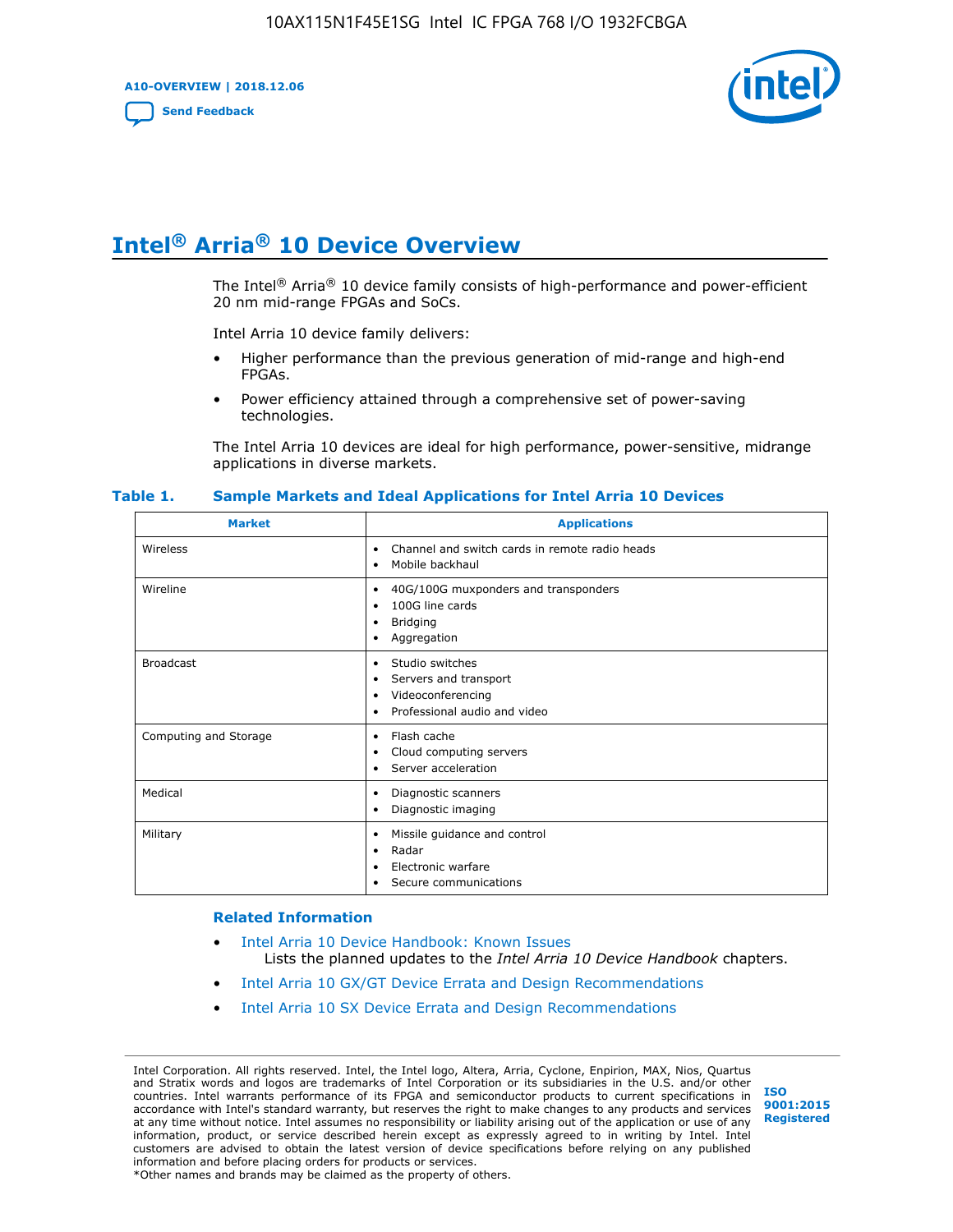

# **Key Advantages of Intel Arria 10 Devices**

# **Table 2. Key Advantages of the Intel Arria 10 Device Family**

| <b>Advantage</b>                                                                                          | <b>Supporting Feature</b>                                                                                                                                                                                                                                                                                                |  |  |  |  |  |
|-----------------------------------------------------------------------------------------------------------|--------------------------------------------------------------------------------------------------------------------------------------------------------------------------------------------------------------------------------------------------------------------------------------------------------------------------|--|--|--|--|--|
| Enhanced core architecture                                                                                | Built on TSMC's 20 nm process technology<br>٠<br>60% higher performance than the previous generation of mid-range FPGAs<br>٠<br>15% higher performance than the fastest previous-generation FPGA<br>٠                                                                                                                    |  |  |  |  |  |
| High-bandwidth integrated<br>transceivers                                                                 | Short-reach rates up to 25.8 Gigabits per second (Gbps)<br>٠<br>Backplane capability up to 12.5 Gbps<br>٠<br>Integrated 10GBASE-KR and 40GBASE-KR4 Forward Error Correction (FEC)<br>٠                                                                                                                                   |  |  |  |  |  |
| Improved logic integration and<br>hard IP blocks                                                          | 8-input adaptive logic module (ALM)<br>٠<br>Up to 65.6 megabits (Mb) of embedded memory<br>٠<br>Variable-precision digital signal processing (DSP) blocks<br>Fractional synthesis phase-locked loops (PLLs)<br>Hard PCI Express Gen3 IP blocks<br>Hard memory controllers and PHY up to 2,400 Megabits per second (Mbps) |  |  |  |  |  |
| Second generation hard<br>processor system (HPS) with<br>integrated ARM* Cortex*-A9*<br>MPCore* processor | Tight integration of a dual-core ARM Cortex-A9 MPCore processor, hard IP, and an<br>٠<br>FPGA in a single Intel Arria 10 system-on-a-chip (SoC)<br>Supports over 128 Gbps peak bandwidth with integrated data coherency between<br>$\bullet$<br>the processor and the FPGA fabric                                        |  |  |  |  |  |
| Advanced power savings                                                                                    | Comprehensive set of advanced power saving features<br>٠<br>Power-optimized MultiTrack routing and core architecture<br>٠<br>Up to 40% lower power compared to previous generation of mid-range FPGAs<br>Up to 60% lower power compared to previous generation of high-end FPGAs                                         |  |  |  |  |  |

# **Summary of Intel Arria 10 Features**

## **Table 3. Summary of Features for Intel Arria 10 Devices**

| <b>Feature</b>                  | <b>Description</b>                                                                                                                                                                                                                                                                                                                                                                                       |
|---------------------------------|----------------------------------------------------------------------------------------------------------------------------------------------------------------------------------------------------------------------------------------------------------------------------------------------------------------------------------------------------------------------------------------------------------|
| Technology                      | TSMC's 20-nm SoC process technology<br>٠<br>Allows operation at a lower $V_{\text{CC}}$ level of 0.82 V instead of the 0.9 V standard $V_{\text{CC}}$ core voltage                                                                                                                                                                                                                                       |
| Packaging                       | 1.0 mm ball-pitch Fineline BGA packaging<br>0.8 mm ball-pitch Ultra Fineline BGA packaging<br>Multiple devices with identical package footprints for seamless migration between different<br><b>FPGA</b> densities<br>Devices with compatible package footprints allow migration to next generation high-end<br>Stratix $\mathcal{R}$ 10 devices<br>RoHS, leaded $(1)$ , and lead-free (Pb-free) options |
| High-performance<br>FPGA fabric | Enhanced 8-input ALM with four registers<br>٠<br>Improved multi-track routing architecture to reduce congestion and improve compilation time<br>Hierarchical core clocking architecture<br>Fine-grained partial reconfiguration                                                                                                                                                                          |
| Internal memory<br>blocks       | M20K-20-Kb memory blocks with hard error correction code (ECC)<br>Memory logic array block (MLAB)-640-bit memory                                                                                                                                                                                                                                                                                         |
|                                 | continued                                                                                                                                                                                                                                                                                                                                                                                                |



<sup>(1)</sup> Contact Intel for availability.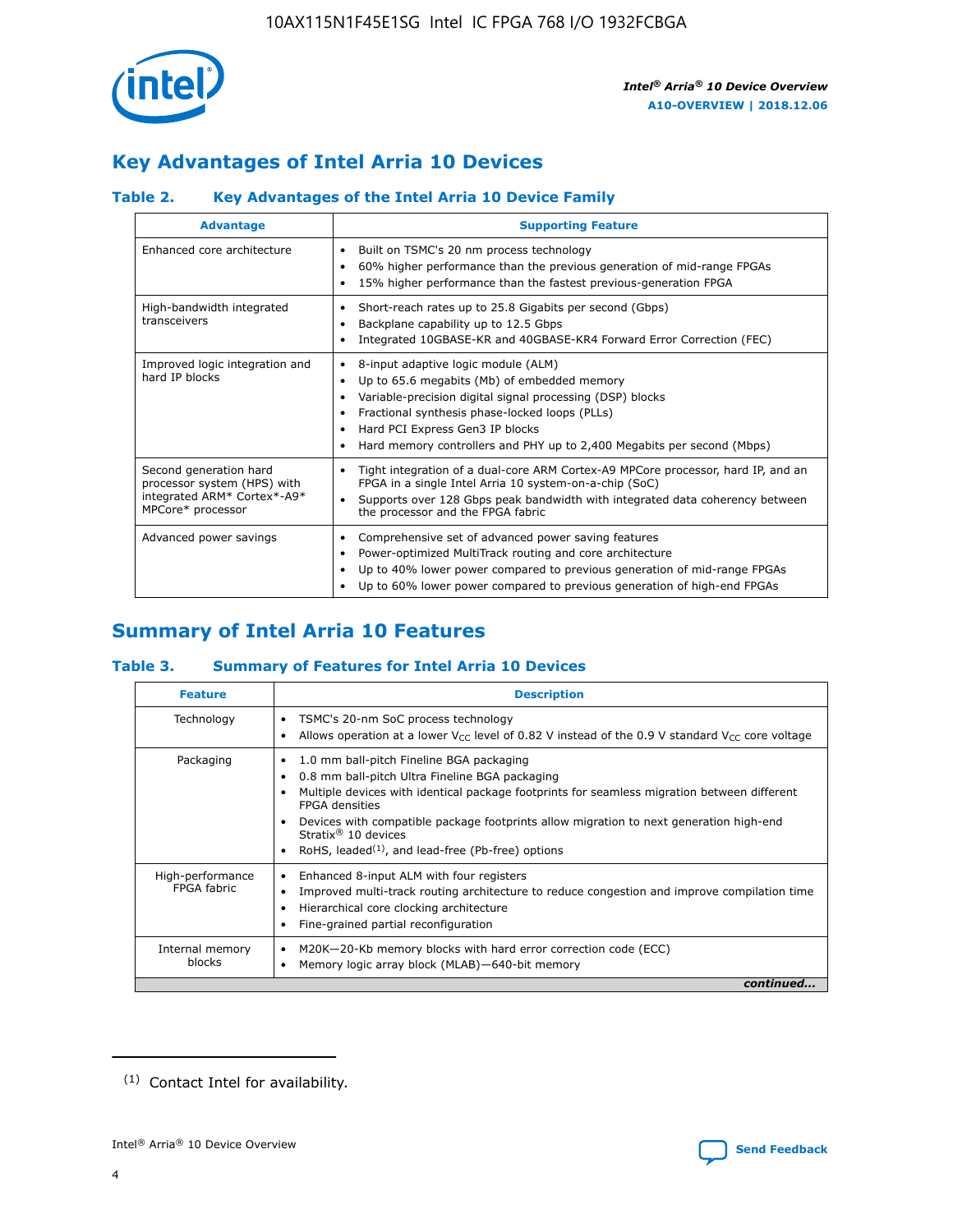$\mathsf{r}$ 



| <b>Feature</b>                         |                                                                                                                | <b>Description</b>                                                                                                                                                                                                                                                                                                                                                                                                                                                                                                                                                                                                                                                                                                                                                                                                                          |
|----------------------------------------|----------------------------------------------------------------------------------------------------------------|---------------------------------------------------------------------------------------------------------------------------------------------------------------------------------------------------------------------------------------------------------------------------------------------------------------------------------------------------------------------------------------------------------------------------------------------------------------------------------------------------------------------------------------------------------------------------------------------------------------------------------------------------------------------------------------------------------------------------------------------------------------------------------------------------------------------------------------------|
| Embedded Hard IP<br>blocks             | Variable-precision DSP                                                                                         | Native support for signal processing precision levels from $18 \times 19$ to<br>$\bullet$<br>54 x 54<br>Native support for 27 x 27 multiplier mode<br>64-bit accumulator and cascade for systolic finite impulse responses<br>(FIRs)<br>Internal coefficient memory banks<br>٠<br>Preadder/subtractor for improved efficiency<br>Additional pipeline register to increase performance and reduce<br>power<br>Supports floating point arithmetic:<br>- Perform multiplication, addition, subtraction, multiply-add,<br>multiply-subtract, and complex multiplication.<br>- Supports multiplication with accumulation capability, cascade<br>summation, and cascade subtraction capability.<br>- Dynamic accumulator reset control.<br>- Support direct vector dot and complex multiplication chaining<br>multiply floating point DSP blocks. |
|                                        | Memory controller                                                                                              | DDR4, DDR3, and DDR3L                                                                                                                                                                                                                                                                                                                                                                                                                                                                                                                                                                                                                                                                                                                                                                                                                       |
|                                        | PCI Express*                                                                                                   | PCI Express (PCIe*) Gen3 (x1, x2, x4, or x8), Gen2 (x1, x2, x4, or x8)<br>and Gen1 (x1, x2, x4, or x8) hard IP with complete protocol stack,<br>endpoint, and root port                                                                                                                                                                                                                                                                                                                                                                                                                                                                                                                                                                                                                                                                     |
|                                        | Transceiver I/O                                                                                                | 10GBASE-KR/40GBASE-KR4 Forward Error Correction (FEC)<br>PCS hard IPs that support:<br>- 10-Gbps Ethernet (10GbE)<br>- PCIe PIPE interface<br>- Interlaken<br>- Gbps Ethernet (GbE)<br>- Common Public Radio Interface (CPRI) with deterministic latency<br>support<br>- Gigabit-capable passive optical network (GPON) with fast lock-<br>time support<br>13.5G JESD204b<br>$\bullet$<br>8B/10B, 64B/66B, 64B/67B encoders and decoders<br>Custom mode support for proprietary protocols                                                                                                                                                                                                                                                                                                                                                   |
| Core clock networks                    | $\bullet$<br>$\bullet$                                                                                         | Up to 800 MHz fabric clocking, depending on the application:<br>- 667 MHz external memory interface clocking with 2,400 Mbps DDR4 interface<br>- 800 MHz LVDS interface clocking with 1,600 Mbps LVDS interface<br>Global, regional, and peripheral clock networks<br>Clock networks that are not used can be gated to reduce dynamic power                                                                                                                                                                                                                                                                                                                                                                                                                                                                                                 |
| Phase-locked loops<br>(PLLs)           | High-resolution fractional synthesis PLLs:<br>$\bullet$<br>Integer PLLs:<br>- Adjacent to general purpose I/Os | - Precision clock synthesis, clock delay compensation, and zero delay buffering (ZDB)<br>- Support integer mode and fractional mode<br>- Fractional mode support with third-order delta-sigma modulation<br>- Support external memory and LVDS interfaces                                                                                                                                                                                                                                                                                                                                                                                                                                                                                                                                                                                   |
| FPGA General-purpose<br>$I/Os$ (GPIOs) | On-chip termination (OCT)<br>$\bullet$                                                                         | 1.6 Gbps LVDS-every pair can be configured as receiver or transmitter<br>1.2 V to 3.0 V single-ended LVTTL/LVCMOS interfacing                                                                                                                                                                                                                                                                                                                                                                                                                                                                                                                                                                                                                                                                                                               |
| <b>External Memory</b><br>Interface    |                                                                                                                | Hard memory controller- DDR4, DDR3, and DDR3L support<br>$-$ DDR4-speeds up to 1,200 MHz/2,400 Mbps<br>- DDR3-speeds up to 1,067 MHz/2,133 Mbps<br>Soft memory controller—provides support for RLDRAM $3^{(2)}$ , QDR IV $(2^2)$ , and QDR II+<br>continued                                                                                                                                                                                                                                                                                                                                                                                                                                                                                                                                                                                 |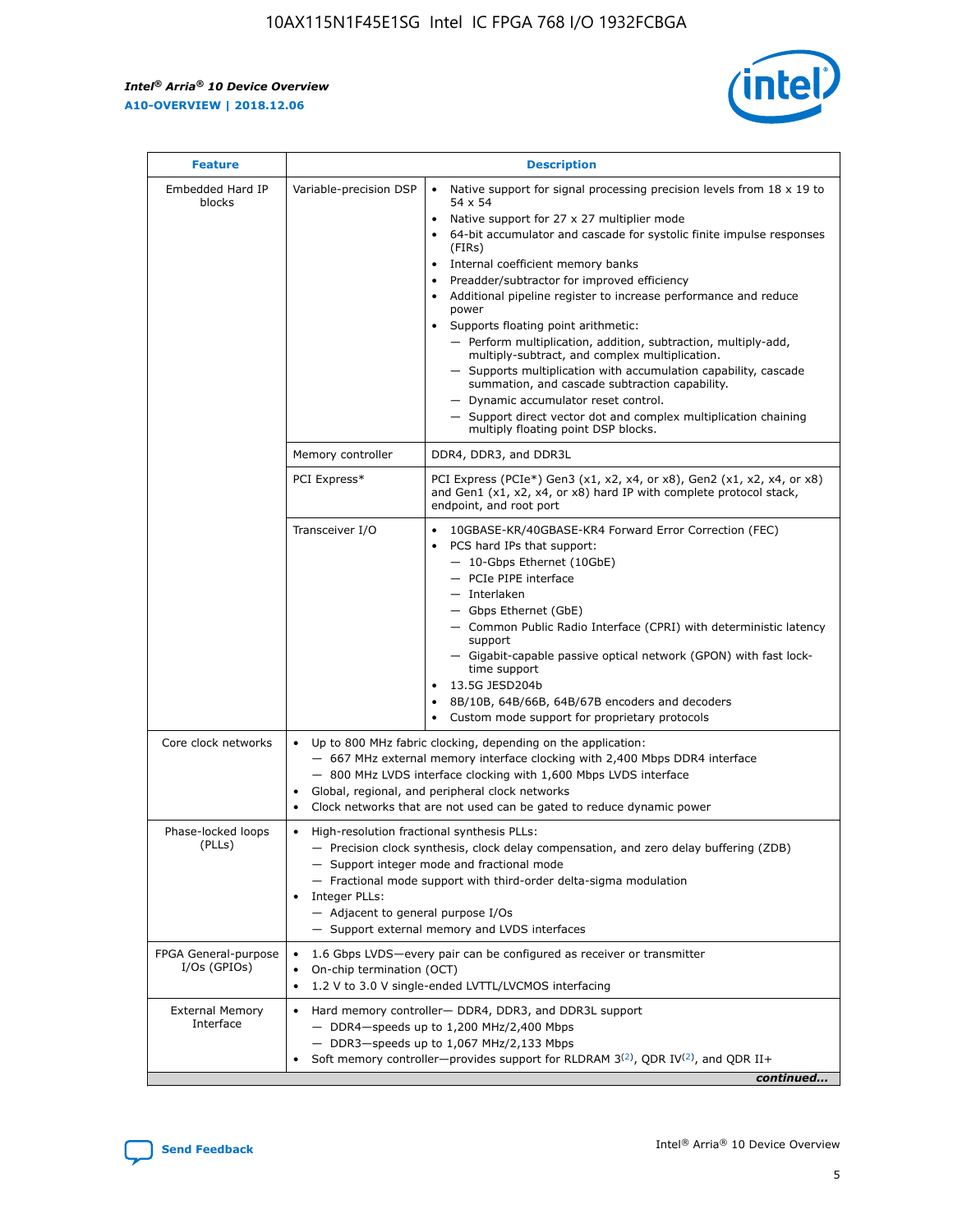

| <b>Feature</b>                                    | <b>Description</b>                                                                                                                                                                                                                                                                                                                                                                                                                                                                                                                                                                                                                             |  |  |  |  |  |  |  |
|---------------------------------------------------|------------------------------------------------------------------------------------------------------------------------------------------------------------------------------------------------------------------------------------------------------------------------------------------------------------------------------------------------------------------------------------------------------------------------------------------------------------------------------------------------------------------------------------------------------------------------------------------------------------------------------------------------|--|--|--|--|--|--|--|
| Low-power serial<br>transceivers                  | • Continuous operating range:<br>- Intel Arria 10 GX-1 Gbps to 17.4 Gbps<br>- Intel Arria 10 GT-1 Gbps to 25.8 Gbps<br>Backplane support:<br>$-$ Intel Arria 10 GX-up to 12.5<br>$-$ Intel Arria 10 GT-up to 12.5<br>Extended range down to 125 Mbps with oversampling<br>ATX transmit PLLs with user-configurable fractional synthesis capability<br>• Electronic Dispersion Compensation (EDC) support for XFP, SFP+, QSFP, and CFP optical<br>module<br>• Adaptive linear and decision feedback equalization<br>Transmitter pre-emphasis and de-emphasis<br>$\bullet$<br>Dynamic partial reconfiguration of individual transceiver channels |  |  |  |  |  |  |  |
| <b>HPS</b><br>(Intel Arria 10 SX<br>devices only) | Processor and system<br>Dual-core ARM Cortex-A9 MPCore processor-1.2 GHz CPU with<br>$\bullet$<br>1.5 GHz overdrive capability<br>256 KB on-chip RAM and 64 KB on-chip ROM<br>$\bullet$<br>System peripherals-general-purpose timers, watchdog timers, direct<br>memory access (DMA) controller, FPGA configuration manager, and<br>clock and reset managers<br>• Security features—anti-tamper, secure boot, Advanced Encryption<br>Standard (AES) and authentication (SHA)<br>ARM CoreSight* JTAG debug access port, trace port, and on-chip<br>trace storage                                                                                |  |  |  |  |  |  |  |
|                                                   | <b>External interfaces</b><br>Hard memory interface—Hard memory controller (2,400 Mbps DDR4,<br>$\bullet$<br>and 2,133 Mbps DDR3), Quad serial peripheral interface (QSPI) flash<br>controller, NAND flash controller, direct memory access (DMA)<br>controller, Secure Digital/MultiMediaCard (SD/MMC) controller<br>Communication interface-10/100/1000 Ethernet media access<br>control (MAC), USB On-The-GO (OTG) controllers, I <sup>2</sup> C controllers,<br>UART 16550, serial peripheral interface (SPI), and up to 62<br>HPS GPIO interfaces (48 direct-share I/Os)                                                                  |  |  |  |  |  |  |  |
|                                                   | High-performance ARM AMBA* AXI bus bridges that support<br>Interconnects to core<br>$\bullet$<br>simultaneous read and write<br>HPS-FPGA bridges—include the FPGA-to-HPS, HPS-to-FPGA, and<br>$\bullet$<br>lightweight HPS-to-FPGA bridges that allow the FPGA fabric to issue<br>transactions to slaves in the HPS, and vice versa<br>Configuration bridge that allows HPS configuration manager to<br>configure the core logic via dedicated 32-bit configuration port<br>FPGA-to-HPS SDRAM controller bridge-provides configuration<br>interfaces for the multiport front end (MPFE) of the HPS SDRAM<br>controller                         |  |  |  |  |  |  |  |
| Configuration                                     | Tamper protection—comprehensive design protection to protect your valuable IP investments<br>Enhanced 256-bit advanced encryption standard (AES) design security with authentication<br>$\bullet$<br>Configuration via protocol (CvP) using PCIe Gen1, Gen2, or Gen3<br>continued                                                                                                                                                                                                                                                                                                                                                              |  |  |  |  |  |  |  |

<sup>(2)</sup> Intel Arria 10 devices support this external memory interface using hard PHY with soft memory controller.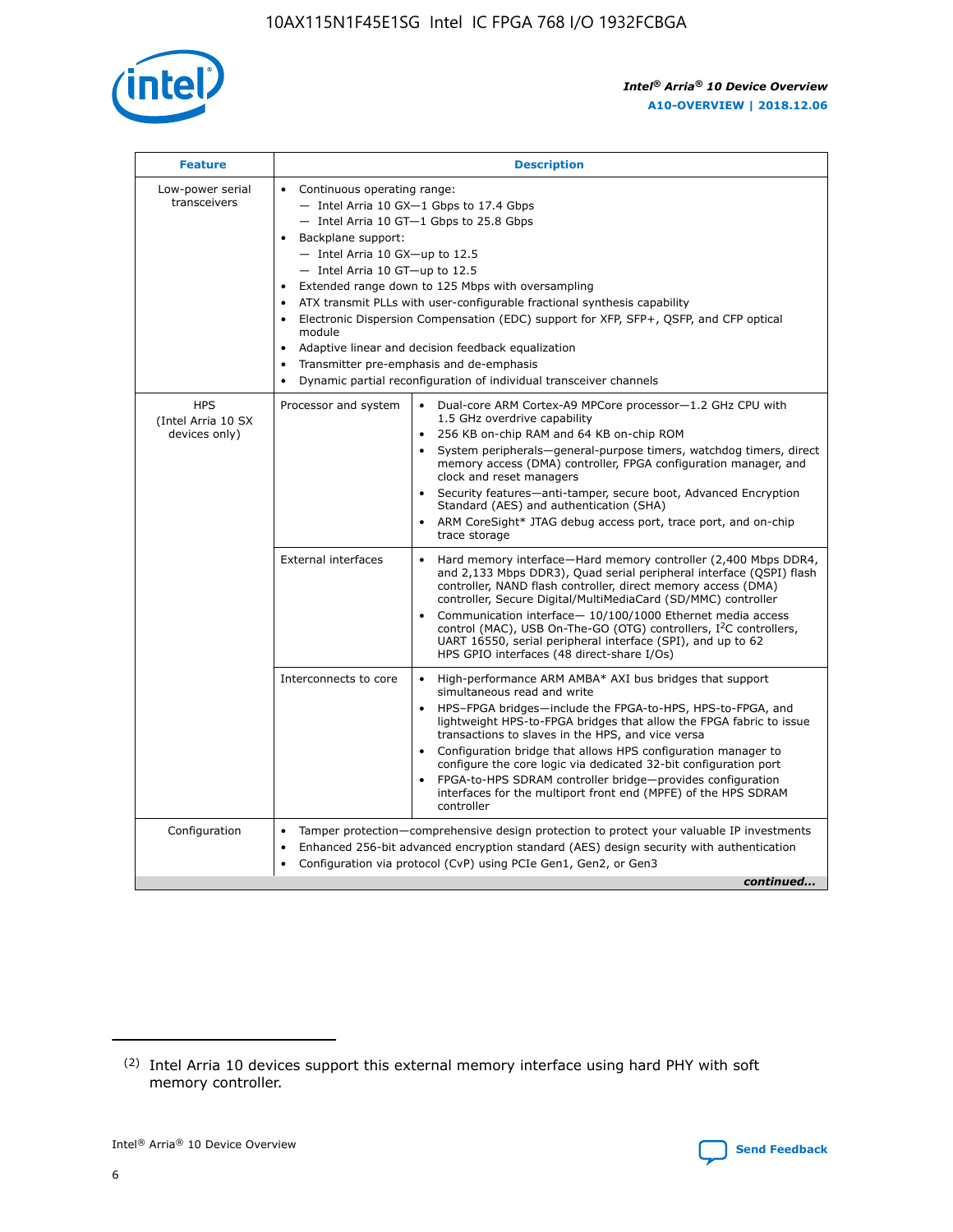

| <b>Feature</b>     | <b>Description</b>                                                                                                                                                                                                            |
|--------------------|-------------------------------------------------------------------------------------------------------------------------------------------------------------------------------------------------------------------------------|
|                    | Dynamic reconfiguration of the transceivers and PLLs<br>Fine-grained partial reconfiguration of the core fabric<br>Active Serial x4 Interface<br>$\bullet$                                                                    |
| Power management   | SmartVID<br>Low static power device options<br>Programmable Power Technology<br>Intel Quartus <sup>®</sup> Prime integrated power analysis                                                                                    |
| Software and tools | Intel Quartus Prime design suite<br>Transceiver toolkit<br>$\bullet$<br>Platform Designer system integration tool<br>DSP Builder for Intel FPGAs<br>OpenCL <sup>™</sup> support<br>Intel SoC FPGA Embedded Design Suite (EDS) |

## **Related Information**

[Intel Arria 10 Transceiver PHY Overview](https://www.intel.com/content/www/us/en/programmable/documentation/nik1398707230472.html#nik1398706768037) Provides details on Intel Arria 10 transceivers.

# **Intel Arria 10 Device Variants and Packages**

#### **Table 4. Device Variants for the Intel Arria 10 Device Family**

| <b>Variant</b>    | <b>Description</b>                                                                                                                                                                                                     |
|-------------------|------------------------------------------------------------------------------------------------------------------------------------------------------------------------------------------------------------------------|
| Intel Arria 10 GX | FPGA featuring 17.4 Gbps transceivers for short reach applications with 12.5 backplane driving<br>capability.                                                                                                          |
| Intel Arria 10 GT | FPGA featuring:<br>17.4 Gbps transceivers for short reach applications with 12.5 backplane driving capability.<br>25.8 Gbps transceivers for supporting CAUI-4 and CEI-25G applications with CFP2 and CFP4<br>modules. |
| Intel Arria 10 SX | SoC integrating ARM-based HPS and FPGA featuring 17.4 Gbps transceivers for short reach<br>applications with 12.5 backplane driving capability.                                                                        |

# **Intel Arria 10 GX**

This section provides the available options, maximum resource counts, and package plan for the Intel Arria 10 GX devices.

The information in this section is correct at the time of publication. For the latest information and to get more details, refer to the Intel FPGA Product Selector.

### **Related Information**

#### [Intel FPGA Product Selector](http://www.altera.com/products/selector/psg-selector.html) Provides the latest information on Intel products.

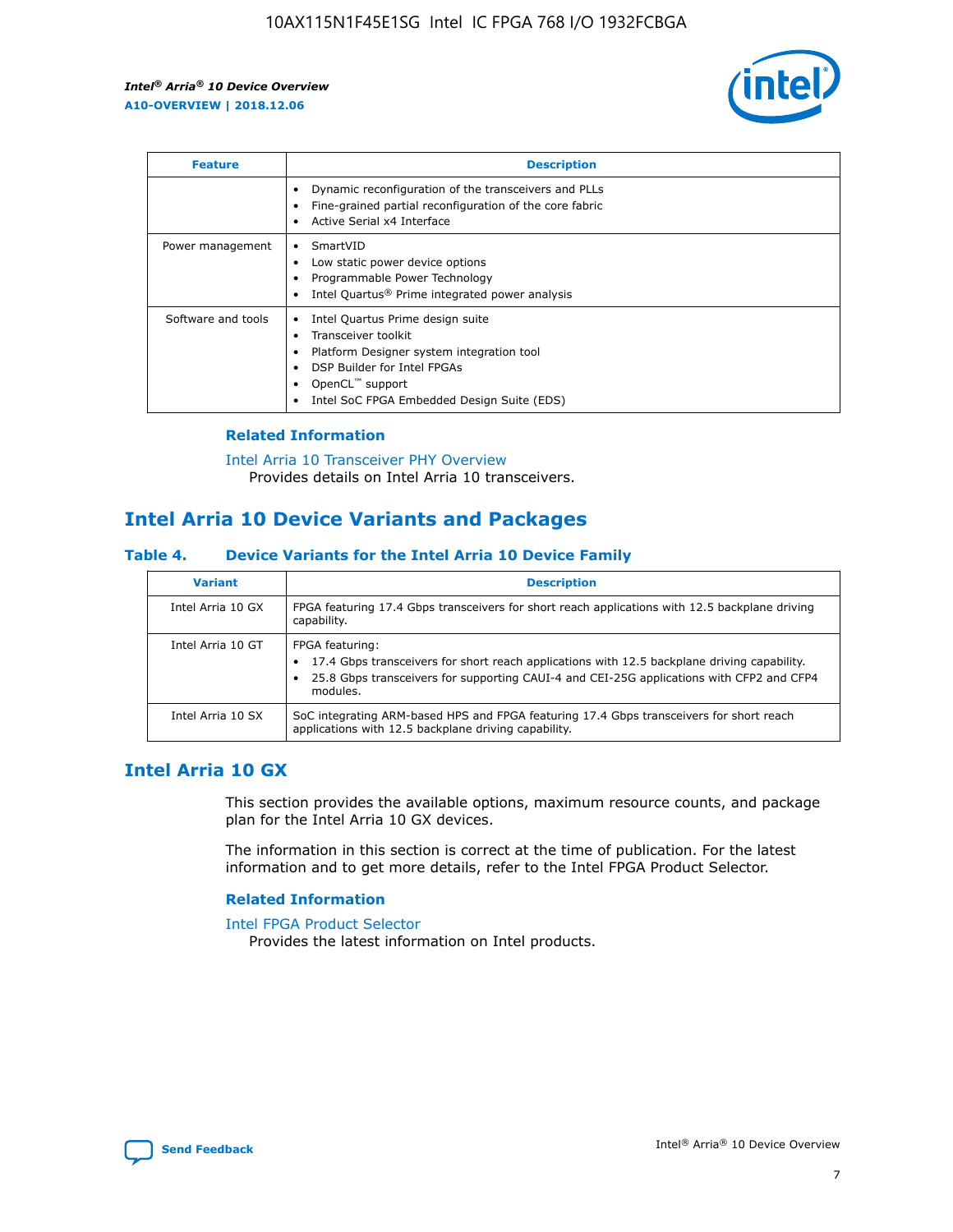

# **Available Options**





#### **Related Information**

[Transceiver Performance for Intel Arria 10 GX/SX Devices](https://www.intel.com/content/www/us/en/programmable/documentation/mcn1413182292568.html#mcn1413213965502) Provides more information about the transceiver speed grade.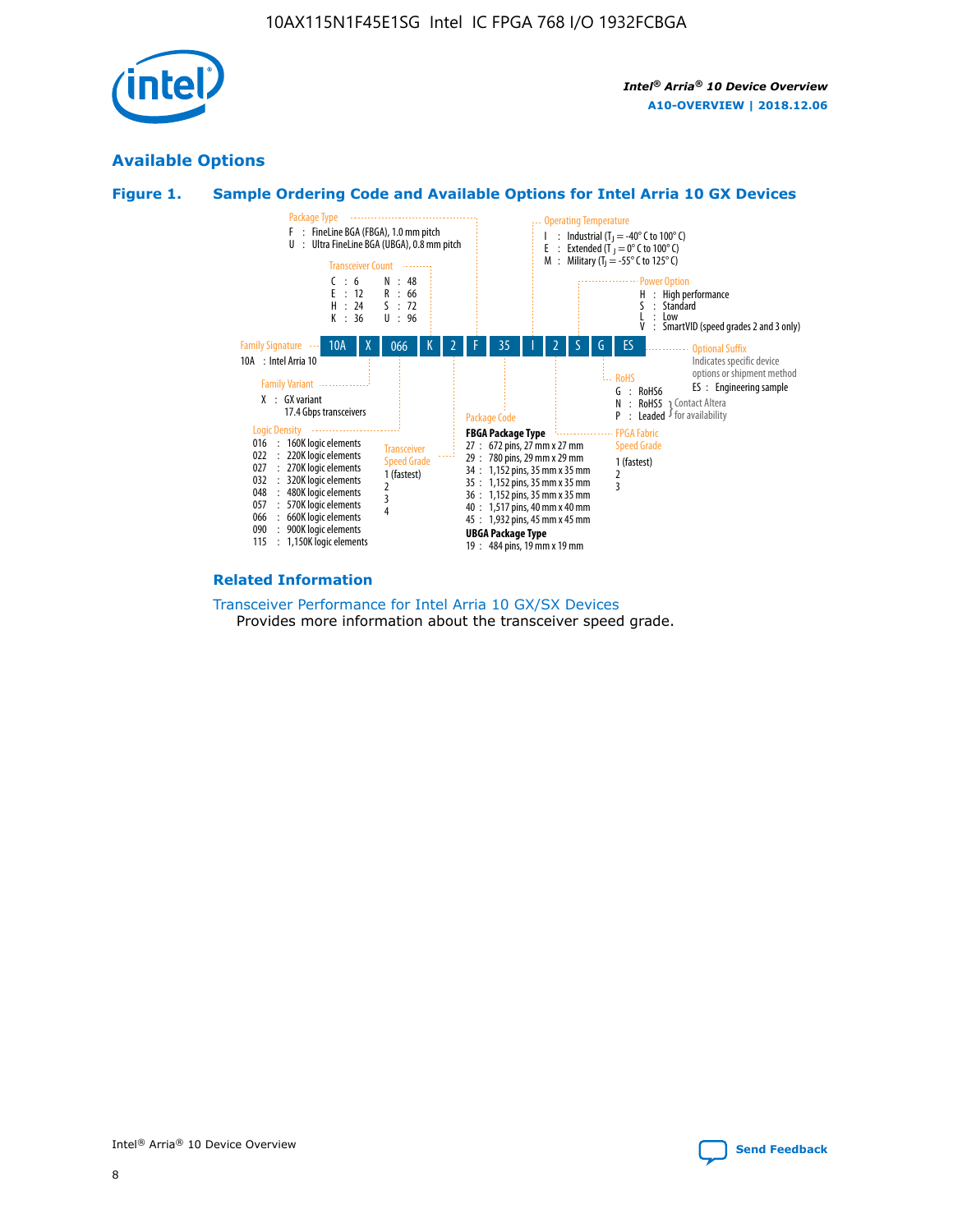

# **Maximum Resources**

#### **Table 5. Maximum Resource Counts for Intel Arria 10 GX Devices (GX 160, GX 220, GX 270, GX 320, and GX 480)**

| <b>Resource</b>              |                         | <b>Product Line</b> |                   |                    |                |                |  |  |  |
|------------------------------|-------------------------|---------------------|-------------------|--------------------|----------------|----------------|--|--|--|
|                              |                         | <b>GX 160</b>       | <b>GX 220</b>     | <b>GX 270</b>      | <b>GX 320</b>  | <b>GX 480</b>  |  |  |  |
| Logic Elements (LE) (K)      |                         | 160                 | 220               | 270                | 320            | 480            |  |  |  |
| <b>ALM</b>                   |                         | 61,510              | 80,330            | 101,620            | 119,900        | 183,590        |  |  |  |
| Register                     |                         | 246,040             | 321,320           | 406,480<br>479,600 |                | 734,360        |  |  |  |
| Memory (Kb)                  | M <sub>20</sub> K       | 8,800               | 11,740<br>15,000  |                    | 17,820         | 28,620         |  |  |  |
|                              | <b>MLAB</b>             | 1,050               | 1,690<br>2,452    |                    | 2,727          | 4,164          |  |  |  |
| Variable-precision DSP Block |                         | 156                 | 192<br>830<br>985 |                    |                | 1,368          |  |  |  |
| 18 x 19 Multiplier           |                         | 312                 | 384               | 1,970<br>1,660     |                | 2,736          |  |  |  |
| PLL                          | Fractional<br>Synthesis | 6                   | 6                 | 8                  | 8              | 12             |  |  |  |
|                              | I/O                     | 6                   | 6                 | 8                  | 8              | 12             |  |  |  |
| 17.4 Gbps Transceiver        |                         | 12                  | 12                | 24                 | 24             | 36             |  |  |  |
| GPIO <sup>(3)</sup>          |                         | 288                 | 288               | 384<br>384         |                | 492            |  |  |  |
| LVDS Pair $(4)$              |                         | 120                 | 120               | 168                | 168            | 222            |  |  |  |
| PCIe Hard IP Block           |                         | 1                   | 1                 | 2                  | $\overline{2}$ | $\overline{2}$ |  |  |  |
| Hard Memory Controller       |                         | 6                   | 6                 | 8                  | 8              | 12             |  |  |  |

<sup>(4)</sup> Each LVDS I/O pair can be used as differential input or output.



<sup>(3)</sup> The number of GPIOs does not include transceiver I/Os. In the Intel Quartus Prime software, the number of user I/Os includes transceiver I/Os.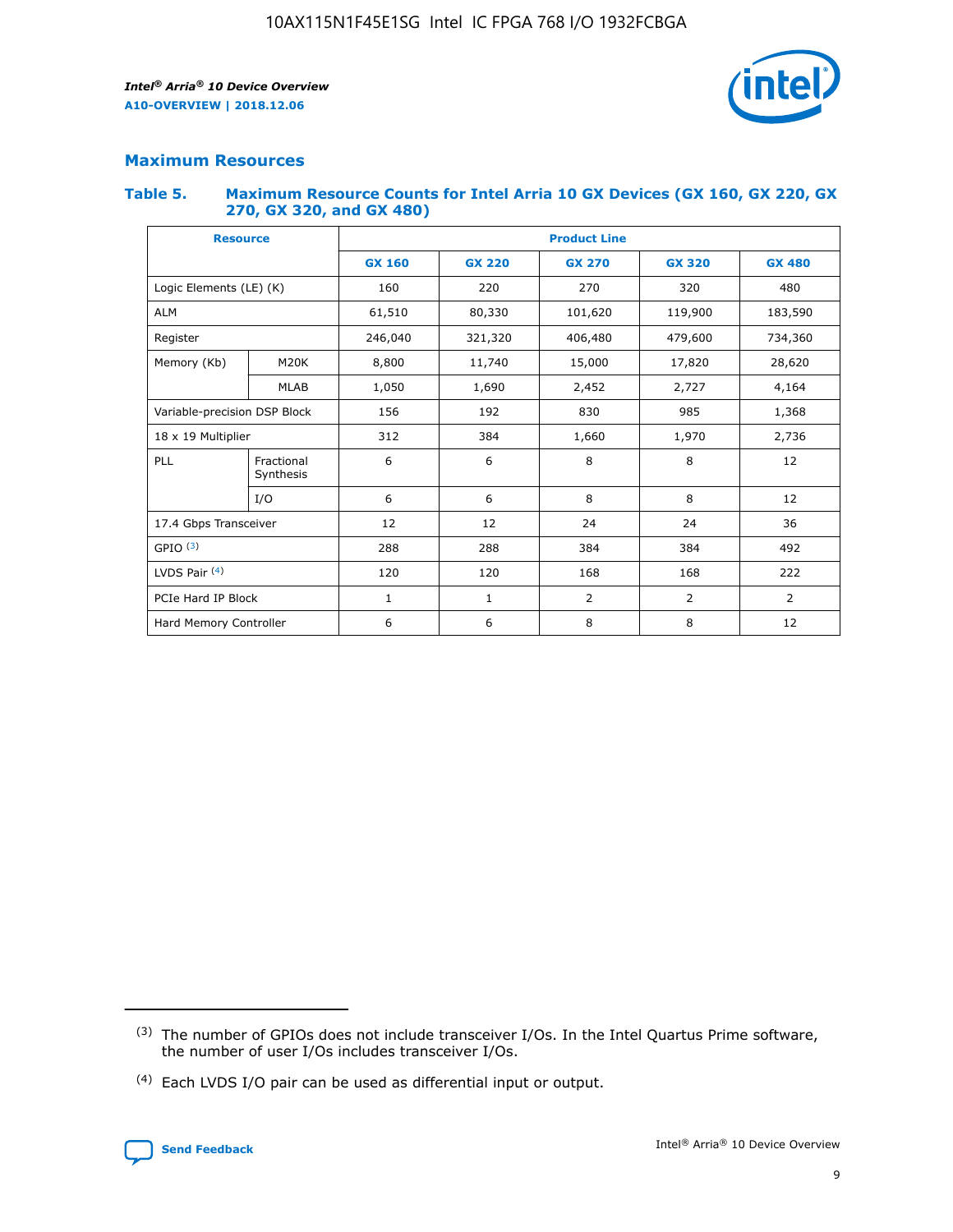

## **Table 6. Maximum Resource Counts for Intel Arria 10 GX Devices (GX 570, GX 660, GX 900, and GX 1150)**

|                              | <b>Resource</b>         | <b>Product Line</b> |                |                |                |  |  |  |
|------------------------------|-------------------------|---------------------|----------------|----------------|----------------|--|--|--|
|                              |                         | <b>GX 570</b>       | <b>GX 660</b>  | <b>GX 900</b>  | <b>GX 1150</b> |  |  |  |
| Logic Elements (LE) (K)      |                         | 570                 | 660            | 900            | 1,150          |  |  |  |
| <b>ALM</b>                   |                         | 217,080             | 251,680        | 339,620        | 427,200        |  |  |  |
| Register                     |                         | 868,320             | 1,006,720      | 1,358,480      | 1,708,800      |  |  |  |
| Memory (Kb)                  | <b>M20K</b>             | 36,000              | 42,620         | 48,460         | 54,260         |  |  |  |
|                              | <b>MLAB</b>             | 5,096               | 5,788          | 9,386          | 12,984         |  |  |  |
| Variable-precision DSP Block |                         | 1,523               | 1,687          | 1,518          | 1,518          |  |  |  |
| 18 x 19 Multiplier           |                         | 3,046               | 3,374          | 3,036          | 3,036          |  |  |  |
| PLL                          | Fractional<br>Synthesis | 16                  | 16             | 32             | 32             |  |  |  |
|                              | I/O                     | 16                  | 16             | 16             | 16             |  |  |  |
| 17.4 Gbps Transceiver        |                         | 48                  | 48             | 96             | 96             |  |  |  |
| GPIO <sup>(3)</sup>          |                         | 696                 | 696            | 768            | 768            |  |  |  |
| LVDS Pair $(4)$              |                         | 324                 | 324            | 384            | 384            |  |  |  |
| PCIe Hard IP Block           |                         | 2                   | $\overline{2}$ | $\overline{4}$ | $\overline{4}$ |  |  |  |
| Hard Memory Controller       |                         | 16                  | 16             | 16             | 16             |  |  |  |

# **Package Plan**

# **Table 7. Package Plan for Intel Arria 10 GX Devices (U19, F27, and F29)**

Refer to I/O and High Speed I/O in Intel Arria 10 Devices chapter for the number of 3 V I/O, LVDS I/O, and LVDS channels in each device package.

| <b>Product Line</b> | U <sub>19</sub><br>$(19 \text{ mm} \times 19 \text{ mm})$<br>484-pin UBGA) |          |             |         | <b>F27</b><br>(27 mm × 27 mm,<br>672-pin FBGA) |             | <b>F29</b><br>(29 mm × 29 mm,<br>780-pin FBGA) |          |             |  |
|---------------------|----------------------------------------------------------------------------|----------|-------------|---------|------------------------------------------------|-------------|------------------------------------------------|----------|-------------|--|
|                     | 3 V I/O                                                                    | LVDS I/O | <b>XCVR</b> | 3 V I/O | LVDS I/O                                       | <b>XCVR</b> | 3 V I/O                                        | LVDS I/O | <b>XCVR</b> |  |
| GX 160              | 48                                                                         | 192      | 6           | 48      | 192                                            | 12          | 48                                             | 240      | 12          |  |
| GX 220              | 48                                                                         | 192      | 6           | 48      | 192                                            | 12          | 48                                             | 240      | 12          |  |
| GX 270              |                                                                            |          |             | 48      | 192                                            | 12          | 48                                             | 312      | 12          |  |
| GX 320              |                                                                            |          |             | 48      | 192                                            | 12          | 48                                             | 312      | 12          |  |
| GX 480              |                                                                            |          |             |         |                                                |             | 48                                             | 312      | 12          |  |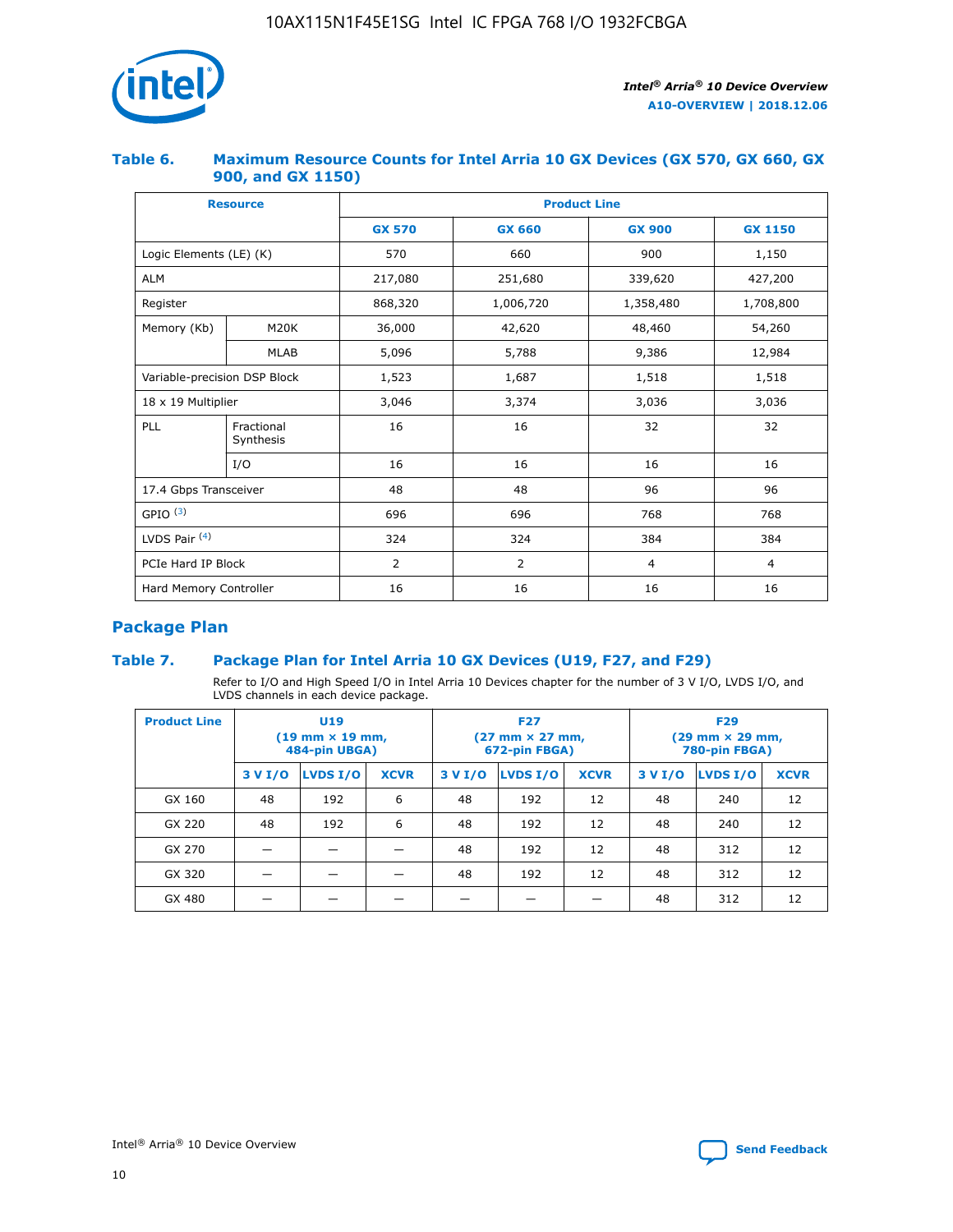

#### **Table 8. Package Plan for Intel Arria 10 GX Devices (F34, F35, NF40, and KF40)**

Refer to I/O and High Speed I/O in Intel Arria 10 Devices chapter for the number of 3 V I/O, LVDS I/O, and LVDS channels in each device package.

| <b>Product Line</b> | <b>F34</b><br>$(35 \text{ mm} \times 35 \text{ mm})$<br>1152-pin FBGA) |                    | <b>F35</b><br>$(35 \text{ mm} \times 35 \text{ mm})$<br><b>1152-pin FBGA)</b> |           | <b>KF40</b><br>$(40$ mm $\times$ 40 mm,<br>1517-pin FBGA) |             |           | <b>NF40</b><br>$(40$ mm $\times$ 40 mm,<br><b>1517-pin FBGA)</b> |             |            |                    |             |
|---------------------|------------------------------------------------------------------------|--------------------|-------------------------------------------------------------------------------|-----------|-----------------------------------------------------------|-------------|-----------|------------------------------------------------------------------|-------------|------------|--------------------|-------------|
|                     | 3V<br>I/O                                                              | <b>LVDS</b><br>I/O | <b>XCVR</b>                                                                   | 3V<br>I/O | <b>LVDS</b><br>I/O                                        | <b>XCVR</b> | 3V<br>I/O | <b>LVDS</b><br>I/O                                               | <b>XCVR</b> | 3 V<br>I/O | <b>LVDS</b><br>I/O | <b>XCVR</b> |
| GX 270              | 48                                                                     | 336                | 24                                                                            | 48        | 336                                                       | 24          |           |                                                                  |             |            |                    |             |
| GX 320              | 48                                                                     | 336                | 24                                                                            | 48        | 336                                                       | 24          |           |                                                                  |             |            |                    |             |
| GX 480              | 48                                                                     | 444                | 24                                                                            | 48        | 348                                                       | 36          |           |                                                                  |             |            |                    |             |
| GX 570              | 48                                                                     | 444                | 24                                                                            | 48        | 348                                                       | 36          | 96        | 600                                                              | 36          | 48         | 540                | 48          |
| GX 660              | 48                                                                     | 444                | 24                                                                            | 48        | 348                                                       | 36          | 96        | 600                                                              | 36          | 48         | 540                | 48          |
| GX 900              |                                                                        | 504                | 24                                                                            | -         |                                                           |             |           |                                                                  |             |            | 600                | 48          |
| GX 1150             |                                                                        | 504                | 24                                                                            |           |                                                           |             |           |                                                                  |             |            | 600                | 48          |

#### **Table 9. Package Plan for Intel Arria 10 GX Devices (RF40, NF45, SF45, and UF45)**

Refer to I/O and High Speed I/O in Intel Arria 10 Devices chapter for the number of 3 V I/O, LVDS I/O, and LVDS channels in each device package.

| <b>Product Line</b> | <b>RF40</b><br>$(40$ mm $\times$ 40 mm,<br>1517-pin FBGA) |                    | <b>NF45</b><br>$(45 \text{ mm} \times 45 \text{ mm})$<br><b>1932-pin FBGA)</b> |            |                    | <b>SF45</b><br>$(45 \text{ mm} \times 45 \text{ mm})$<br><b>1932-pin FBGA)</b> |            |                    | <b>UF45</b><br>$(45 \text{ mm} \times 45 \text{ mm})$<br><b>1932-pin FBGA)</b> |           |                    |             |
|---------------------|-----------------------------------------------------------|--------------------|--------------------------------------------------------------------------------|------------|--------------------|--------------------------------------------------------------------------------|------------|--------------------|--------------------------------------------------------------------------------|-----------|--------------------|-------------|
|                     | 3V<br>I/O                                                 | <b>LVDS</b><br>I/O | <b>XCVR</b>                                                                    | 3 V<br>I/O | <b>LVDS</b><br>I/O | <b>XCVR</b>                                                                    | 3 V<br>I/O | <b>LVDS</b><br>I/O | <b>XCVR</b>                                                                    | 3V<br>I/O | <b>LVDS</b><br>I/O | <b>XCVR</b> |
| GX 900              |                                                           | 342                | 66                                                                             | _          | 768                | 48                                                                             |            | 624                | 72                                                                             |           | 480                | 96          |
| GX 1150             |                                                           | 342                | 66                                                                             | _          | 768                | 48                                                                             |            | 624                | 72                                                                             |           | 480                | 96          |

### **Related Information**

[I/O and High-Speed Differential I/O Interfaces in Intel Arria 10 Devices chapter, Intel](https://www.intel.com/content/www/us/en/programmable/documentation/sam1403482614086.html#sam1403482030321) [Arria 10 Device Handbook](https://www.intel.com/content/www/us/en/programmable/documentation/sam1403482614086.html#sam1403482030321)

Provides the number of 3 V and LVDS I/Os, and LVDS channels for each Intel Arria 10 device package.

# **Intel Arria 10 GT**

This section provides the available options, maximum resource counts, and package plan for the Intel Arria 10 GT devices.

The information in this section is correct at the time of publication. For the latest information and to get more details, refer to the Intel FPGA Product Selector.

#### **Related Information**

#### [Intel FPGA Product Selector](http://www.altera.com/products/selector/psg-selector.html)

Provides the latest information on Intel products.

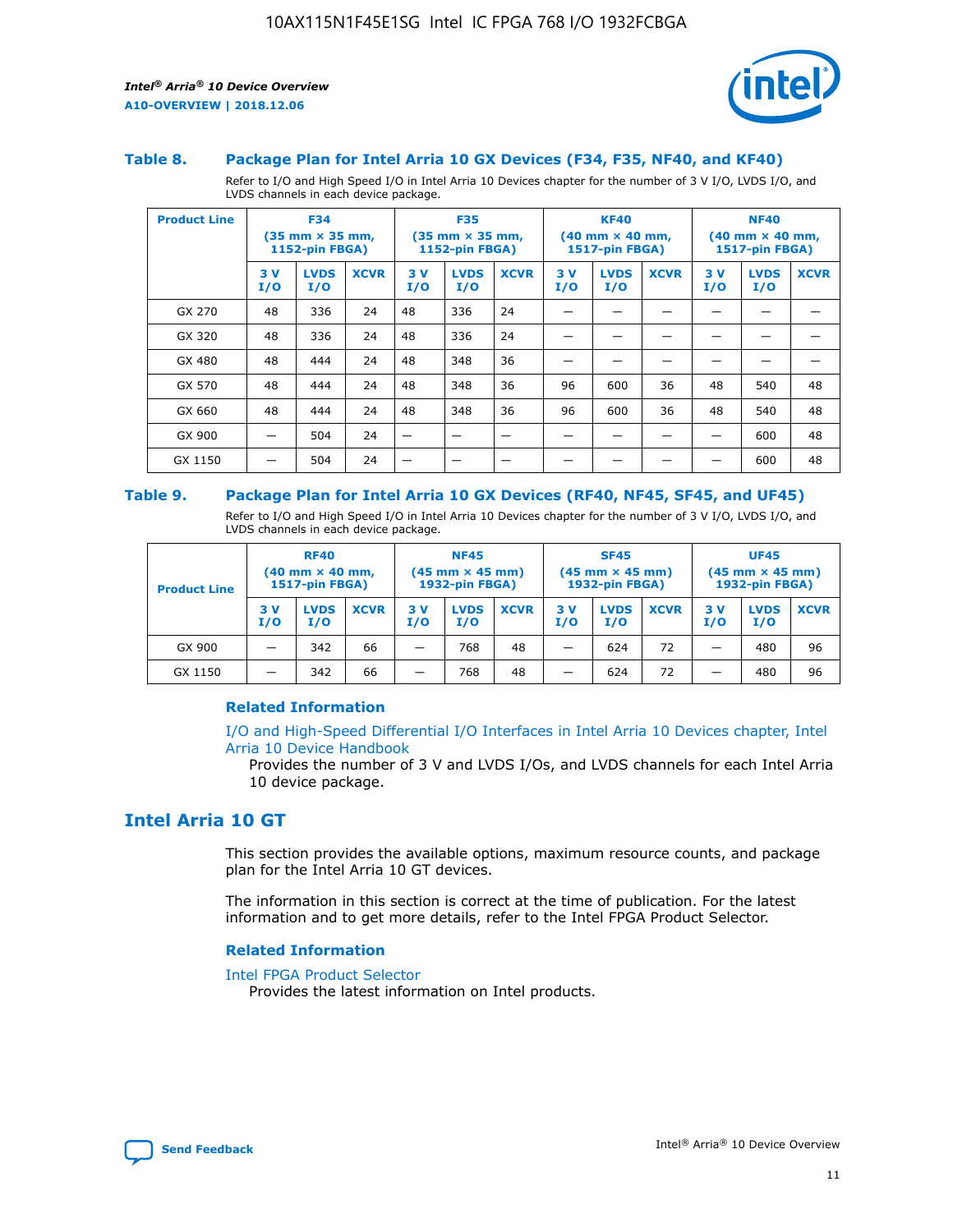

# **Available Options**

# **Figure 2. Sample Ordering Code and Available Options for Intel Arria 10 GT Devices**

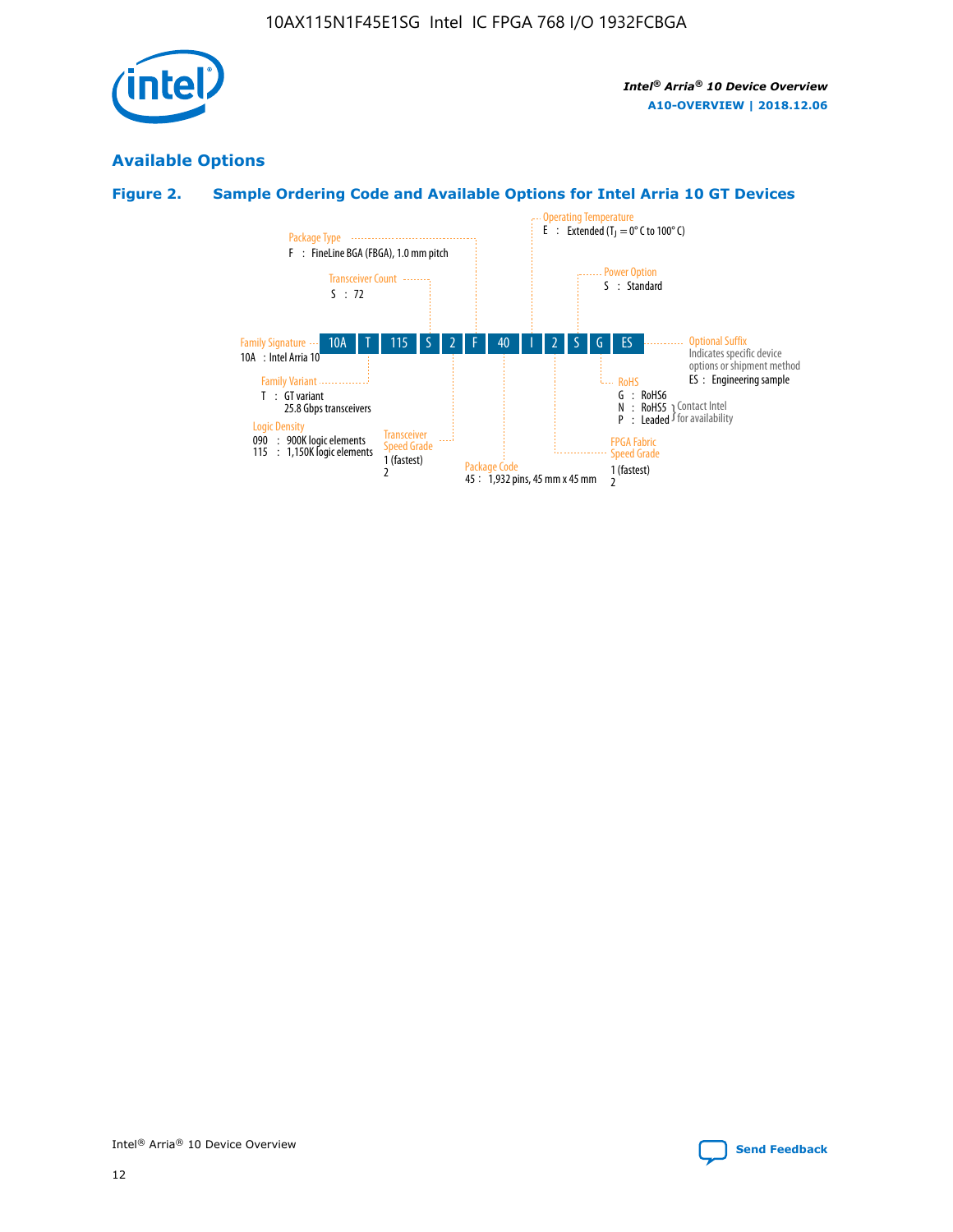

## **Maximum Resources**

#### **Table 10. Maximum Resource Counts for Intel Arria 10 GT Devices**

| <b>Resource</b>              |                      | <b>Product Line</b> |                |  |
|------------------------------|----------------------|---------------------|----------------|--|
|                              |                      | <b>GT 900</b>       | <b>GT 1150</b> |  |
| Logic Elements (LE) (K)      |                      | 900                 | 1,150          |  |
| <b>ALM</b>                   |                      | 339,620             | 427,200        |  |
| Register                     |                      | 1,358,480           | 1,708,800      |  |
| Memory (Kb)                  | M20K                 | 48,460              | 54,260         |  |
|                              | <b>MLAB</b>          | 9,386               | 12,984         |  |
| Variable-precision DSP Block |                      | 1,518               | 1,518          |  |
| 18 x 19 Multiplier           |                      | 3,036               | 3,036          |  |
| PLL                          | Fractional Synthesis | 32                  | 32             |  |
|                              | I/O                  | 16                  | 16             |  |
| Transceiver                  | 17.4 Gbps            | 72(5)               | 72(5)          |  |
|                              | 25.8 Gbps            | 6                   | 6              |  |
| GPIO <sup>(6)</sup>          |                      | 624                 | 624            |  |
| LVDS Pair $(7)$              |                      | 312                 | 312            |  |
| PCIe Hard IP Block           |                      | $\overline{4}$      | $\overline{4}$ |  |
| Hard Memory Controller       |                      | 16                  | 16             |  |

### **Related Information**

#### [Intel Arria 10 GT Channel Usage](https://www.intel.com/content/www/us/en/programmable/documentation/nik1398707230472.html#nik1398707008178)

Configuring GT/GX channels in Intel Arria 10 GT devices.

## **Package Plan**

#### **Table 11. Package Plan for Intel Arria 10 GT Devices**

Refer to I/O and High Speed I/O in Intel Arria 10 Devices chapter for the number of 3 V I/O, LVDS I/O, and LVDS channels in each device package.

| <b>Product Line</b> | <b>SF45</b><br>(45 mm × 45 mm, 1932-pin FBGA) |                 |             |  |  |  |
|---------------------|-----------------------------------------------|-----------------|-------------|--|--|--|
|                     | 3 V I/O                                       | <b>LVDS I/O</b> | <b>XCVR</b> |  |  |  |
| GT 900              |                                               | 624             | 72          |  |  |  |
| GT 1150             |                                               | 624             |             |  |  |  |

<sup>(7)</sup> Each LVDS I/O pair can be used as differential input or output.



 $(5)$  If all 6 GT channels are in use, 12 of the GX channels are not usable.

<sup>(6)</sup> The number of GPIOs does not include transceiver I/Os. In the Intel Quartus Prime software, the number of user I/Os includes transceiver I/Os.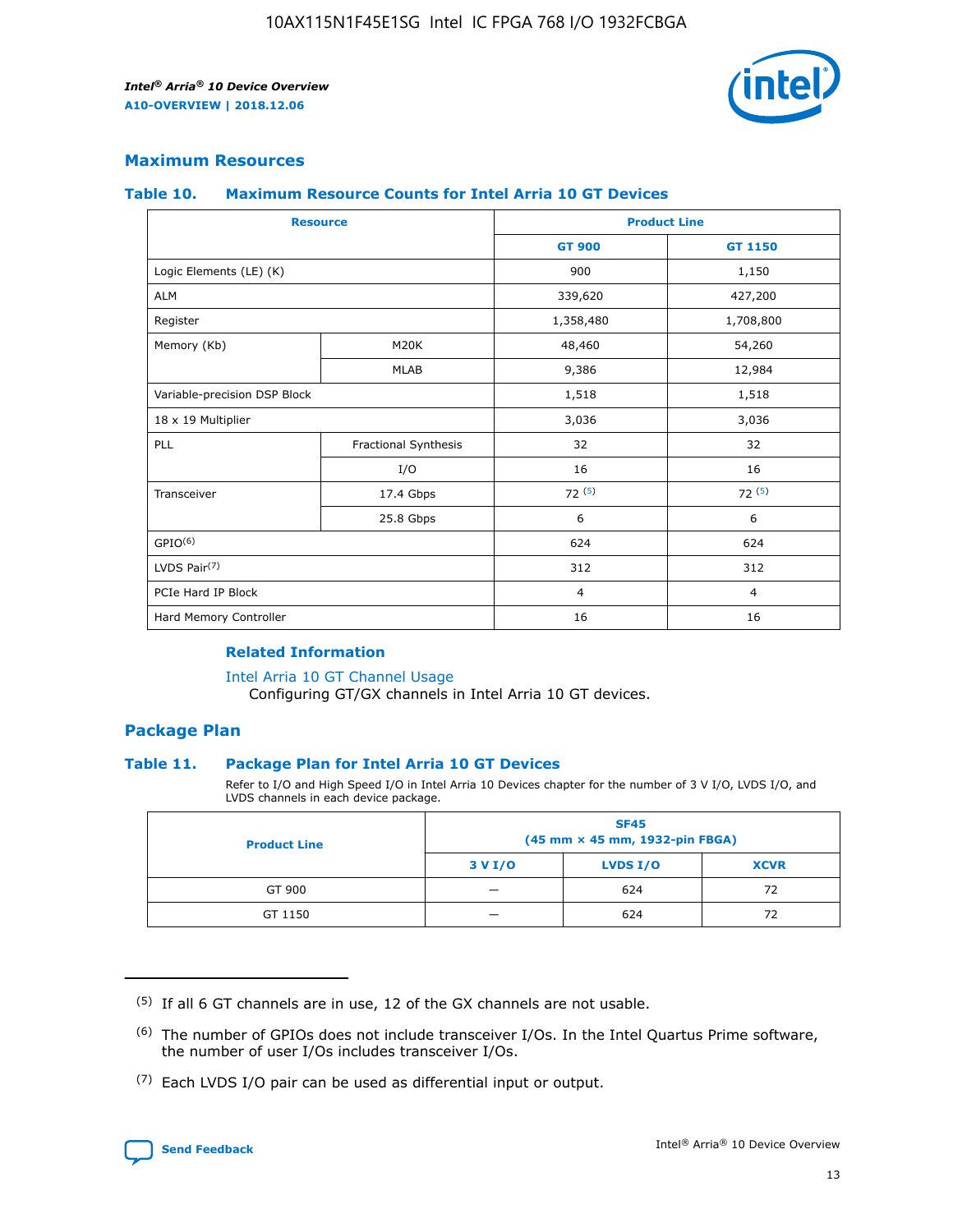

#### **Related Information**

[I/O and High-Speed Differential I/O Interfaces in Intel Arria 10 Devices chapter, Intel](https://www.intel.com/content/www/us/en/programmable/documentation/sam1403482614086.html#sam1403482030321) [Arria 10 Device Handbook](https://www.intel.com/content/www/us/en/programmable/documentation/sam1403482614086.html#sam1403482030321)

Provides the number of 3 V and LVDS I/Os, and LVDS channels for each Intel Arria 10 device package.

# **Intel Arria 10 SX**

This section provides the available options, maximum resource counts, and package plan for the Intel Arria 10 SX devices.

The information in this section is correct at the time of publication. For the latest information and to get more details, refer to the Intel FPGA Product Selector.

#### **Related Information**

[Intel FPGA Product Selector](http://www.altera.com/products/selector/psg-selector.html) Provides the latest information on Intel products.

#### **Available Options**

#### **Figure 3. Sample Ordering Code and Available Options for Intel Arria 10 SX Devices**



#### **Related Information**

[Transceiver Performance for Intel Arria 10 GX/SX Devices](https://www.intel.com/content/www/us/en/programmable/documentation/mcn1413182292568.html#mcn1413213965502) Provides more information about the transceiver speed grade.

Intel® Arria® 10 Device Overview **[Send Feedback](mailto:FPGAtechdocfeedback@intel.com?subject=Feedback%20on%20Intel%20Arria%2010%20Device%20Overview%20(A10-OVERVIEW%202018.12.06)&body=We%20appreciate%20your%20feedback.%20In%20your%20comments,%20also%20specify%20the%20page%20number%20or%20paragraph.%20Thank%20you.)**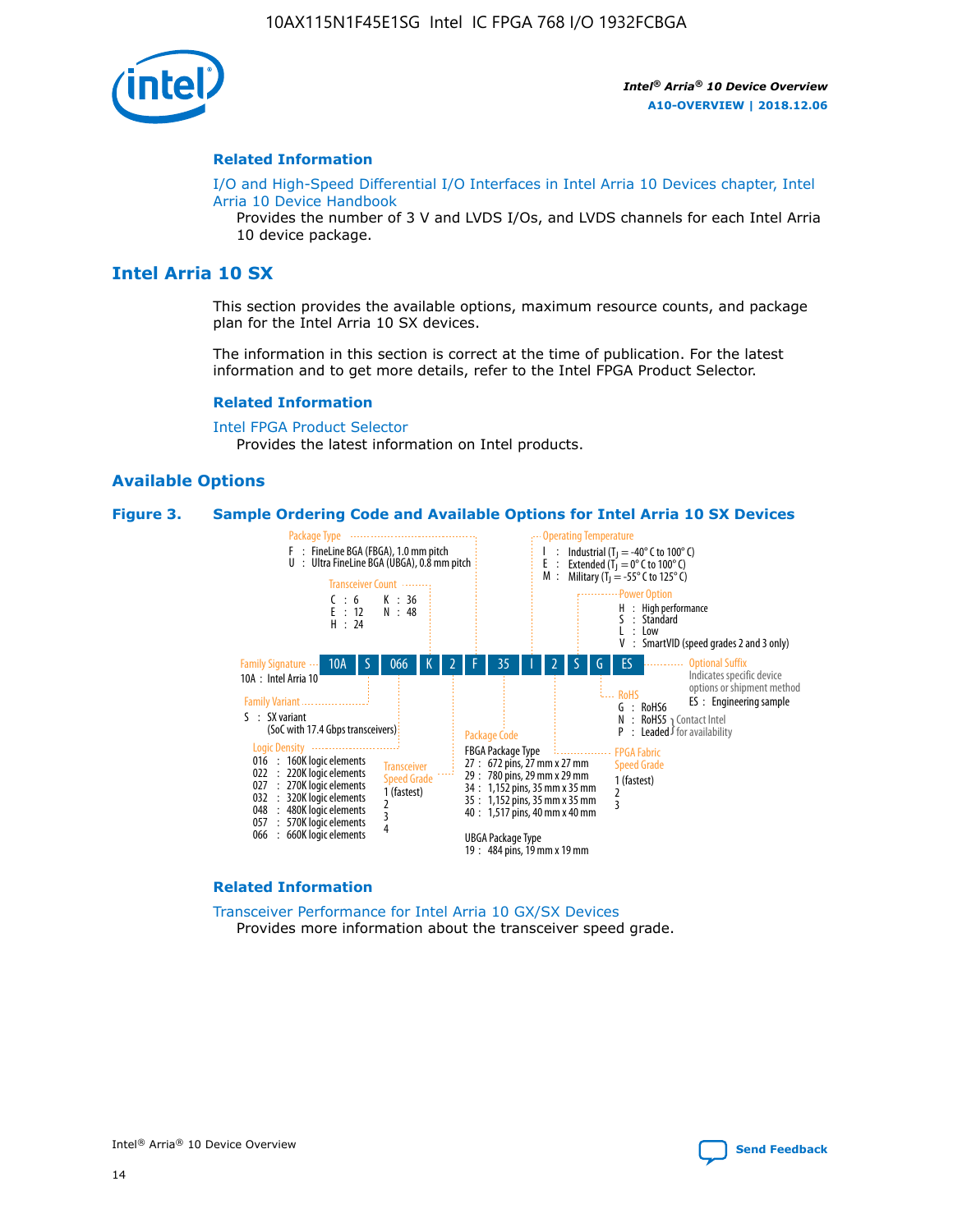

# **Maximum Resources**

#### **Table 12. Maximum Resource Counts for Intel Arria 10 SX Devices**

| <b>Resource</b>                   |                         | <b>Product Line</b> |               |                |                |                |                |                |  |  |  |
|-----------------------------------|-------------------------|---------------------|---------------|----------------|----------------|----------------|----------------|----------------|--|--|--|
|                                   |                         | <b>SX 160</b>       | <b>SX 220</b> | <b>SX 270</b>  | <b>SX 320</b>  | <b>SX 480</b>  | <b>SX 570</b>  | <b>SX 660</b>  |  |  |  |
| Logic Elements (LE) (K)           |                         | 160                 | 220           | 270            | 320            | 480            | 570            | 660            |  |  |  |
| <b>ALM</b>                        |                         | 61,510              | 80,330        | 101,620        | 119,900        | 183,590        | 217,080        | 251,680        |  |  |  |
| Register                          |                         | 246,040             | 321,320       | 406,480        | 479,600        | 734,360        | 868,320        | 1,006,720      |  |  |  |
| Memory (Kb)                       | <b>M20K</b>             | 8,800               | 11,740        | 15,000         | 17,820         | 28,620         | 36,000         | 42,620         |  |  |  |
|                                   | <b>MLAB</b>             | 1,050               | 1,690         | 2,452          | 2,727          | 4,164          | 5,096          | 5,788          |  |  |  |
| Variable-precision DSP Block      |                         | 156                 | 192           | 830            | 985            | 1,368          | 1,523          | 1,687          |  |  |  |
| 18 x 19 Multiplier                |                         | 312                 | 384           | 1,660          | 1,970          | 2,736          | 3,046          | 3,374          |  |  |  |
| PLL                               | Fractional<br>Synthesis | 6                   | 6             | 8              | 8              | 12             | 16             | 16             |  |  |  |
|                                   | I/O                     | 6                   | 6             | 8              | 8              | 12             | 16             | 16             |  |  |  |
| 17.4 Gbps Transceiver             |                         | 12                  | 12            | 24             | 24             | 36             | 48             | 48             |  |  |  |
| GPIO <sup>(8)</sup>               |                         | 288                 | 288           | 384            | 384            | 492            | 696            | 696            |  |  |  |
| LVDS Pair $(9)$                   |                         | 120                 | 120           | 168            | 168            | 174            | 324            | 324            |  |  |  |
| PCIe Hard IP Block                |                         | $\mathbf{1}$        | $\mathbf{1}$  | $\overline{2}$ | $\overline{2}$ | $\overline{2}$ | $\overline{2}$ | $\overline{2}$ |  |  |  |
| Hard Memory Controller            |                         | 6                   | 6             | 8              | 8              | 12             | 16             | 16             |  |  |  |
| ARM Cortex-A9 MPCore<br>Processor |                         | Yes                 | Yes           | Yes            | Yes            | Yes            | Yes            | <b>Yes</b>     |  |  |  |

# **Package Plan**

#### **Table 13. Package Plan for Intel Arria 10 SX Devices (U19, F27, F29, and F34)**

Refer to I/O and High Speed I/O in Intel Arria 10 Devices chapter for the number of 3 V I/O, LVDS I/O, and LVDS channels in each device package.

| <b>Product Line</b> | U19<br>$(19 \text{ mm} \times 19 \text{ mm})$<br>484-pin UBGA) |                    | <b>F27</b><br>$(27 \text{ mm} \times 27 \text{ mm})$<br>672-pin FBGA) |           | <b>F29</b><br>$(29 \text{ mm} \times 29 \text{ mm})$<br>780-pin FBGA) |             |            | <b>F34</b><br>$(35 \text{ mm} \times 35 \text{ mm})$<br><b>1152-pin FBGA)</b> |             |           |                    |             |
|---------------------|----------------------------------------------------------------|--------------------|-----------------------------------------------------------------------|-----------|-----------------------------------------------------------------------|-------------|------------|-------------------------------------------------------------------------------|-------------|-----------|--------------------|-------------|
|                     | 3V<br>I/O                                                      | <b>LVDS</b><br>I/O | <b>XCVR</b>                                                           | 3V<br>I/O | <b>LVDS</b><br>I/O                                                    | <b>XCVR</b> | 3 V<br>I/O | <b>LVDS</b><br>I/O                                                            | <b>XCVR</b> | 3V<br>I/O | <b>LVDS</b><br>I/O | <b>XCVR</b> |
| SX 160              | 48                                                             | 144                | 6                                                                     | 48        | 192                                                                   | 12          | 48         | 240                                                                           | 12          | –         |                    |             |
| SX 220              | 48                                                             | 144                | 6                                                                     | 48        | 192                                                                   | 12          | 48         | 240                                                                           | 12          |           |                    |             |
| SX 270              |                                                                |                    |                                                                       | 48        | 192                                                                   | 12          | 48         | 312                                                                           | 12          | 48        | 336                | 24          |
| SX 320              |                                                                |                    |                                                                       | 48        | 192                                                                   | 12          | 48         | 312                                                                           | 12          | 48        | 336                | 24          |
|                     | continued                                                      |                    |                                                                       |           |                                                                       |             |            |                                                                               |             |           |                    |             |

 $(8)$  The number of GPIOs does not include transceiver I/Os. In the Intel Quartus Prime software, the number of user I/Os includes transceiver I/Os.

 $(9)$  Each LVDS I/O pair can be used as differential input or output.

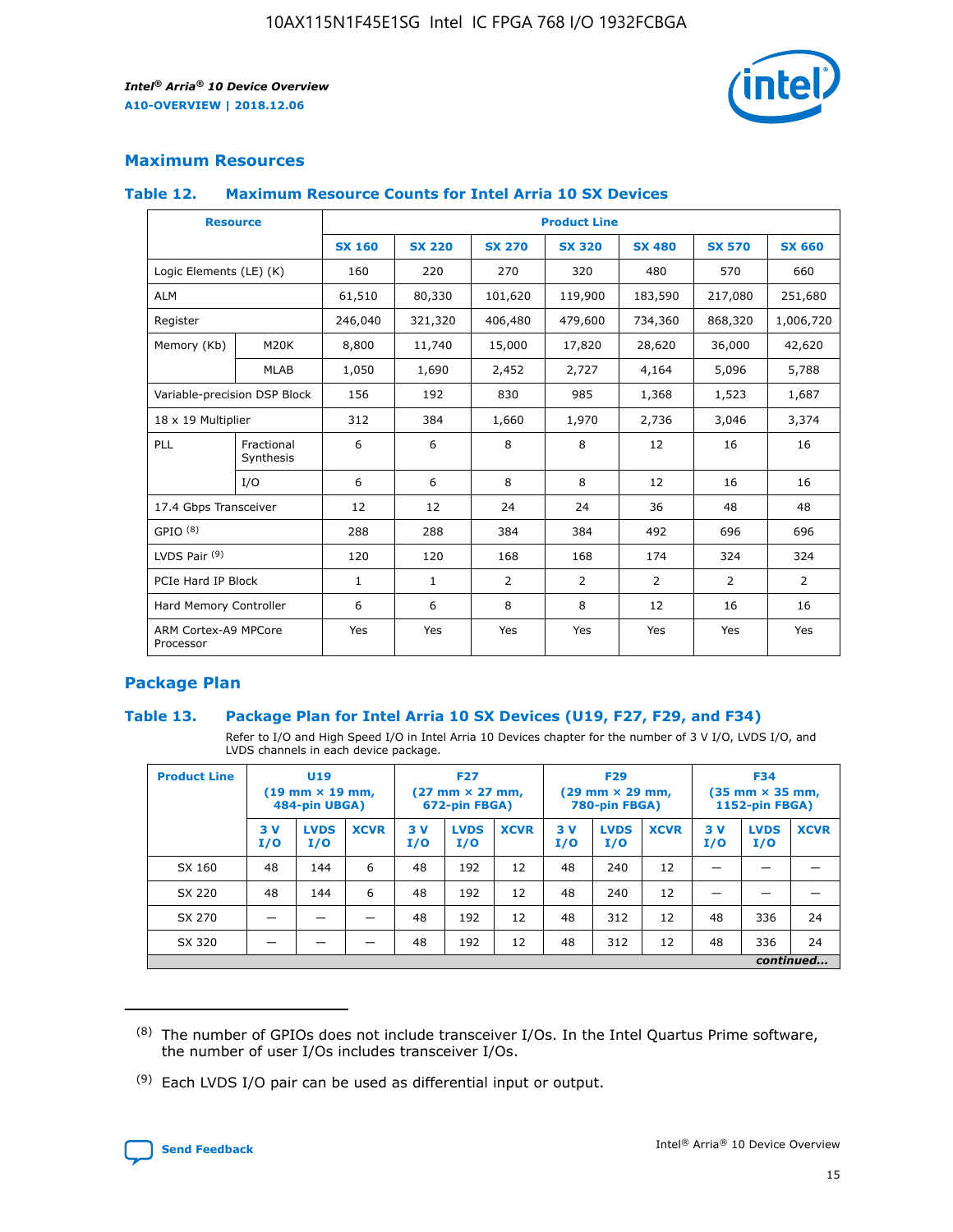

| <b>Product Line</b> | U <sub>19</sub><br>$(19 \text{ mm} \times 19 \text{ mm})$<br>484-pin UBGA) |                    | <b>F27</b><br>$(27 \text{ mm} \times 27 \text{ mm})$<br>672-pin FBGA) |           | <b>F29</b><br>$(29 \text{ mm} \times 29 \text{ mm})$<br>780-pin FBGA) |             |           | <b>F34</b><br>$(35$ mm $\times$ 35 mm,<br><b>1152-pin FBGA)</b> |             |           |                    |             |
|---------------------|----------------------------------------------------------------------------|--------------------|-----------------------------------------------------------------------|-----------|-----------------------------------------------------------------------|-------------|-----------|-----------------------------------------------------------------|-------------|-----------|--------------------|-------------|
|                     | 3V<br>I/O                                                                  | <b>LVDS</b><br>I/O | <b>XCVR</b>                                                           | 3V<br>I/O | <b>LVDS</b><br>I/O                                                    | <b>XCVR</b> | 3V<br>I/O | <b>LVDS</b><br>I/O                                              | <b>XCVR</b> | 3V<br>I/O | <b>LVDS</b><br>I/O | <b>XCVR</b> |
| SX 480              |                                                                            |                    |                                                                       |           |                                                                       |             | 48        | 312                                                             | 12          | 48        | 444                | 24          |
| SX 570              |                                                                            |                    |                                                                       |           |                                                                       |             |           |                                                                 |             | 48        | 444                | 24          |
| SX 660              |                                                                            |                    |                                                                       |           |                                                                       |             |           |                                                                 |             | 48        | 444                | 24          |

## **Table 14. Package Plan for Intel Arria 10 SX Devices (F35, KF40, and NF40)**

Refer to I/O and High Speed I/O in Intel Arria 10 Devices chapter for the number of 3 V I/O, LVDS I/O, and LVDS channels in each device package.

| <b>Product Line</b> | <b>F35</b><br>$(35 \text{ mm} \times 35 \text{ mm})$<br><b>1152-pin FBGA)</b> |          |             |                                           | <b>KF40</b><br>(40 mm × 40 mm,<br>1517-pin FBGA) |    | <b>NF40</b><br>$(40 \text{ mm} \times 40 \text{ mm})$<br>1517-pin FBGA) |          |             |  |
|---------------------|-------------------------------------------------------------------------------|----------|-------------|-------------------------------------------|--------------------------------------------------|----|-------------------------------------------------------------------------|----------|-------------|--|
|                     | 3 V I/O                                                                       | LVDS I/O | <b>XCVR</b> | <b>LVDS I/O</b><br><b>XCVR</b><br>3 V I/O |                                                  |    | 3 V I/O                                                                 | LVDS I/O | <b>XCVR</b> |  |
| SX 270              | 48                                                                            | 336      | 24          |                                           |                                                  |    |                                                                         |          |             |  |
| SX 320              | 48                                                                            | 336      | 24          |                                           |                                                  |    |                                                                         |          |             |  |
| SX 480              | 48                                                                            | 348      | 36          |                                           |                                                  |    |                                                                         |          |             |  |
| SX 570              | 48                                                                            | 348      | 36          | 96                                        | 600                                              | 36 | 48                                                                      | 540      | 48          |  |
| SX 660              | 48                                                                            | 348      | 36          | 96                                        | 600                                              | 36 | 48                                                                      | 540      | 48          |  |

# **Related Information**

[I/O and High-Speed Differential I/O Interfaces in Intel Arria 10 Devices chapter, Intel](https://www.intel.com/content/www/us/en/programmable/documentation/sam1403482614086.html#sam1403482030321) [Arria 10 Device Handbook](https://www.intel.com/content/www/us/en/programmable/documentation/sam1403482614086.html#sam1403482030321)

Provides the number of 3 V and LVDS I/Os, and LVDS channels for each Intel Arria 10 device package.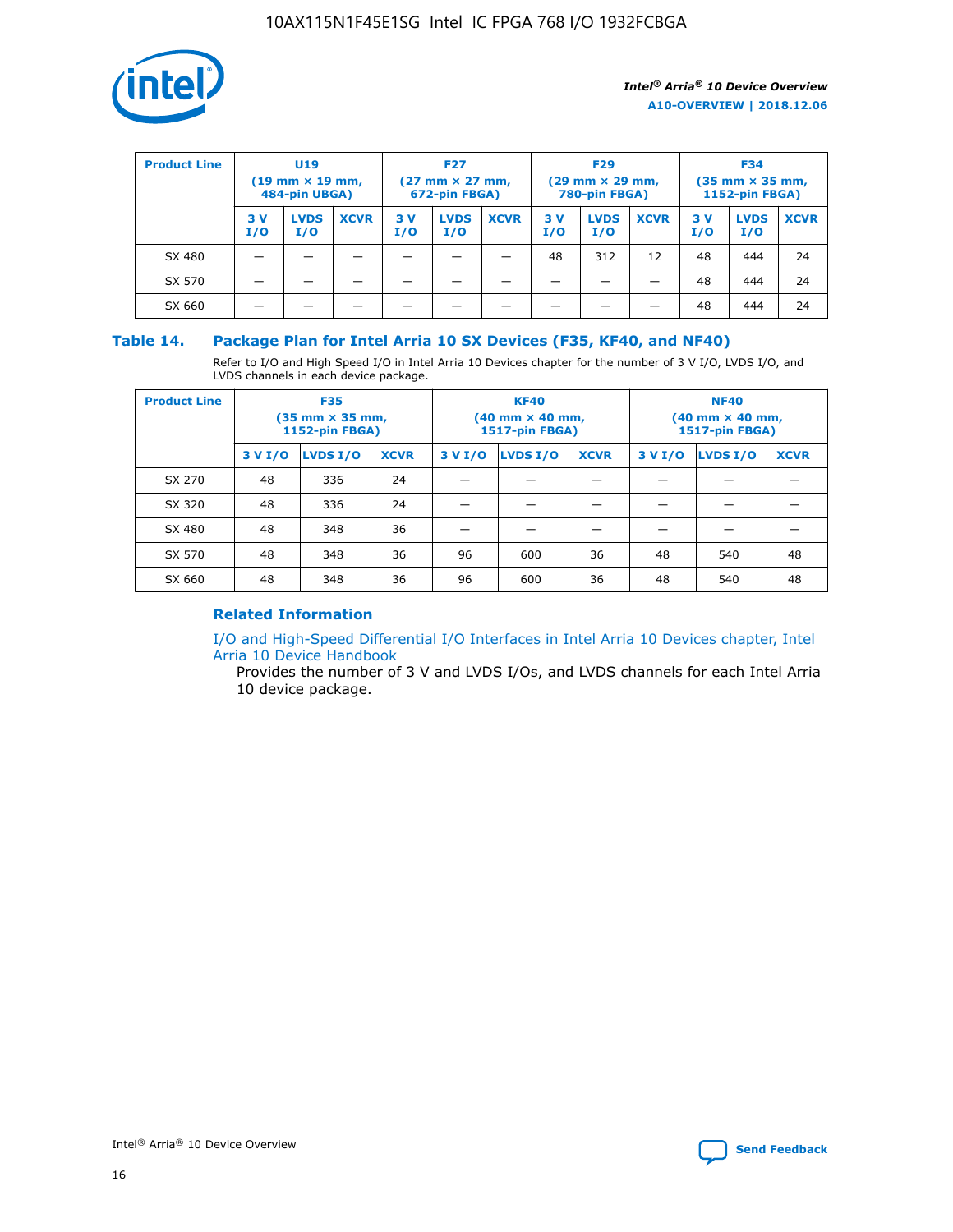

# **I/O Vertical Migration for Intel Arria 10 Devices**

#### **Figure 4. Migration Capability Across Intel Arria 10 Product Lines**

- The arrows indicate the migration paths. The devices included in each vertical migration path are shaded. Devices with fewer resources in the same path have lighter shades.
- To achieve the full I/O migration across product lines in the same migration path, restrict I/Os and transceivers usage to match the product line with the lowest I/O and transceiver counts.
- An LVDS I/O bank in the source device may be mapped to a 3 V I/O bank in the target device. To use memory interface clock frequency higher than 533 MHz, assign external memory interface pins only to banks that are LVDS I/O in both devices.
- There may be nominal 0.15 mm package height difference between some product lines in the same package type.
	- **Variant Product Line Package U19 F27 F29 F34 F35 KF40 NF40 RF40 NF45 SF45 UF45** Intel® Arria® 10 GX GX 160 GX 220 GX 270 GX 320 GX 480 GX 570 GX 660 GX 900 GX 1150 Intel Arria 10 GT GT 900 GT 1150 Intel Arria 10 SX SX 160 SX 220 SX 270 SX 320 SX 480 SX 570 SX 660
- Some migration paths are not shown in the Intel Quartus Prime software **Pin Migration View**.

*Note:* To verify the pin migration compatibility, use the **Pin Migration View** window in the Intel Quartus Prime software Pin Planner.

# **Adaptive Logic Module**

Intel Arria 10 devices use a 20 nm ALM as the basic building block of the logic fabric.

The ALM architecture is the same as the previous generation FPGAs, allowing for efficient implementation of logic functions and easy conversion of IP between the device generations.

The ALM, as shown in following figure, uses an 8-input fracturable look-up table (LUT) with four dedicated registers to help improve timing closure in register-rich designs and achieve an even higher design packing capability than the traditional two-register per LUT architecture.

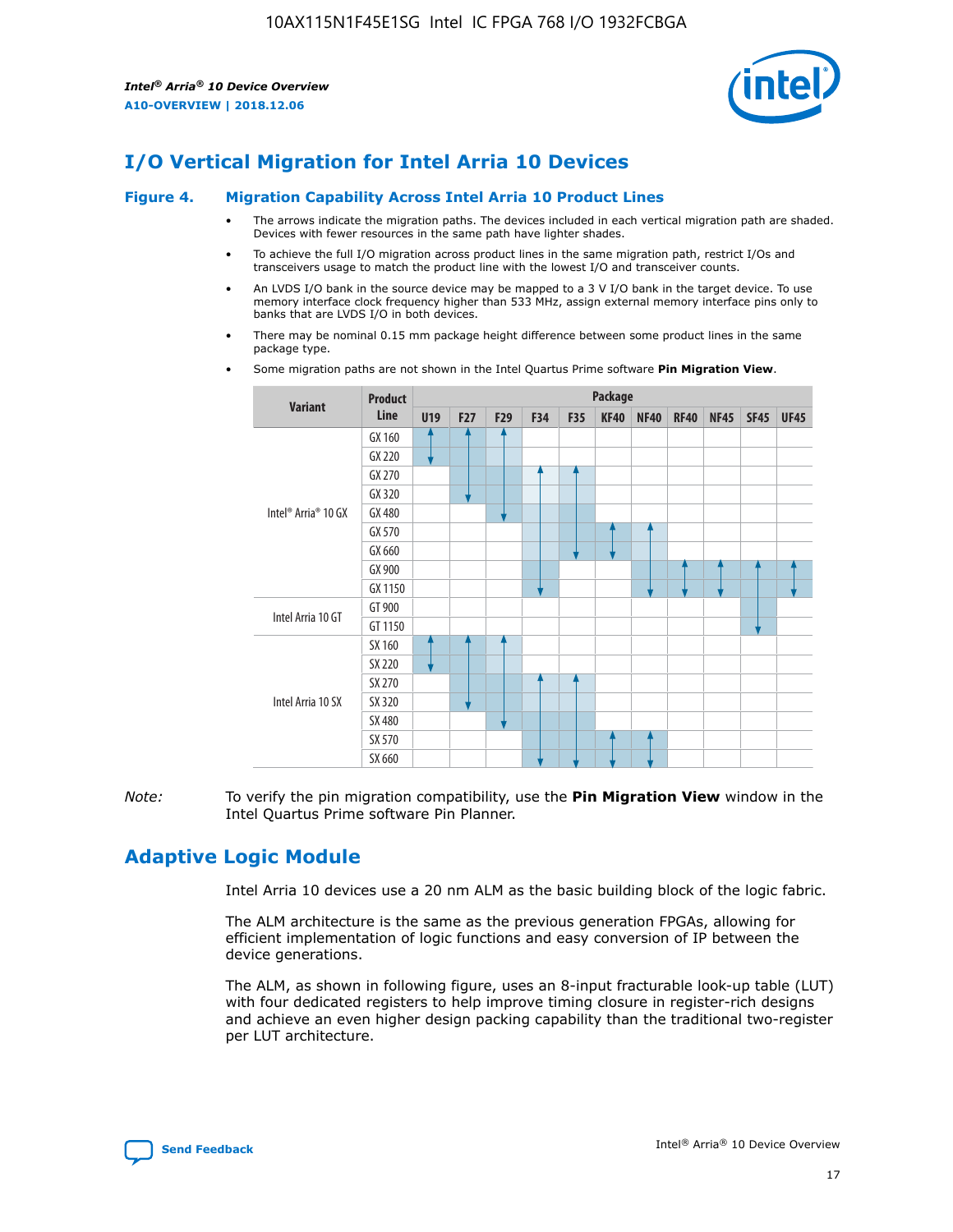

**Figure 5. ALM for Intel Arria 10 Devices**



The Intel Quartus Prime software optimizes your design according to the ALM logic structure and automatically maps legacy designs into the Intel Arria 10 ALM architecture.

# **Variable-Precision DSP Block**

The Intel Arria 10 variable precision DSP blocks support fixed-point arithmetic and floating-point arithmetic.

Features for fixed-point arithmetic:

- High-performance, power-optimized, and fully registered multiplication operations
- 18-bit and 27-bit word lengths
- Two 18 x 19 multipliers or one 27 x 27 multiplier per DSP block
- Built-in addition, subtraction, and 64-bit double accumulation register to combine multiplication results
- Cascading 19-bit or 27-bit when pre-adder is disabled and cascading 18-bit when pre-adder is used to form the tap-delay line for filtering applications
- Cascading 64-bit output bus to propagate output results from one block to the next block without external logic support
- Hard pre-adder supported in 19-bit and 27-bit modes for symmetric filters
- Internal coefficient register bank in both 18-bit and 27-bit modes for filter implementation
- 18-bit and 27-bit systolic finite impulse response (FIR) filters with distributed output adder
- Biased rounding support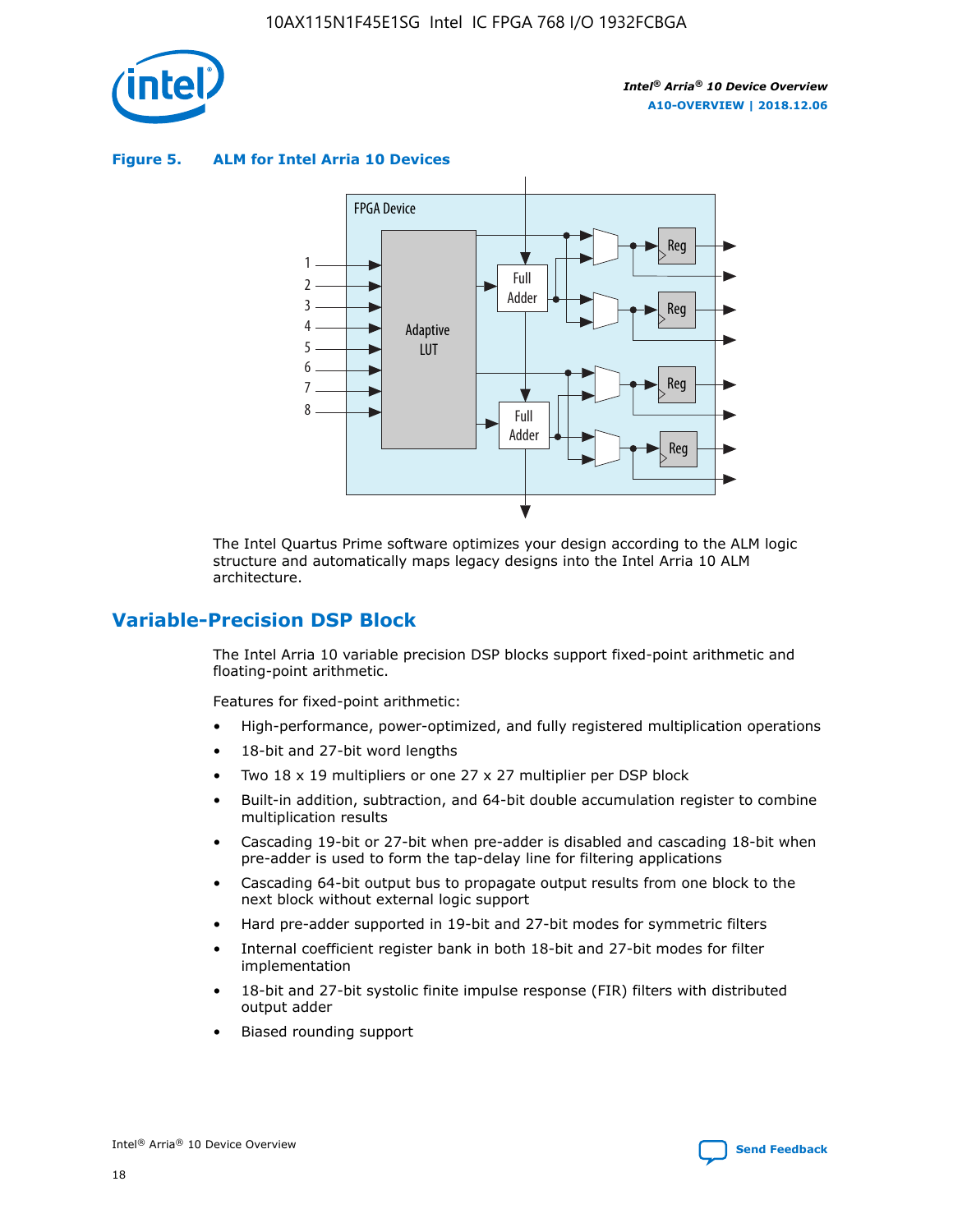

Features for floating-point arithmetic:

- A completely hardened architecture that supports multiplication, addition, subtraction, multiply-add, and multiply-subtract
- Multiplication with accumulation capability and a dynamic accumulator reset control
- Multiplication with cascade summation capability
- Multiplication with cascade subtraction capability
- Complex multiplication
- Direct vector dot product
- Systolic FIR filter

#### **Table 15. Variable-Precision DSP Block Configurations for Intel Arria 10 Devices**

| <b>Usage Example</b>                                       | <b>Multiplier Size (Bit)</b>    | <b>DSP Block Resources</b> |
|------------------------------------------------------------|---------------------------------|----------------------------|
| Medium precision fixed point                               | Two 18 x 19                     |                            |
| High precision fixed or Single precision<br>floating point | One 27 x 27                     |                            |
| Fixed point FFTs                                           | One 19 x 36 with external adder |                            |
| Very high precision fixed point                            | One 36 x 36 with external adder |                            |
| Double precision floating point                            | One 54 x 54 with external adder | 4                          |

#### **Table 16. Resources for Fixed-Point Arithmetic in Intel Arria 10 Devices**

The table lists the variable-precision DSP resources by bit precision for each Intel Arria 10 device.

| <b>Variant</b>  | <b>Product Line</b> | Variable-<br>precision<br><b>DSP Block</b> | <b>Independent Input and Output</b><br><b>Multiplications Operator</b> |                                     | 18 x 19<br><b>Multiplier</b><br><b>Adder Sum</b> | $18 \times 18$<br><b>Multiplier</b><br><b>Adder</b> |
|-----------------|---------------------|--------------------------------------------|------------------------------------------------------------------------|-------------------------------------|--------------------------------------------------|-----------------------------------------------------|
|                 |                     |                                            | 18 x 19<br><b>Multiplier</b>                                           | $27 \times 27$<br><b>Multiplier</b> | <b>Mode</b>                                      | <b>Summed with</b><br>36 bit Input                  |
| AIntel Arria 10 | GX 160              | 156                                        | 312                                                                    | 156                                 | 156                                              | 156                                                 |
| GX              | GX 220              | 192                                        | 384                                                                    | 192                                 | 192                                              | 192                                                 |
|                 | GX 270              | 830                                        | 1,660                                                                  | 830                                 | 830                                              | 830                                                 |
|                 | GX 320              | 984                                        | 1,968                                                                  | 984                                 | 984                                              | 984                                                 |
|                 | GX 480              | 1,368                                      | 2,736                                                                  | 1,368                               | 1,368                                            | 1,368                                               |
|                 | GX 570              | 1,523                                      | 3,046                                                                  | 1,523                               | 1,523                                            | 1,523                                               |
|                 | GX 660              | 1,687                                      | 3,374                                                                  | 1,687                               | 1,687                                            | 1,687                                               |
|                 | GX 900              | 1,518                                      | 3,036                                                                  | 1,518                               | 1,518                                            | 1,518                                               |
|                 | GX 1150             | 1,518                                      | 3,036                                                                  | 1,518                               | 1,518                                            | 1,518                                               |
| Intel Arria 10  | GT 900              | 1,518                                      | 3,036                                                                  | 1,518                               | 1,518                                            | 1,518                                               |
| GT              | GT 1150             | 1,518                                      | 3,036                                                                  | 1,518                               | 1,518                                            | 1,518                                               |
| Intel Arria 10  | SX 160              | 156                                        | 312                                                                    | 156                                 | 156                                              | 156                                                 |
| <b>SX</b>       | SX 220              | 192                                        | 384                                                                    | 192                                 | 192                                              | 192                                                 |
|                 | SX 270              | 830                                        | 1,660                                                                  | 830                                 | 830                                              | 830                                                 |
|                 |                     |                                            |                                                                        |                                     |                                                  | continued                                           |

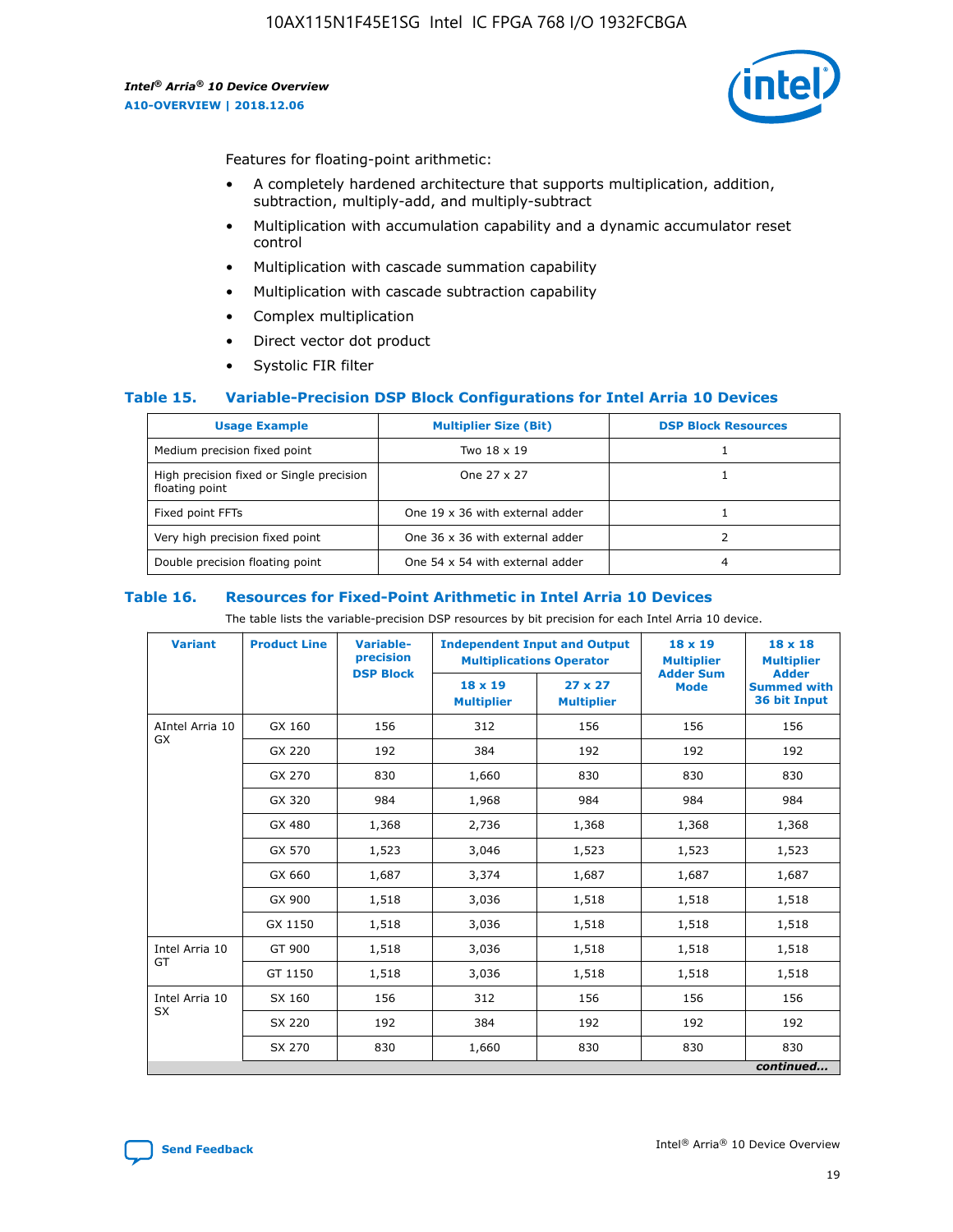

| <b>Variant</b> | <b>Product Line</b> | Variable-<br>precision | <b>Independent Input and Output</b><br><b>Multiplications Operator</b> |                                     | $18 \times 19$<br><b>Multiplier</b> | $18 \times 18$<br><b>Multiplier</b><br><b>Adder</b> |  |
|----------------|---------------------|------------------------|------------------------------------------------------------------------|-------------------------------------|-------------------------------------|-----------------------------------------------------|--|
|                |                     | <b>DSP Block</b>       | $18 \times 19$<br><b>Multiplier</b>                                    | $27 \times 27$<br><b>Multiplier</b> | <b>Adder Sum</b><br><b>Mode</b>     | <b>Summed with</b><br>36 bit Input                  |  |
|                | SX 320              | 984                    | 1,968                                                                  | 984                                 | 984                                 | 984                                                 |  |
|                | SX 480              | 1,368                  | 2,736                                                                  | 1,368                               | 1,368                               | 1,368                                               |  |
|                | SX 570              | 1,523                  | 3,046                                                                  | 1,523                               | 1,523                               | 1,523                                               |  |
|                | SX 660              | 1,687                  | 3,374                                                                  | 1,687                               | 1,687                               | 1,687                                               |  |

# **Table 17. Resources for Floating-Point Arithmetic in Intel Arria 10 Devices**

The table lists the variable-precision DSP resources by bit precision for each Intel Arria 10 device.

| <b>Variant</b> | <b>Product Line</b> | <b>Variable-</b><br>precision<br><b>DSP Block</b> | <b>Single</b><br><b>Precision</b><br><b>Floating-Point</b><br><b>Multiplication</b><br><b>Mode</b> | <b>Single-Precision</b><br><b>Floating-Point</b><br><b>Adder Mode</b> | Single-<br><b>Precision</b><br><b>Floating-Point</b><br><b>Multiply</b><br><b>Accumulate</b><br><b>Mode</b> | <b>Peak</b><br><b>Giga Floating-</b><br><b>Point</b><br><b>Operations</b><br>per Second<br>(GFLOPs) |
|----------------|---------------------|---------------------------------------------------|----------------------------------------------------------------------------------------------------|-----------------------------------------------------------------------|-------------------------------------------------------------------------------------------------------------|-----------------------------------------------------------------------------------------------------|
| Intel Arria 10 | GX 160              | 156                                               | 156                                                                                                | 156                                                                   | 156                                                                                                         | 140                                                                                                 |
| GX             | GX 220              | 192                                               | 192                                                                                                | 192                                                                   | 192                                                                                                         | 173                                                                                                 |
|                | GX 270              | 830                                               | 830                                                                                                | 830                                                                   | 830                                                                                                         | 747                                                                                                 |
|                | GX 320              | 984                                               | 984                                                                                                | 984                                                                   | 984                                                                                                         | 886                                                                                                 |
|                | GX 480              | 1,369                                             | 1,368                                                                                              | 1,368                                                                 | 1,368                                                                                                       | 1,231                                                                                               |
|                | GX 570              | 1,523                                             | 1,523                                                                                              | 1,523                                                                 | 1,523                                                                                                       | 1,371                                                                                               |
|                | GX 660              | 1,687                                             | 1,687                                                                                              | 1,687                                                                 | 1,687                                                                                                       | 1,518                                                                                               |
|                | GX 900              | 1,518                                             | 1,518                                                                                              | 1,518                                                                 | 1,518                                                                                                       | 1,366                                                                                               |
|                | GX 1150             | 1,518                                             | 1,518                                                                                              | 1,518                                                                 | 1,518                                                                                                       | 1,366                                                                                               |
| Intel Arria 10 | GT 900              | 1,518                                             | 1,518                                                                                              | 1,518                                                                 | 1,518                                                                                                       | 1,366                                                                                               |
| GT             | GT 1150             | 1,518                                             | 1,518                                                                                              | 1,518                                                                 | 1,518                                                                                                       | 1,366                                                                                               |
| Intel Arria 10 | SX 160              | 156                                               | 156                                                                                                | 156                                                                   | 156                                                                                                         | 140                                                                                                 |
| <b>SX</b>      | SX 220              | 192                                               | 192                                                                                                | 192                                                                   | 192                                                                                                         | 173                                                                                                 |
|                | SX 270              | 830                                               | 830                                                                                                | 830                                                                   | 830                                                                                                         | 747                                                                                                 |
|                | SX 320              | 984                                               | 984                                                                                                | 984                                                                   | 984                                                                                                         | 886                                                                                                 |
|                | SX 480              | 1,369                                             | 1,368                                                                                              | 1,368                                                                 | 1,368                                                                                                       | 1,231                                                                                               |
|                | SX 570              | 1,523                                             | 1,523                                                                                              | 1,523                                                                 | 1,523                                                                                                       | 1,371                                                                                               |
|                | SX 660              | 1,687                                             | 1,687                                                                                              | 1,687                                                                 | 1,687                                                                                                       | 1,518                                                                                               |

# **Embedded Memory Blocks**

The embedded memory blocks in the devices are flexible and designed to provide an optimal amount of small- and large-sized memory arrays to fit your design requirements.

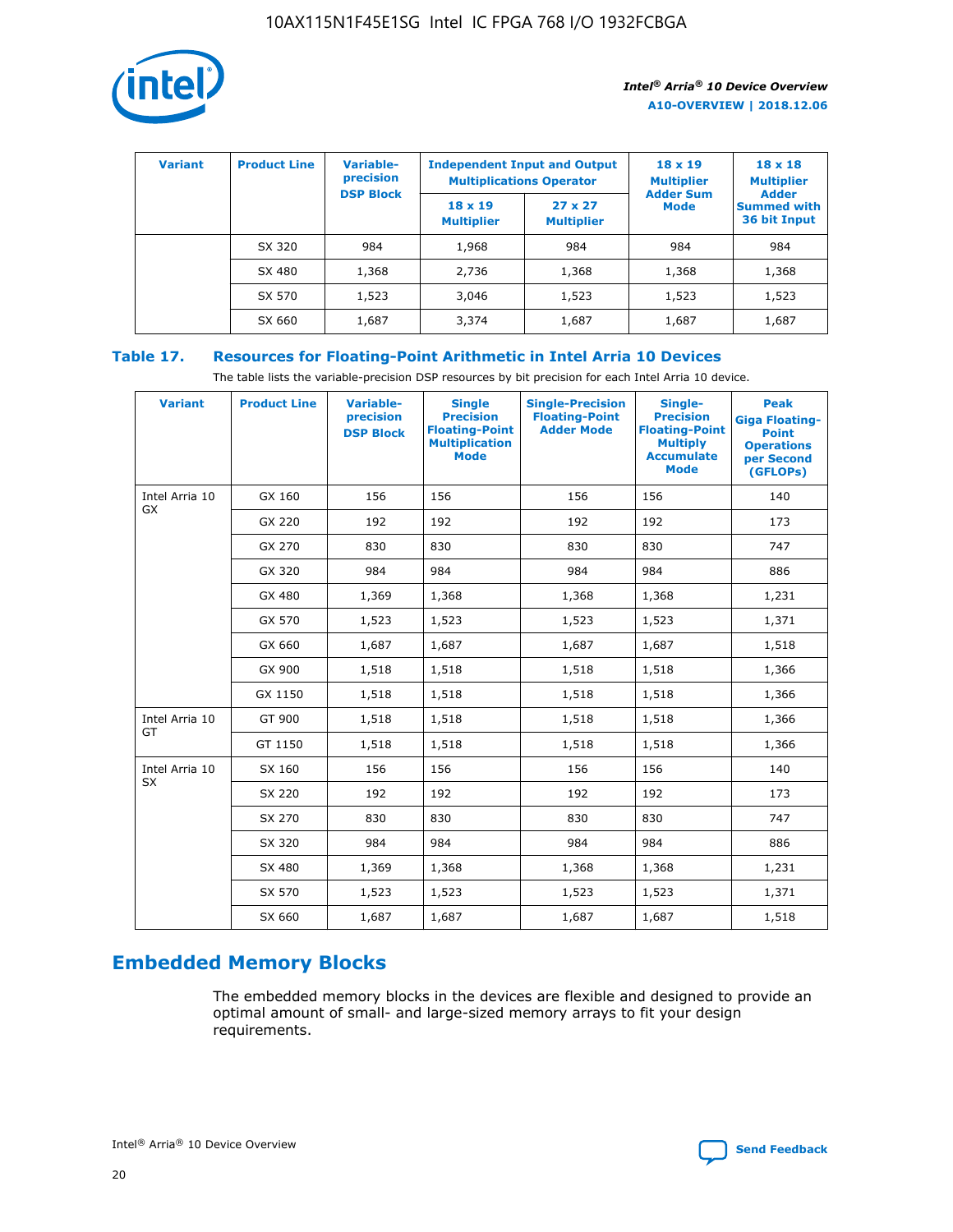

# **Types of Embedded Memory**

The Intel Arria 10 devices contain two types of memory blocks:

- 20 Kb M20K blocks—blocks of dedicated memory resources. The M20K blocks are ideal for larger memory arrays while still providing a large number of independent ports.
- 640 bit memory logic array blocks (MLABs)—enhanced memory blocks that are configured from dual-purpose logic array blocks (LABs). The MLABs are ideal for wide and shallow memory arrays. The MLABs are optimized for implementation of shift registers for digital signal processing (DSP) applications, wide and shallow FIFO buffers, and filter delay lines. Each MLAB is made up of ten adaptive logic modules (ALMs). In the Intel Arria 10 devices, you can configure these ALMs as ten 32 x 2 blocks, giving you one 32 x 20 simple dual-port SRAM block per MLAB.

# **Embedded Memory Capacity in Intel Arria 10 Devices**

|                   | <b>Product</b> |              | <b>M20K</b>         |              | <b>MLAB</b>         | <b>Total RAM Bit</b> |
|-------------------|----------------|--------------|---------------------|--------------|---------------------|----------------------|
| <b>Variant</b>    | Line           | <b>Block</b> | <b>RAM Bit (Kb)</b> | <b>Block</b> | <b>RAM Bit (Kb)</b> | (Kb)                 |
| Intel Arria 10 GX | GX 160         | 440          | 8,800               | 1,680        | 1,050               | 9,850                |
|                   | GX 220         | 587          | 11,740              | 2,703        | 1,690               | 13,430               |
|                   | GX 270         | 750          | 15,000              | 3,922        | 2,452               | 17,452               |
|                   | GX 320         | 891          | 17,820              | 4,363        | 2,727               | 20,547               |
|                   | GX 480         | 1,431        | 28,620              | 6,662        | 4,164               | 32,784               |
|                   | GX 570         | 1,800        | 36,000              | 8,153        | 5,096               | 41,096               |
|                   | GX 660         | 2,131        | 42,620              | 9,260        | 5,788               | 48,408               |
|                   | GX 900         | 2,423        | 48,460              | 15,017       | 9,386               | 57,846               |
|                   | GX 1150        | 2,713        | 54,260              | 20,774       | 12,984              | 67,244               |
| Intel Arria 10 GT | GT 900         | 2,423        | 48,460              | 15,017       | 9,386               | 57,846               |
|                   | GT 1150        | 2,713        | 54,260              | 20,774       | 12,984              | 67,244               |
| Intel Arria 10 SX | SX 160         | 440          | 8,800               | 1,680        | 1,050               | 9,850                |
|                   | SX 220         | 587          | 11,740              | 2,703        | 1,690               | 13,430               |
|                   | SX 270         | 750          | 15,000              | 3,922        | 2,452               | 17,452               |
|                   | SX 320         | 891          | 17,820              | 4,363        | 2,727               | 20,547               |
|                   | SX 480         | 1,431        | 28,620              | 6,662        | 4,164               | 32,784               |
|                   | SX 570         | 1,800        | 36,000              | 8,153        | 5,096               | 41,096               |
|                   | SX 660         | 2,131        | 42,620              | 9,260        | 5,788               | 48,408               |

#### **Table 18. Embedded Memory Capacity and Distribution in Intel Arria 10 Devices**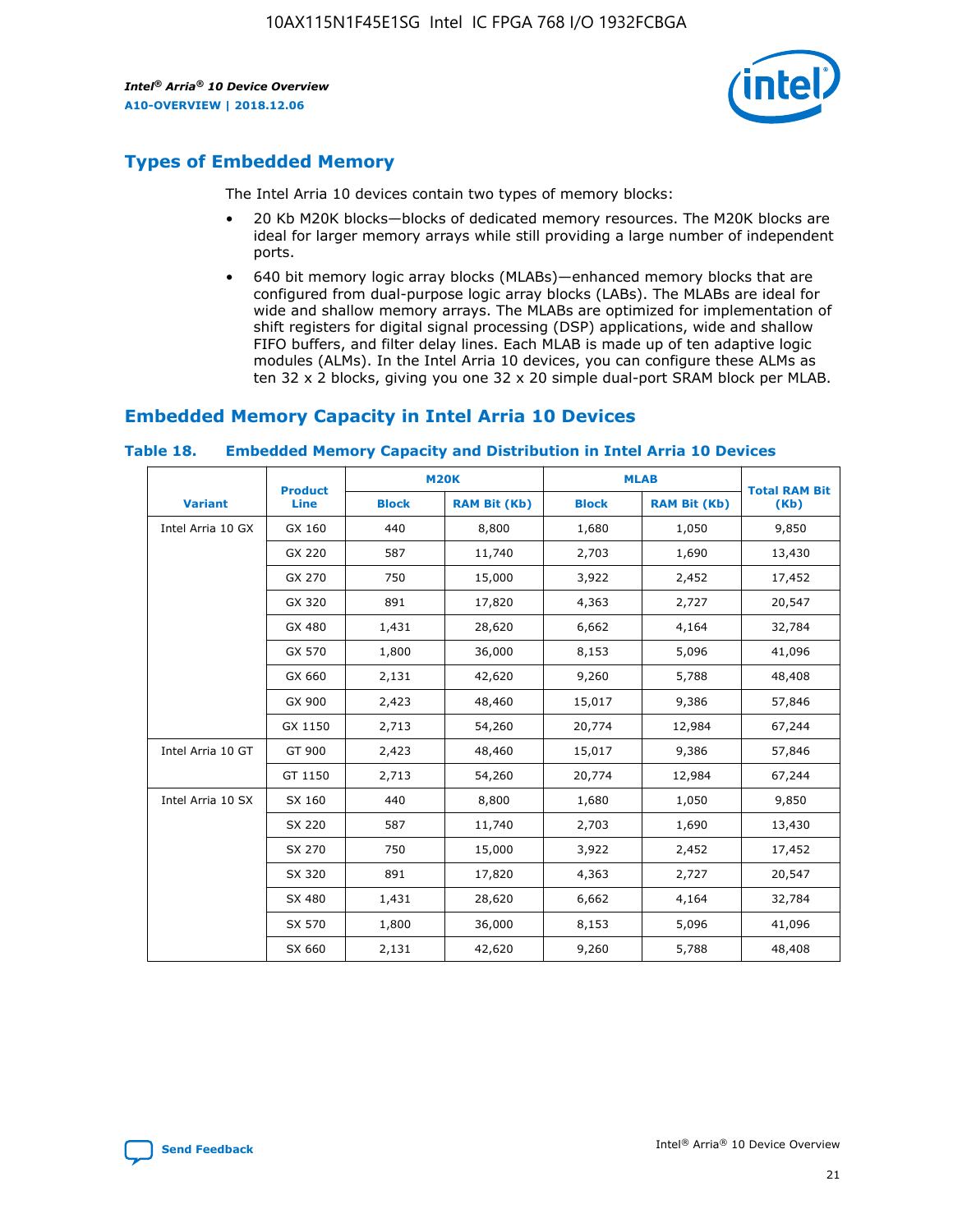

# **Embedded Memory Configurations for Single-port Mode**

#### **Table 19. Single-port Embedded Memory Configurations for Intel Arria 10 Devices**

This table lists the maximum configurations supported for single-port RAM and ROM modes.

| <b>Memory Block</b> | Depth (bits) | <b>Programmable Width</b> |
|---------------------|--------------|---------------------------|
| MLAB                | 32           | x16, x18, or x20          |
|                     | 64(10)       | x8, x9, x10               |
| M20K                | 512          | x40, x32                  |
|                     | 1K           | x20, x16                  |
|                     | 2K           | x10, x8                   |
|                     | 4K           | x5, x4                    |
|                     | 8K           | x2                        |
|                     | 16K          | x1                        |

# **Clock Networks and PLL Clock Sources**

The clock network architecture is based on Intel's global, regional, and peripheral clock structure. This clock structure is supported by dedicated clock input pins, fractional clock synthesis PLLs, and integer I/O PLLs.

# **Clock Networks**

The Intel Arria 10 core clock networks are capable of up to 800 MHz fabric operation across the full industrial temperature range. For the external memory interface, the clock network supports the hard memory controller with speeds up to 2,400 Mbps in a quarter-rate transfer.

To reduce power consumption, the Intel Quartus Prime software identifies all unused sections of the clock network and powers them down.

# **Fractional Synthesis and I/O PLLs**

Intel Arria 10 devices contain up to 32 fractional synthesis PLLs and up to 16 I/O PLLs that are available for both specific and general purpose uses in the core:

- Fractional synthesis PLLs—located in the column adjacent to the transceiver blocks
- I/O PLLs—located in each bank of the 48 I/Os

# **Fractional Synthesis PLLs**

You can use the fractional synthesis PLLs to:

- Reduce the number of oscillators that are required on your board
- Reduce the number of clock pins that are used in the device by synthesizing multiple clock frequencies from a single reference clock source

<sup>(10)</sup> Supported through software emulation and consumes additional MLAB blocks.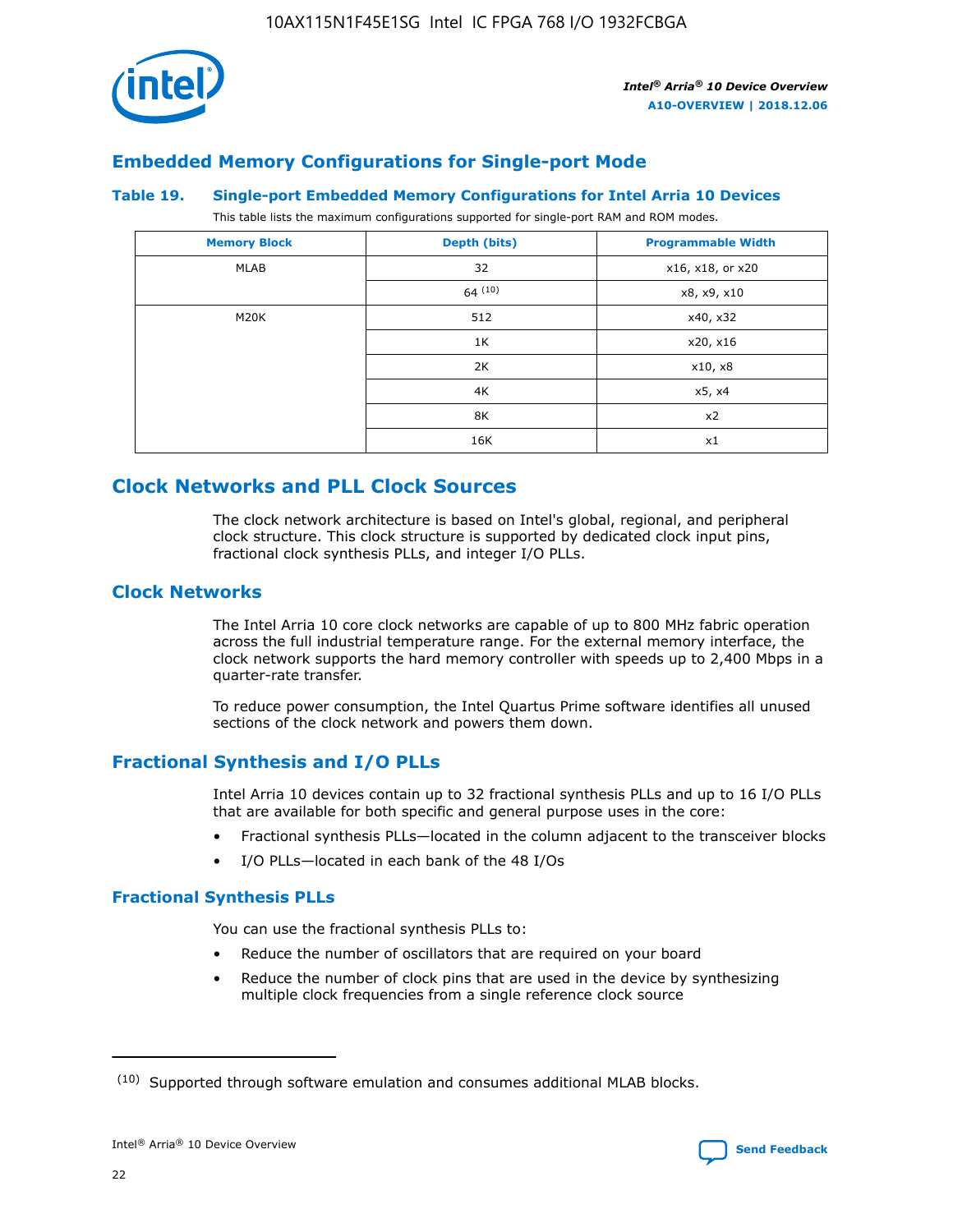

The fractional synthesis PLLs support the following features:

- Reference clock frequency synthesis for transceiver CMU and Advanced Transmit (ATX) PLLs
- Clock network delay compensation
- Zero-delay buffering
- Direct transmit clocking for transceivers
- Independently configurable into two modes:
	- Conventional integer mode equivalent to the general purpose PLL
	- Enhanced fractional mode with third order delta-sigma modulation
- PLL cascading

# **I/O PLLs**

The integer mode I/O PLLs are located in each bank of 48 I/Os. You can use the I/O PLLs to simplify the design of external memory and high-speed LVDS interfaces.

In each I/O bank, the I/O PLLs are adjacent to the hard memory controllers and LVDS SERDES. Because these PLLs are tightly coupled with the I/Os that need to use them, it makes it easier to close timing.

You can use the I/O PLLs for general purpose applications in the core such as clock network delay compensation and zero-delay buffering.

Intel Arria 10 devices support PLL-to-PLL cascading.

# **FPGA General Purpose I/O**

Intel Arria 10 devices offer highly configurable GPIOs. Each I/O bank contains 48 general purpose I/Os and a high-efficiency hard memory controller.

The following list describes the features of the GPIOs:

- Consist of 3 V I/Os for high-voltage application and LVDS I/Os for differential signaling
	- Up to two 3 V I/O banks, available in some devices, that support up to 3 V I/O standards
	- LVDS I/O banks that support up to 1.8 V I/O standards
- Support a wide range of single-ended and differential I/O interfaces
- LVDS speeds up to 1.6 Gbps
- Each LVDS pair of pins has differential input and output buffers, allowing you to configure the LVDS direction for each pair.
- Programmable bus hold and weak pull-up
- Programmable differential output voltage  $(V_{OD})$  and programmable pre-emphasis

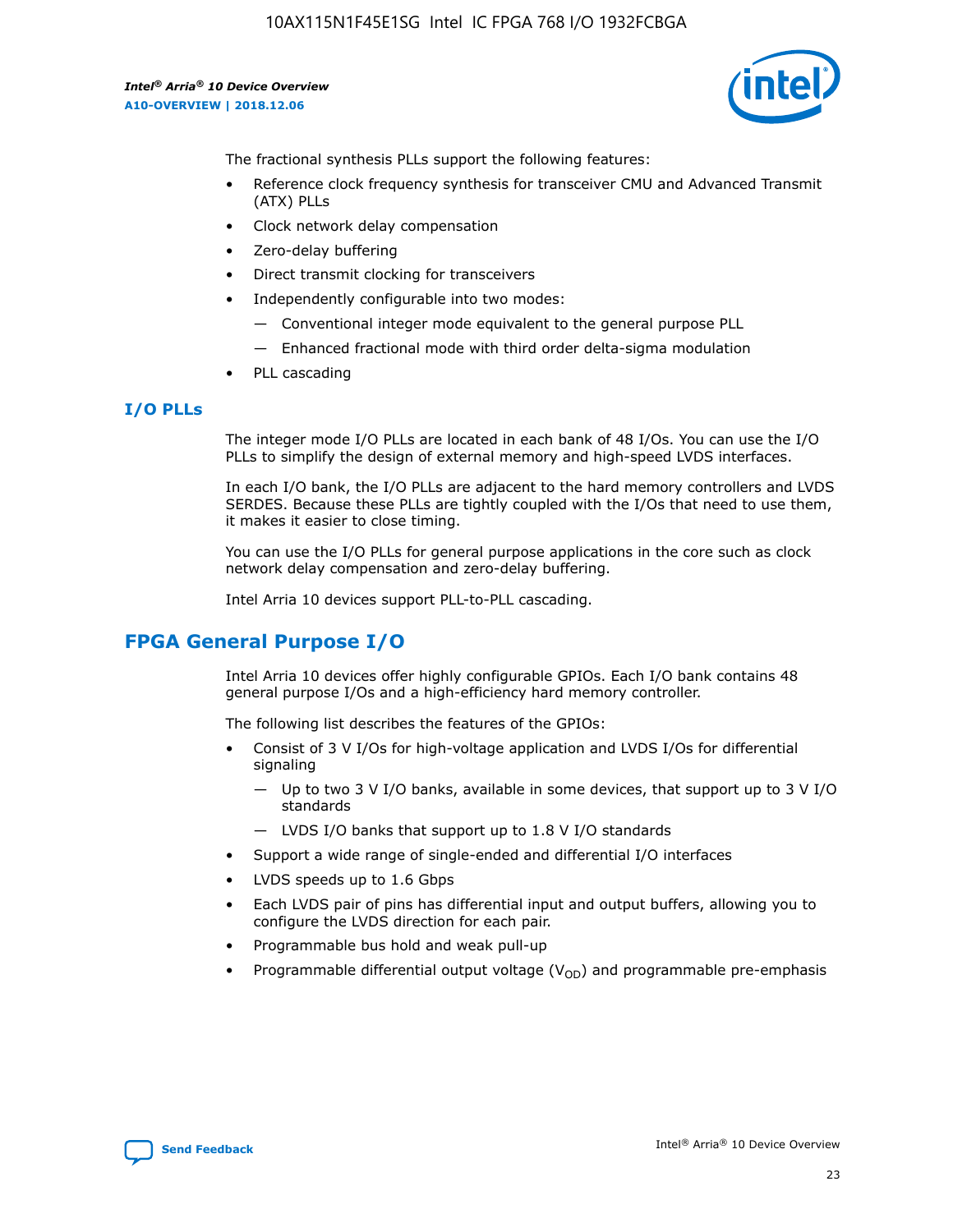

- Series (R<sub>S</sub>) and parallel (R<sub>T</sub>) on-chip termination (OCT) for all I/O banks with OCT calibration to limit the termination impedance variation
- On-chip dynamic termination that has the ability to swap between series and parallel termination, depending on whether there is read or write on a common bus for signal integrity
- Easy timing closure support using the hard read FIFO in the input register path, and delay-locked loop (DLL) delay chain with fine and coarse architecture

# **External Memory Interface**

Intel Arria 10 devices offer massive external memory bandwidth, with up to seven 32 bit DDR4 memory interfaces running at up to 2,400 Mbps. This bandwidth provides additional ease of design, lower power, and resource efficiencies of hardened highperformance memory controllers.

The memory interface within Intel Arria 10 FPGAs and SoCs delivers the highest performance and ease of use. You can configure up to a maximum width of 144 bits when using the hard or soft memory controllers. If required, you can bypass the hard memory controller and use a soft controller implemented in the user logic.

Each I/O contains a hardened DDR read/write path (PHY) capable of performing key memory interface functionality such as read/write leveling, FIFO buffering to lower latency and improve margin, timing calibration, and on-chip termination.

The timing calibration is aided by the inclusion of hard microcontrollers based on Intel's Nios® II technology, specifically tailored to control the calibration of multiple memory interfaces. This calibration allows the Intel Arria 10 device to compensate for any changes in process, voltage, or temperature either within the Intel Arria 10 device itself, or within the external memory device. The advanced calibration algorithms ensure maximum bandwidth and robust timing margin across all operating conditions.

In addition to parallel memory interfaces, Intel Arria 10 devices support serial memory technologies such as the Hybrid Memory Cube (HMC). The HMC is supported by the Intel Arria 10 high-speed serial transceivers which connect up to four HMC links, with each link running at data rates up to 15 Gbps.

#### **Related Information**

#### [External Memory Interface Spec Estimator](http://www.altera.com/technology/memory/estimator/mem-emif-index.html)

Provides a parametric tool that allows you to find and compare the performance of the supported external memory interfaces in IntelFPGAs.

# **Memory Standards Supported by Intel Arria 10 Devices**

The I/Os are designed to provide high performance support for existing and emerging external memory standards.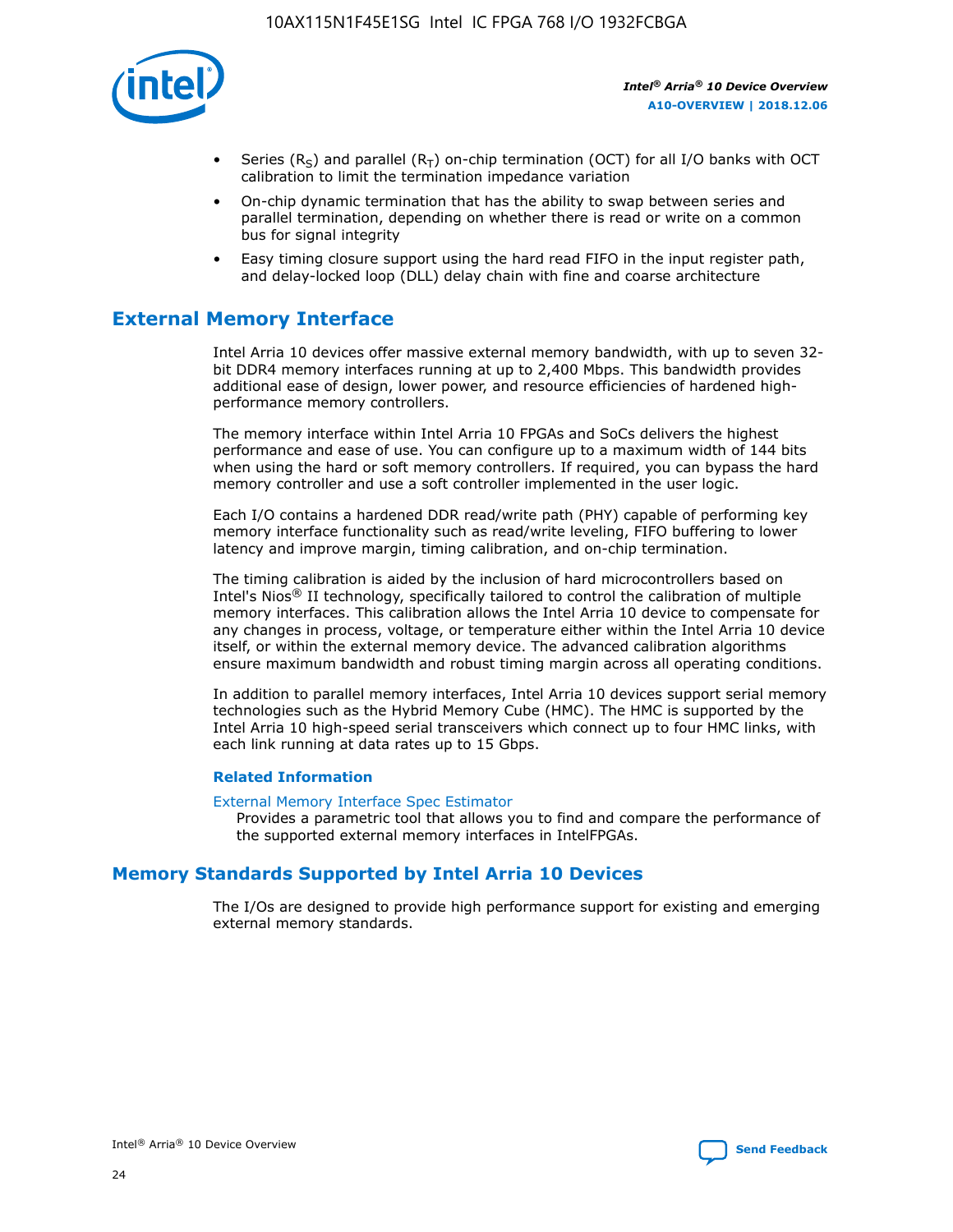

#### **Table 20. Memory Standards Supported by the Hard Memory Controller**

This table lists the overall capability of the hard memory controller. For specific details, refer to the External Memory Interface Spec Estimator and Intel Arria 10 Device Datasheet.

| <b>Memory Standard</b> | <b>Rate Support</b> | <b>Ping Pong PHY Support</b> | <b>Maximum Frequency</b><br>(MHz) |
|------------------------|---------------------|------------------------------|-----------------------------------|
| <b>DDR4 SDRAM</b>      | Quarter rate        | Yes                          | 1,067                             |
|                        |                     |                              | 1,200                             |
| DDR3 SDRAM             | Half rate           | Yes                          | 533                               |
|                        |                     |                              | 667                               |
|                        | Quarter rate        | Yes                          | 1,067                             |
|                        |                     |                              | 1,067                             |
| <b>DDR3L SDRAM</b>     | Half rate           | Yes                          | 533                               |
|                        |                     |                              | 667                               |
|                        | Quarter rate        | Yes                          | 933                               |
|                        |                     |                              | 933                               |
| LPDDR3 SDRAM           | Half rate           |                              | 533                               |
|                        | Quarter rate        |                              | 800                               |

#### **Table 21. Memory Standards Supported by the Soft Memory Controller**

| <b>Memory Standard</b>      | <b>Rate Support</b> | <b>Maximum Frequency</b><br>(MHz) |
|-----------------------------|---------------------|-----------------------------------|
| <b>RLDRAM 3 (11)</b>        | Quarter rate        | 1,200                             |
| ODR IV SRAM <sup>(11)</sup> | Quarter rate        | 1,067                             |
| <b>ODR II SRAM</b>          | Full rate           | 333                               |
|                             | Half rate           | 633                               |
| <b>ODR II+ SRAM</b>         | Full rate           | 333                               |
|                             | Half rate           | 633                               |
| <b>ODR II+ Xtreme SRAM</b>  | Full rate           | 333                               |
|                             | Half rate           | 633                               |

#### **Table 22. Memory Standards Supported by the HPS Hard Memory Controller**

The hard processor system (HPS) is available in Intel Arria 10 SoC devices only.

| <b>Memory Standard</b> | <b>Rate Support</b> | <b>Maximum Frequency</b><br>(MHz) |
|------------------------|---------------------|-----------------------------------|
| <b>DDR4 SDRAM</b>      | Half rate           | 1,200                             |
| <b>DDR3 SDRAM</b>      | Half rate           | 1,067                             |
| <b>DDR3L SDRAM</b>     | Half rate           | 933                               |

<sup>(11)</sup> Intel Arria 10 devices support this external memory interface using hard PHY with soft memory controller.

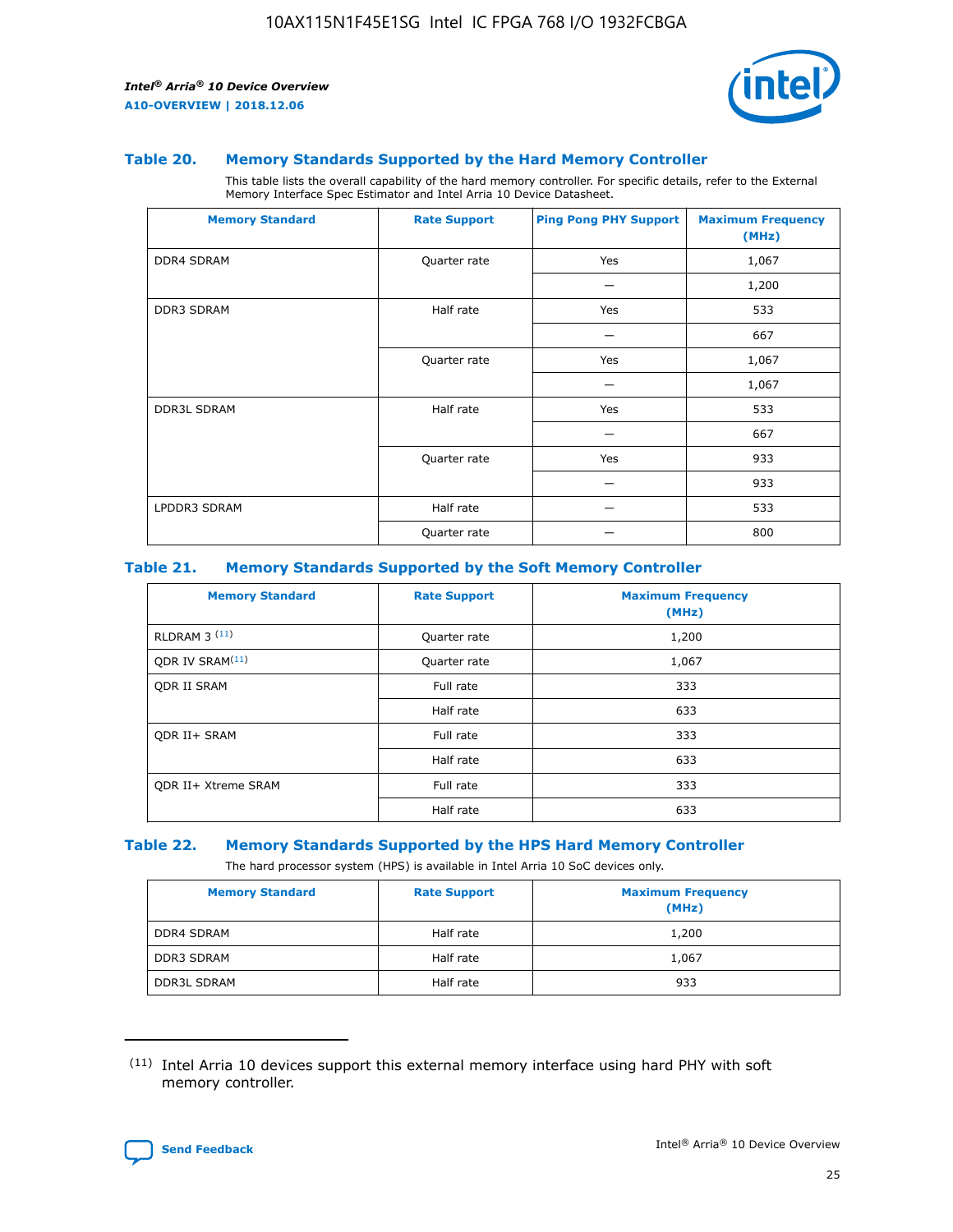

#### **Related Information**

#### [Intel Arria 10 Device Datasheet](https://www.intel.com/content/www/us/en/programmable/documentation/mcn1413182292568.html#mcn1413182153340)

Lists the memory interface performance according to memory interface standards, rank or chip select configurations, and Intel Arria 10 device speed grades.

# **PCIe Gen1, Gen2, and Gen3 Hard IP**

Intel Arria 10 devices contain PCIe hard IP that is designed for performance and ease-of-use:

- Includes all layers of the PCIe stack—transaction, data link and physical layers.
- Supports PCIe Gen3, Gen2, and Gen1 Endpoint and Root Port in x1, x2, x4, or x8 lane configuration.
- Operates independently from the core logic—optional configuration via protocol (CvP) allows the PCIe link to power up and complete link training in less than 100 ms while the Intel Arria 10 device completes loading the programming file for the rest of the FPGA.
- Provides added functionality that makes it easier to support emerging features such as Single Root I/O Virtualization (SR-IOV) and optional protocol extensions.
- Provides improved end-to-end datapath protection using ECC.
- Supports FPGA configuration via protocol (CvP) using PCIe at Gen3, Gen2, or Gen1 speed.

#### **Related Information**

PCS Features on page 30

# **Enhanced PCS Hard IP for Interlaken and 10 Gbps Ethernet**

# **Interlaken Support**

The Intel Arria 10 enhanced PCS hard IP provides integrated Interlaken PCS supporting rates up to 25.8 Gbps per lane.

The Interlaken PCS is based on the proven functionality of the PCS developed for Intel's previous generation FPGAs, which demonstrated interoperability with Interlaken ASSP vendors and third-party IP suppliers. The Interlaken PCS is present in every transceiver channel in Intel Arria 10 devices.

#### **Related Information**

PCS Features on page 30

# **10 Gbps Ethernet Support**

The Intel Arria 10 enhanced PCS hard IP supports 10GBASE-R PCS compliant with IEEE 802.3 10 Gbps Ethernet (10GbE). The integrated hard IP support for 10GbE and the 10 Gbps transceivers save external PHY cost, board space, and system power.

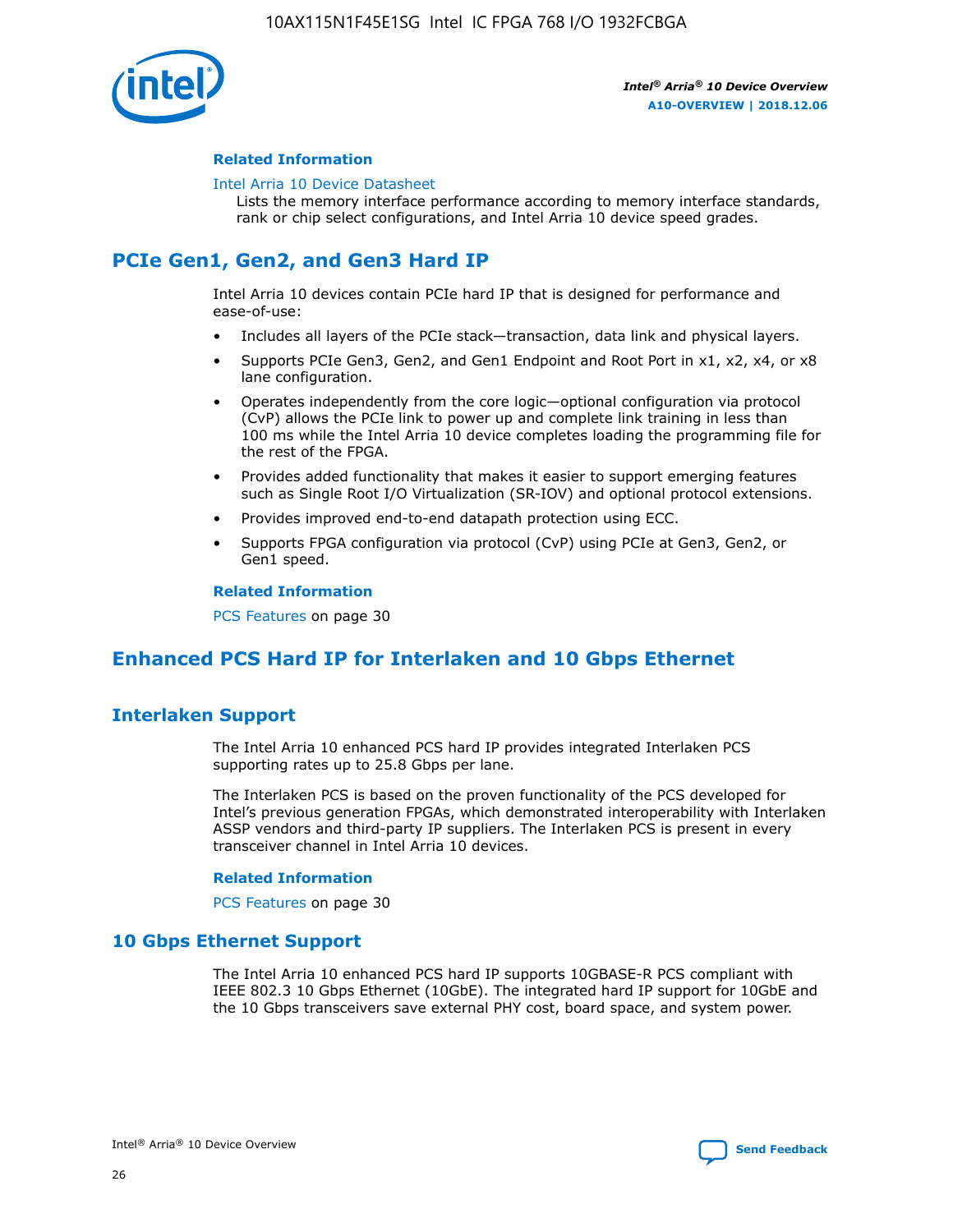

The scalable hard IP supports multiple independent 10GbE ports while using a single PLL for all the 10GBASE-R PCS instantiations, which saves on core logic resources and clock networks:

- Simplifies multiport 10GbE systems compared to XAUI interfaces that require an external XAUI-to-10G PHY.
- Incorporates Electronic Dispersion Compensation (EDC), which enables direct connection to standard 10 Gbps XFP and SFP+ pluggable optical modules.
- Supports backplane Ethernet applications and includes a hard 10GBASE-KR Forward Error Correction (FEC) circuit that you can use for 10 Gbps and 40 Gbps applications.

The 10 Gbps Ethernet PCS hard IP and 10GBASE-KR FEC are present in every transceiver channel.

#### **Related Information**

PCS Features on page 30

# **Low Power Serial Transceivers**

Intel Arria 10 FPGAs and SoCs include lowest power transceivers that deliver high bandwidth, throughput and low latency.

Intel Arria 10 devices deliver the industry's lowest power consumption per transceiver channel:

- 12.5 Gbps transceivers at as low as 242 mW
- 10 Gbps transceivers at as low as 168 mW
- 6 Gbps transceivers at as low as 117 mW

Intel Arria 10 transceivers support various data rates according to application:

- Chip-to-chip and chip-to-module applications—from 1 Gbps up to 25.8 Gbps
- Long reach and backplane applications—from 1 Gbps up to 12.5 with advanced adaptive equalization
- Critical power sensitive applications—from 1 Gbps up to 11.3 Gbps using lower power modes

The combination of 20 nm process technology and architectural advances provide the following benefits:

- Significant reduction in die area and power consumption
- Increase of up to two times in transceiver I/O density compared to previous generation devices while maintaining optimal signal integrity
- Up to 72 total transceiver channels—you can configure up to 6 of these channels to run as fast as 25.8 Gbps
- All channels feature continuous data rate support up to the maximum rated speed

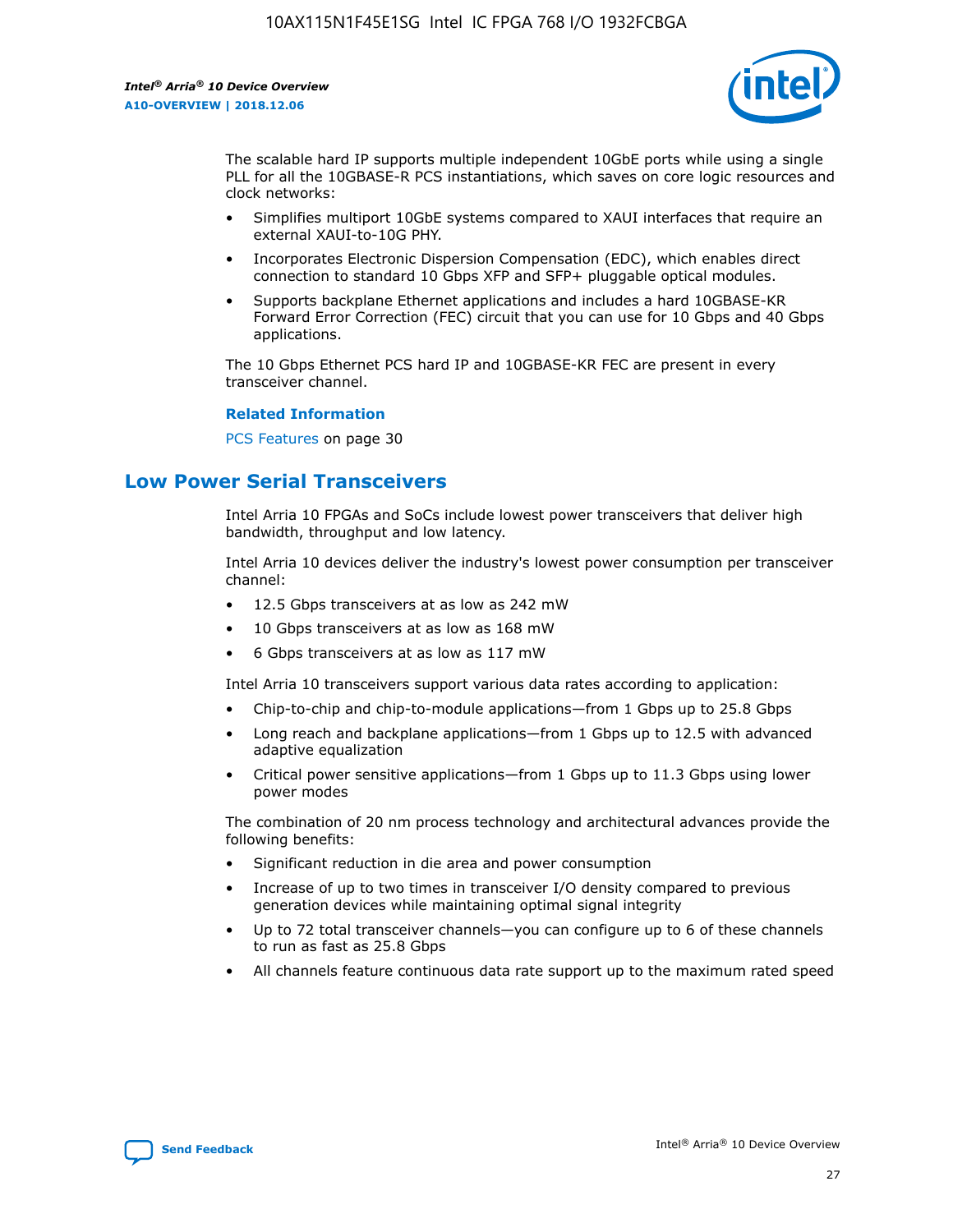

# Transceiver PMA TX/RX PCS ATX PLL Transceiver PMA TX/RX PCS fPLL Network Flexible Clock Distribution Network PCS Transceiver PMA TX/RX FPGA **Clock Distribution** Fabric PCS Transceiver PMA TX/RX ATX Flexible PLL PCS Transceiver PMA TX/RX ▲ fPLL Transceiver PMA TX/RX PCS 4

# **Figure 6. Intel Arria 10 Transceiver Block Architecture**

# **Transceiver Channels**

All transceiver channels feature a dedicated Physical Medium Attachment (PMA) and a hardened Physical Coding Sublayer (PCS).

- The PMA provides primary interfacing capabilities to physical channels.
- The PCS typically handles encoding/decoding, word alignment, and other preprocessing functions before transferring data to the FPGA core fabric.

A transceiver channel consists of a PMA and a PCS block. Most transceiver banks have 6 channels. There are some transceiver banks that contain only 3 channels.

A wide variety of bonded and non-bonded data rate configurations is possible using a highly configurable clock distribution network. Up to 80 independent transceiver data rates can be configured.

The following figures are graphical representations of top views of the silicon die, which correspond to reverse views for flip chip packages. Different Intel Arria 10 devices may have different floorplans than the ones shown in the figures.

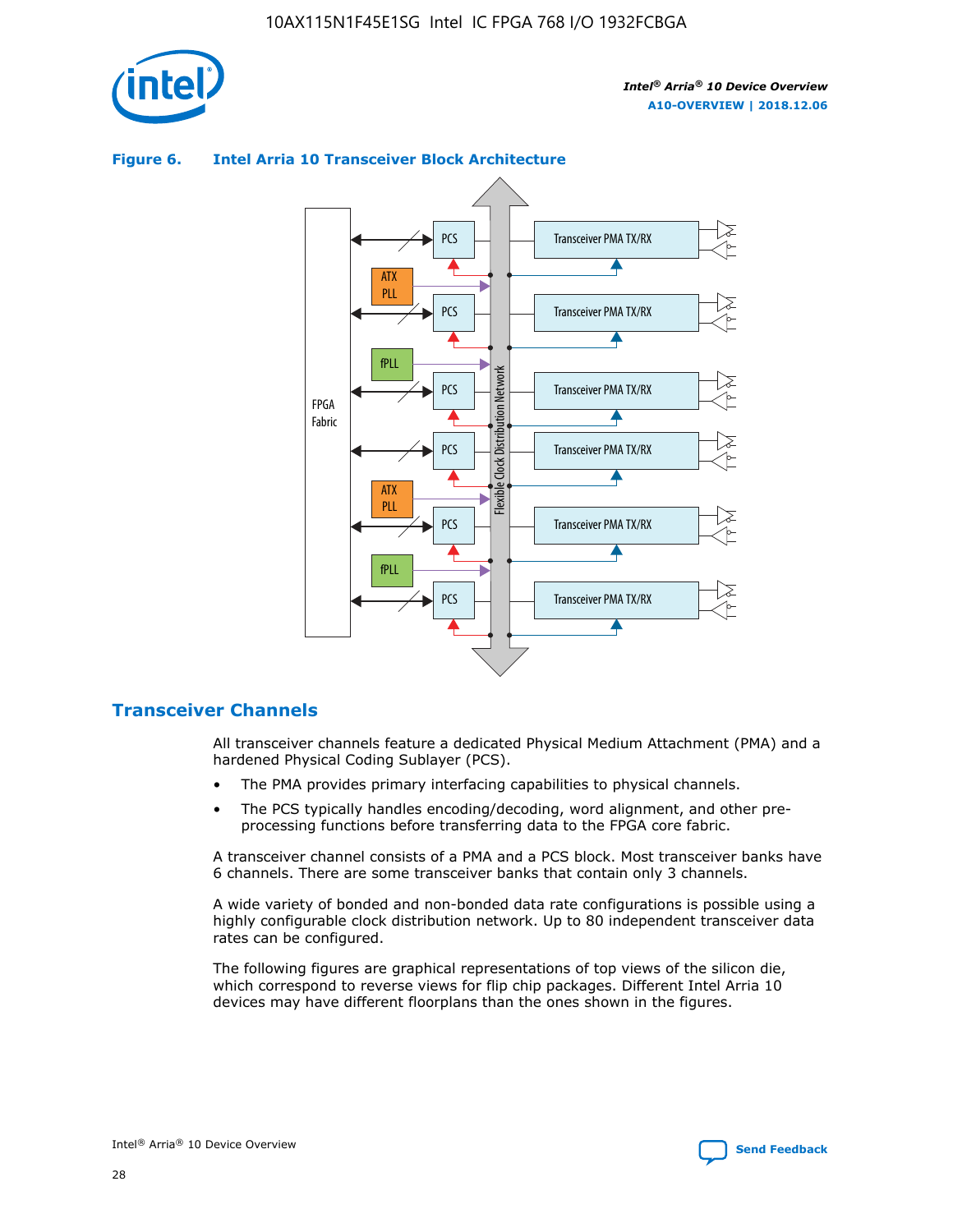

## **Figure 7. Device Chip Overview for Intel Arria 10 GX and GT Devices**





# **PMA Features**

Intel Arria 10 transceivers provide exceptional signal integrity at data rates up to 25.8 Gbps. Clocking options include ultra-low jitter ATX PLLs (LC tank based), clock multiplier unit (CMU) PLLs, and fractional PLLs.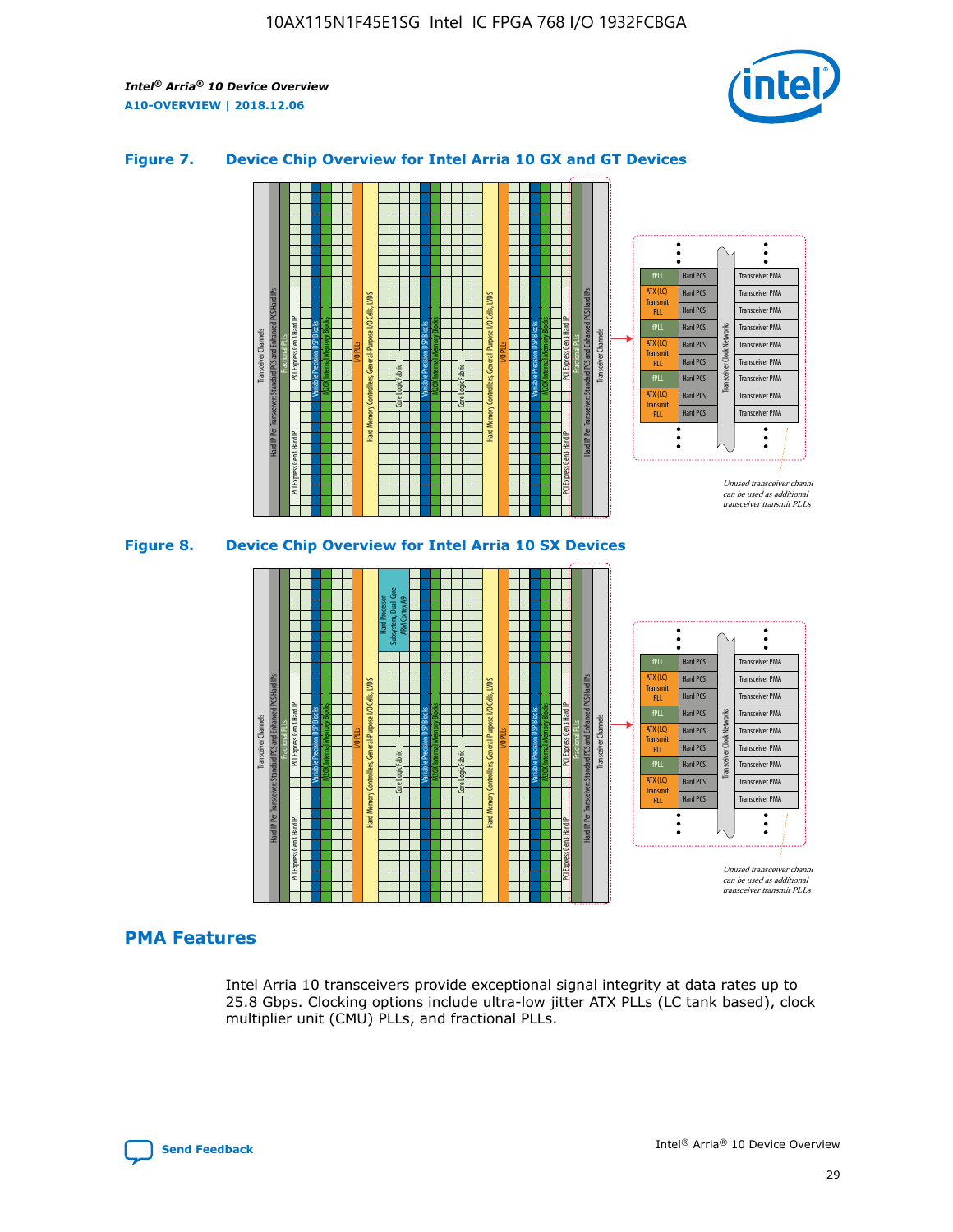

Each transceiver channel contains a channel PLL that can be used as the CMU PLL or clock data recovery (CDR) PLL. In CDR mode, the channel PLL recovers the receiver clock and data in the transceiver channel. Up to 80 independent data rates can be configured on a single Intel Arria 10 device.

## **Table 23. PMA Features of the Transceivers in Intel Arria 10 Devices**

| <b>Feature</b>                                             | <b>Capability</b>                                                                                                                                                                                                             |
|------------------------------------------------------------|-------------------------------------------------------------------------------------------------------------------------------------------------------------------------------------------------------------------------------|
| Chip-to-Chip Data Rates                                    | 1 Gbps to 17.4 Gbps (Intel Arria 10 GX devices)<br>1 Gbps to 25.8 Gbps (Intel Arria 10 GT devices)                                                                                                                            |
| Backplane Support                                          | Drive backplanes at data rates up to 12.5 Gbps                                                                                                                                                                                |
| <b>Optical Module Support</b>                              | SFP+/SFP, XFP, CXP, QSFP/QSFP28, CFP/CFP2/CFP4                                                                                                                                                                                |
| Cable Driving Support                                      | SFP+ Direct Attach, PCI Express over cable, eSATA                                                                                                                                                                             |
| Transmit Pre-Emphasis                                      | 4-tap transmit pre-emphasis and de-emphasis to compensate for system channel loss                                                                                                                                             |
| Continuous Time Linear<br>Equalizer (CTLE)                 | Dual mode, high-gain, and high-data rate, linear receive equalization to compensate for<br>system channel loss                                                                                                                |
| Decision Feedback Equalizer<br>(DFE)                       | 7-fixed and 4-floating tap DFE to equalize backplane channel loss in the presence of<br>crosstalk and noisy environments                                                                                                      |
| Variable Gain Amplifier                                    | Optimizes the signal amplitude prior to the CDR sampling and operates in fixed and<br>adaptive modes                                                                                                                          |
| Altera Digital Adaptive<br>Parametric Tuning (ADAPT)       | Fully digital adaptation engine to automatically adjust all link equalization parameters-<br>including CTLE, DFE, and variable gain amplifier blocks—that provide optimal link margin<br>without intervention from user logic |
| Precision Signal Integrity<br>Calibration Engine (PreSICE) | Hardened calibration controller to quickly calibrate all transceiver control parameters on<br>power-up, which provides the optimal signal integrity and jitter performance                                                    |
| Advanced Transmit (ATX)<br>PLL                             | Low jitter ATX (LC tank based) PLLs with continuous tuning range to cover a wide range of<br>standard and proprietary protocols                                                                                               |
| <b>Fractional PLLs</b>                                     | On-chip fractional frequency synthesizers to replace on-board crystal oscillators and reduce<br>system cost                                                                                                                   |
| Digitally Assisted Analog<br><b>CDR</b>                    | Superior jitter tolerance with fast lock time                                                                                                                                                                                 |
| Dynamic Partial<br>Reconfiguration                         | Allows independent control of the Avalon memory-mapped interface of each transceiver<br>channel for the highest transceiver flexibility                                                                                       |
| Multiple PCS-PMA and PCS-<br>PLD interface widths          | 8-, 10-, 16-, 20-, 32-, 40-, or 64-bit interface widths for flexibility of deserialization width,<br>encoding, and reduced latency                                                                                            |

# **PCS Features**

This table summarizes the Intel Arria 10 transceiver PCS features. You can use the transceiver PCS to support a wide range of protocols ranging from 1 Gbps to 25.8 Gbps.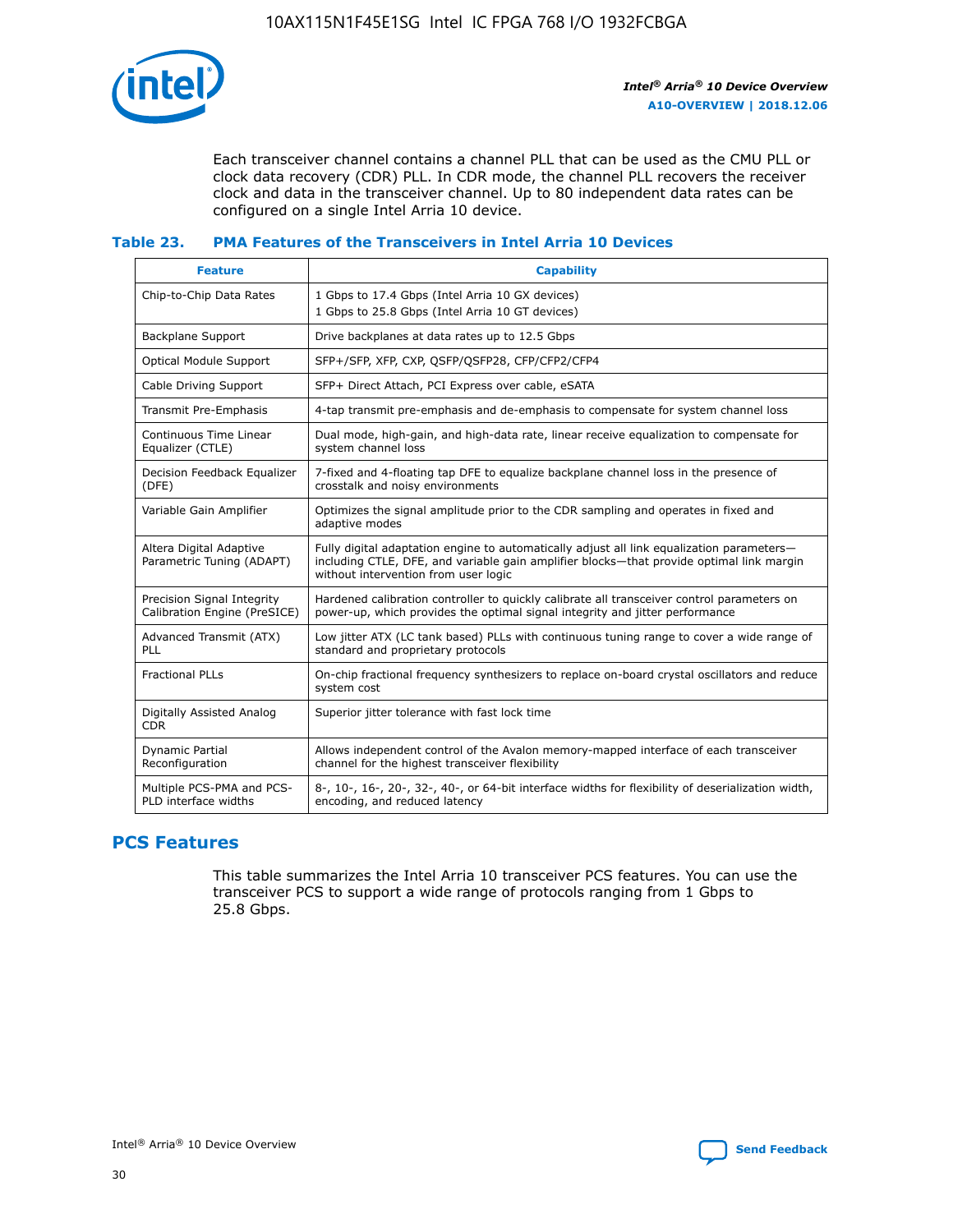

| <b>PCS</b>    | <b>Description</b>                                                                                                                                                                                                                                                                                                                                                                                             |
|---------------|----------------------------------------------------------------------------------------------------------------------------------------------------------------------------------------------------------------------------------------------------------------------------------------------------------------------------------------------------------------------------------------------------------------|
| Standard PCS  | Operates at a data rate up to 12 Gbps<br>Supports protocols such as PCI-Express, CPRI 4.2+, GigE, IEEE 1588 in Hard PCS<br>Implements other protocols using Basic/Custom (Standard PCS) transceiver<br>configuration rules.                                                                                                                                                                                    |
| Enhanced PCS  | Performs functions common to most serial data industry standards, such as word<br>alignment, encoding/decoding, and framing, before data is sent or received off-chip<br>through the PMA<br>• Handles data transfer to and from the FPGA fabric<br>Handles data transfer internally to and from the PMA<br>Provides frequency compensation<br>Performs channel bonding for multi-channel low skew applications |
| PCIe Gen3 PCS | Supports the seamless switching of Data and Clock between the Gen1, Gen2, and Gen3<br>data rates<br>Provides support for PIPE 3.0 features<br>Supports the PIPE interface with the Hard IP enabled, as well as with the Hard IP<br>bypassed                                                                                                                                                                    |

#### **Related Information**

- PCIe Gen1, Gen2, and Gen3 Hard IP on page 26
- Interlaken Support on page 26
- 10 Gbps Ethernet Support on page 26

# **PCS Protocol Support**

This table lists some of the protocols supported by the Intel Arria 10 transceiver PCS. For more information about the blocks in the transmitter and receiver data paths, refer to the related information.

| <b>Protocol</b>                                 | <b>Data Rate</b><br>(Gbps) | <b>Transceiver IP</b>       | <b>PCS Support</b>                      |
|-------------------------------------------------|----------------------------|-----------------------------|-----------------------------------------|
| PCIe Gen3 x1, x2, x4, x8                        | 8.0                        | Native PHY (PIPE)           | Standard PCS and PCIe<br>Gen3 PCS       |
| PCIe Gen2 x1, x2, x4, x8                        | 5.0                        | Native PHY (PIPE)           | <b>Standard PCS</b>                     |
| PCIe Gen1 x1, x2, x4, x8                        | 2.5                        | Native PHY (PIPE)           | Standard PCS                            |
| 1000BASE-X Gigabit Ethernet                     | 1.25                       | Native PHY                  | <b>Standard PCS</b>                     |
| 1000BASE-X Gigabit Ethernet with<br>IEEE 1588v2 | 1.25                       | Native PHY                  | Standard PCS                            |
| 10GBASE-R                                       | 10.3125                    | Native PHY                  | <b>Enhanced PCS</b>                     |
| 10GBASE-R with IEEE 1588v2                      | 10.3125                    | Native PHY                  | <b>Enhanced PCS</b>                     |
| 10GBASE-R with KR FEC                           | 10.3125                    | Native PHY                  | <b>Enhanced PCS</b>                     |
| 10GBASE-KR and 1000BASE-X                       | 10.3125                    | 1G/10GbE and 10GBASE-KR PHY | Standard PCS and<br><b>Enhanced PCS</b> |
| Interlaken (CEI-6G/11G)                         | 3.125 to 17.4              | Native PHY                  | <b>Enhanced PCS</b>                     |
| SFI-S/SFI-5.2                                   | 11.2                       | Native PHY                  | <b>Enhanced PCS</b>                     |
| $10G$ SDI                                       | 10.692                     | Native PHY                  | <b>Enhanced PCS</b>                     |
|                                                 |                            |                             | continued                               |

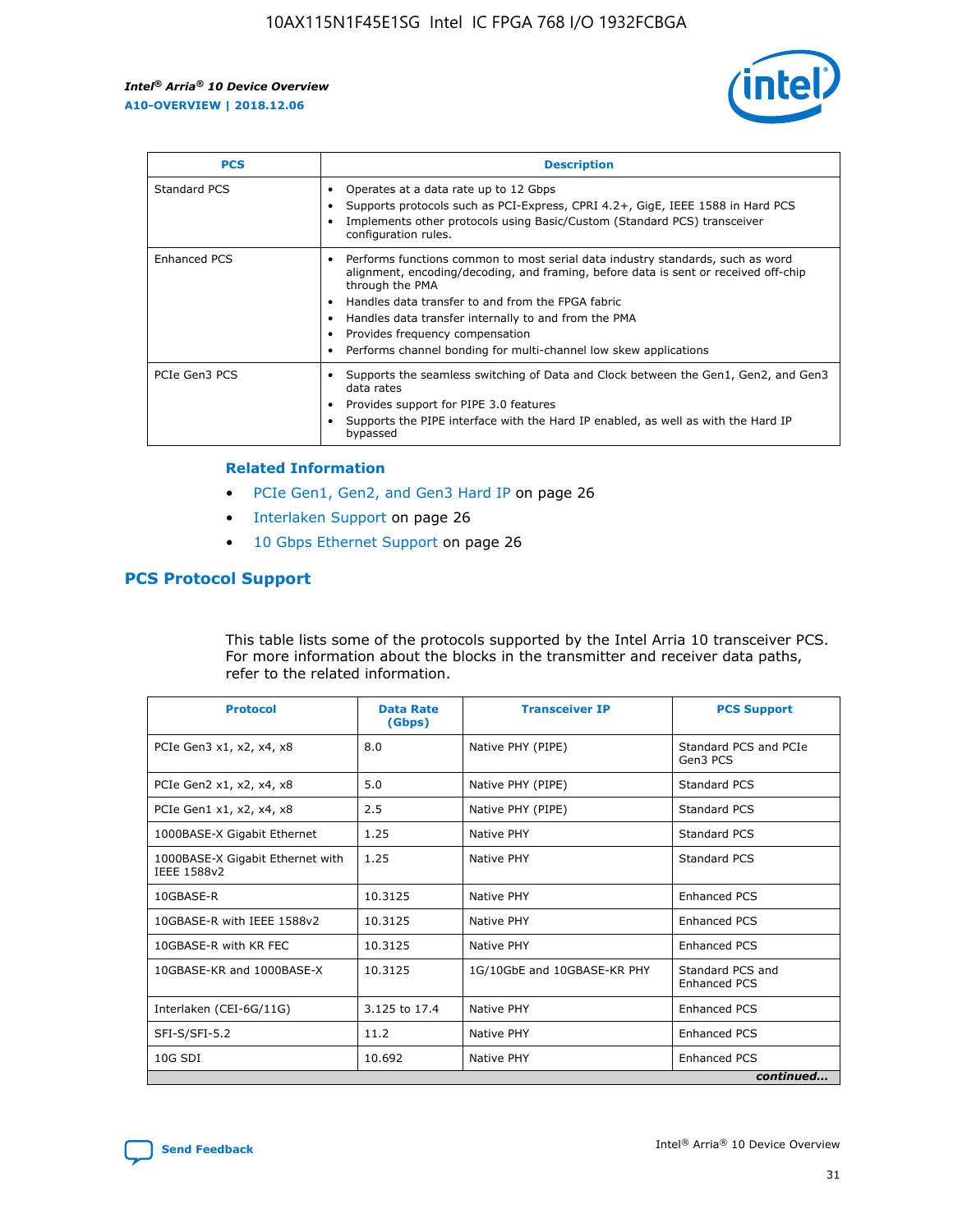

| <b>Protocol</b>      | <b>Data Rate</b><br>(Gbps) | <b>Transceiver IP</b> | <b>PCS Support</b> |
|----------------------|----------------------------|-----------------------|--------------------|
| CPRI 6.0 (64B/66B)   | 0.6144 to<br>10.1376       | Native PHY            | Enhanced PCS       |
| CPRI 4.2 (8B/10B)    | $0.6144$ to<br>9.8304      | Native PHY            | Standard PCS       |
| OBSAI RP3 v4.2       | 0.6144 to 6.144            | Native PHY            | Standard PCS       |
| SD-SDI/HD-SDI/3G-SDI | $0.143(12)$ to<br>2.97     | Native PHY            | Standard PCS       |

# **Related Information**

#### [Intel Arria 10 Transceiver PHY User Guide](https://www.intel.com/content/www/us/en/programmable/documentation/nik1398707230472.html#nik1398707091164)

Provides more information about the supported transceiver protocols and PHY IP, the PMA architecture, and the standard, enhanced, and PCIe Gen3 PCS architecture.

# **SoC with Hard Processor System**

Each SoC device combines an FPGA fabric and a hard processor system (HPS) in a single device. This combination delivers the flexibility of programmable logic with the power and cost savings of hard IP in these ways:

- Reduces board space, system power, and bill of materials cost by eliminating a discrete embedded processor
- Allows you to differentiate the end product in both hardware and software, and to support virtually any interface standard
- Extends the product life and revenue through in-field hardware and software updates

<sup>(12)</sup> The 0.143 Gbps data rate is supported using oversampling of user logic that you must implement in the FPGA fabric.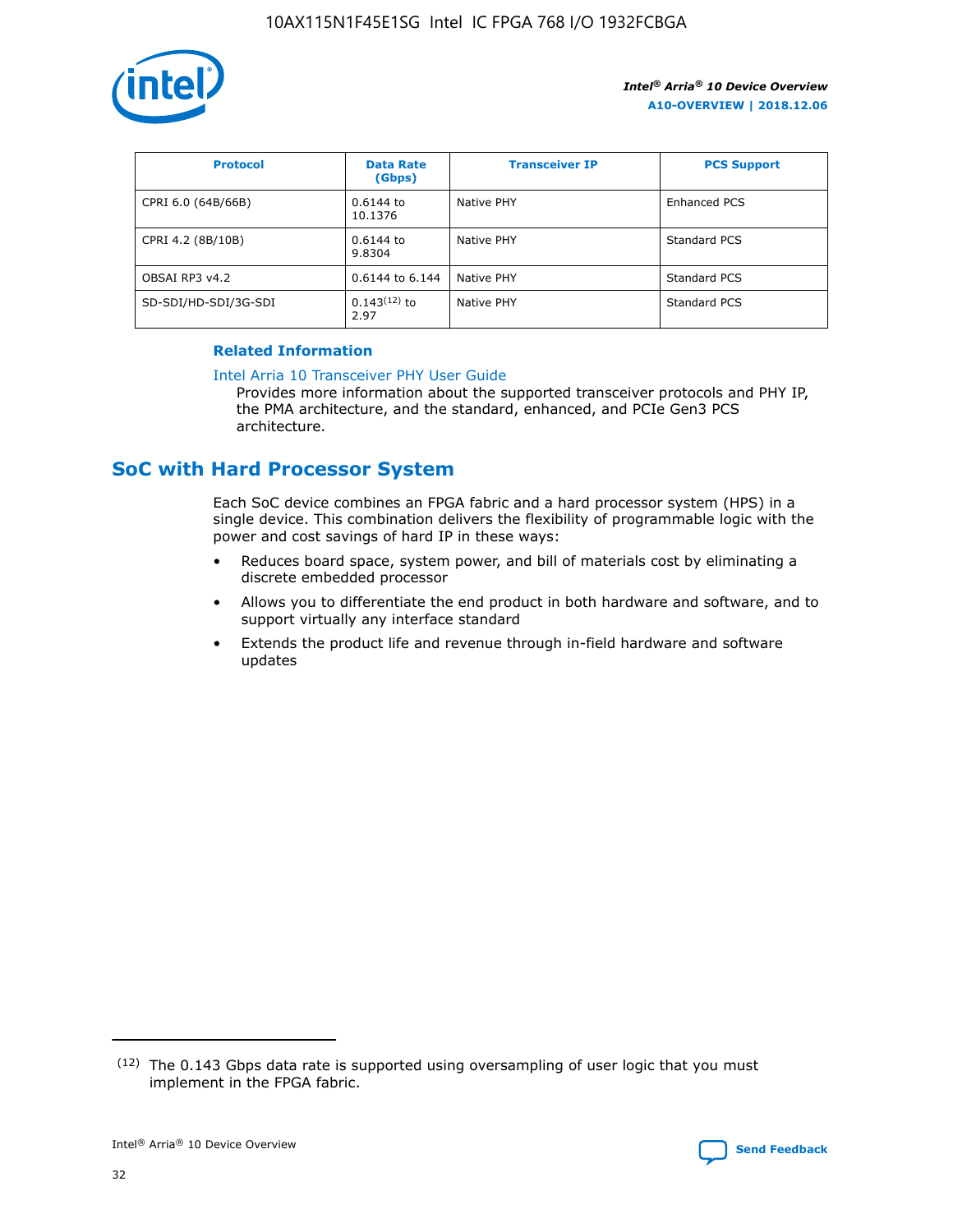

#### **Figure 9. HPS Block Diagram**

This figure shows a block diagram of the HPS with the dual ARM Cortex-A9 MPCore processor.



# **Key Advantages of 20-nm HPS**

The 20-nm HPS strikes a balance between enabling maximum software compatibility with 28-nm SoCs while still improving upon the 28-nm HPS architecture. These improvements address the requirements of the next generation target markets such as wireless and wireline communications, compute and storage equipment, broadcast and military in terms of performance, memory bandwidth, connectivity via backplane and security.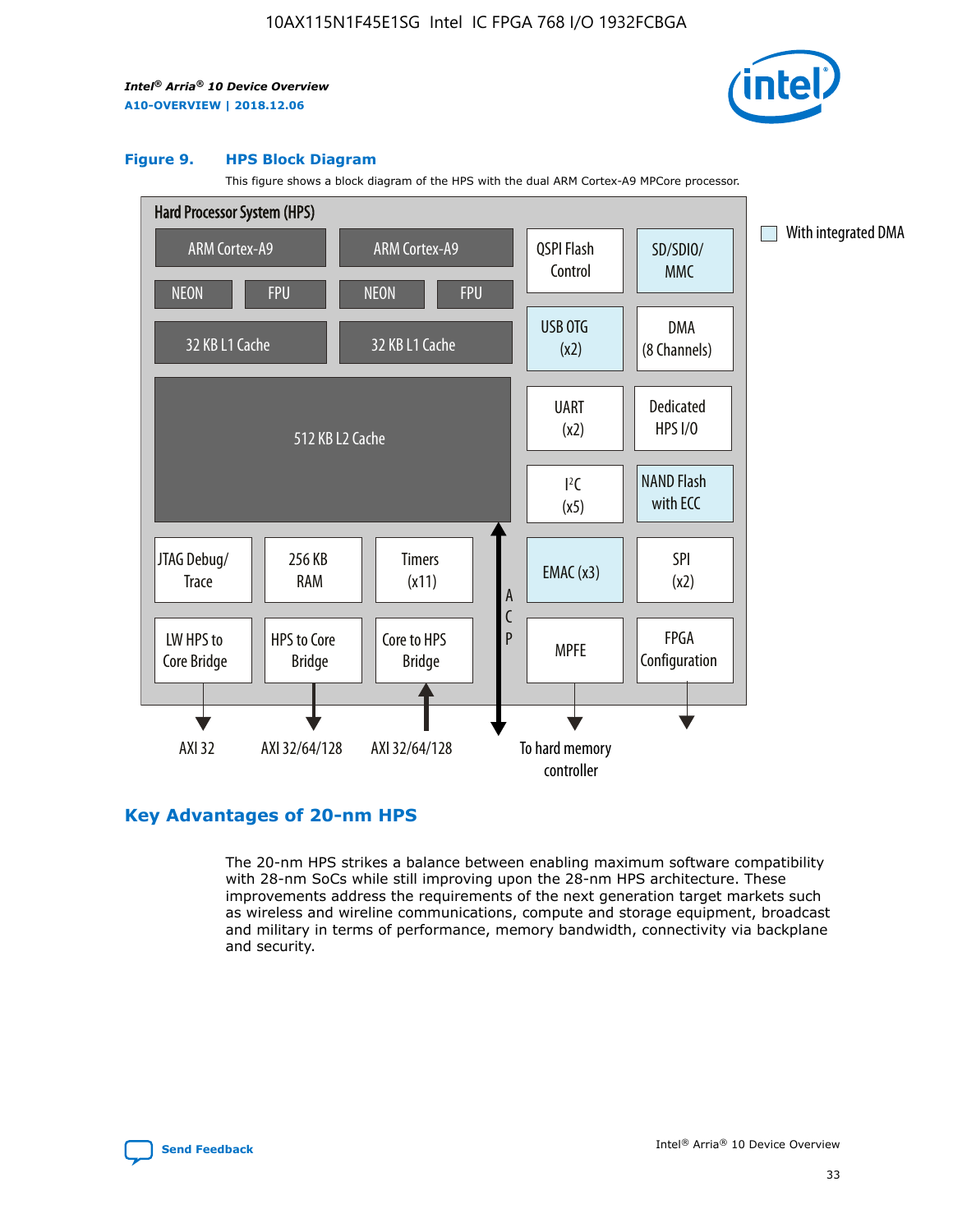

## **Table 24. Improvements in 20 nm HPS**

This table lists the key improvements of the 20 nm HPS compared to the 28 nm HPS.

| Advantages/<br><b>Improvements</b>                          | <b>Description</b>                                                                                                                                                                                                                                                                                                                                                                                                                                                                                                                                                                                                                                                                                                                                                                                                                                                                                                                                |
|-------------------------------------------------------------|---------------------------------------------------------------------------------------------------------------------------------------------------------------------------------------------------------------------------------------------------------------------------------------------------------------------------------------------------------------------------------------------------------------------------------------------------------------------------------------------------------------------------------------------------------------------------------------------------------------------------------------------------------------------------------------------------------------------------------------------------------------------------------------------------------------------------------------------------------------------------------------------------------------------------------------------------|
| Increased performance and<br>overdrive capability           | While the nominal processor frequency is 1.2 GHz, the 20 nm HPS offers an "overdrive"<br>feature which enables a higher processor operating frequency. This requires a higher supply<br>voltage value that is unique to the HPS and may require a separate regulator.                                                                                                                                                                                                                                                                                                                                                                                                                                                                                                                                                                                                                                                                             |
| Increased processor memory<br>bandwidth and DDR4<br>support | Up to 64-bit DDR4 memory at 2,400 Mbps support is available for the processor. The hard<br>memory controller for the HPS comprises a multi-port front end that manages connections<br>to a single port memory controller. The multi-port front end allows logic core and the HPS<br>to share ports and thereby the available bandwidth of the memory controller.                                                                                                                                                                                                                                                                                                                                                                                                                                                                                                                                                                                  |
| Flexible I/O sharing                                        | An advanced I/O pin muxing scheme allows improved sharing of I/O between the HPS and<br>the core logic. The following types of I/O are available for SoC:<br>$\bullet$<br>17 dedicated I/Os-physically located inside the HPS block and are not accessible to<br>logic within the core. The 17 dedicated I/Os are used for HPS clock, resets, and<br>interfacing with boot devices, QSPI, and SD/MMC.<br>48 direct shared I/O-located closest to the HPS block and are ideal for high speed HPS<br>$\bullet$<br>peripherals such as EMAC, USB, and others. There is one bank of 48 I/Os that supports<br>direct sharing where the 48 I/Os can be shared 12 I/Os at a time.<br>Standard (shared) I/O-all standard I/Os can be shared by the HPS peripherals and any<br>logic within the core. For designs where more than 48 I/Os are required to fully use all<br>the peripherals in the HPS, these I/Os can be connected through the core logic. |
| <b>EMAC</b> core                                            | Three EMAC cores are available in the HPS. The EMAC cores enable an application to<br>support two redundant Ethernet connections; for example, backplane, or two EMAC cores<br>for managing IEEE 1588 time stamp information while allowing a third EMAC core for debug<br>and configuration. All three EMACs can potentially share the same time stamps, simplifying<br>the 1588 time stamping implementation. A new serial time stamp interface allows core<br>logic to access and read the time stamp values. The integrated EMAC controllers can be<br>connected to external Ethernet PHY through the provided MDIO or I <sup>2</sup> C interface.                                                                                                                                                                                                                                                                                            |
| On-chip memory                                              | The on-chip memory is updated to 256 KB support and can support larger data sets and<br>real time algorithms.                                                                                                                                                                                                                                                                                                                                                                                                                                                                                                                                                                                                                                                                                                                                                                                                                                     |
| <b>ECC</b> enhancements                                     | Improvements in L2 Cache ECC management allow identification of errors down to the<br>address level. ECC enhancements also enable improved error injection and status reporting<br>via the introduction of new memory mapped access to syndrome and data signals.                                                                                                                                                                                                                                                                                                                                                                                                                                                                                                                                                                                                                                                                                 |
| HPS to FPGA Interconnect<br>Backbone                        | Although the HPS and the Logic Core can operate independently, they are tightly coupled<br>via a high-bandwidth system interconnect built from high-performance ARM AMBA AXI bus<br>bridges. IP bus masters in the FPGA fabric have access to HPS bus slaves via the FPGA-to-<br>HPS interconnect. Similarly, HPS bus masters have access to bus slaves in the core fabric<br>via the HPS-to-FPGA bridge. Both bridges are AMBA AXI-3 compliant and support<br>simultaneous read and write transactions. Up to three masters within the core fabric can<br>share the HPS SDRAM controller with the processor. Additionally, the processor can be used<br>to configure the core fabric under program control via a dedicated 32-bit configuration port.                                                                                                                                                                                            |
| FPGA configuration and HPS<br>booting                       | The FPGA fabric and HPS in the SoCs are powered independently. You can reduce the clock<br>frequencies or gate the clocks to reduce dynamic power.<br>You can configure the FPGA fabric and boot the HPS independently, in any order, providing<br>you with more design flexibility.                                                                                                                                                                                                                                                                                                                                                                                                                                                                                                                                                                                                                                                              |
| Security                                                    | New security features have been introduced for anti-tamper management, secure boot,<br>encryption (AES), and authentication (SHA).                                                                                                                                                                                                                                                                                                                                                                                                                                                                                                                                                                                                                                                                                                                                                                                                                |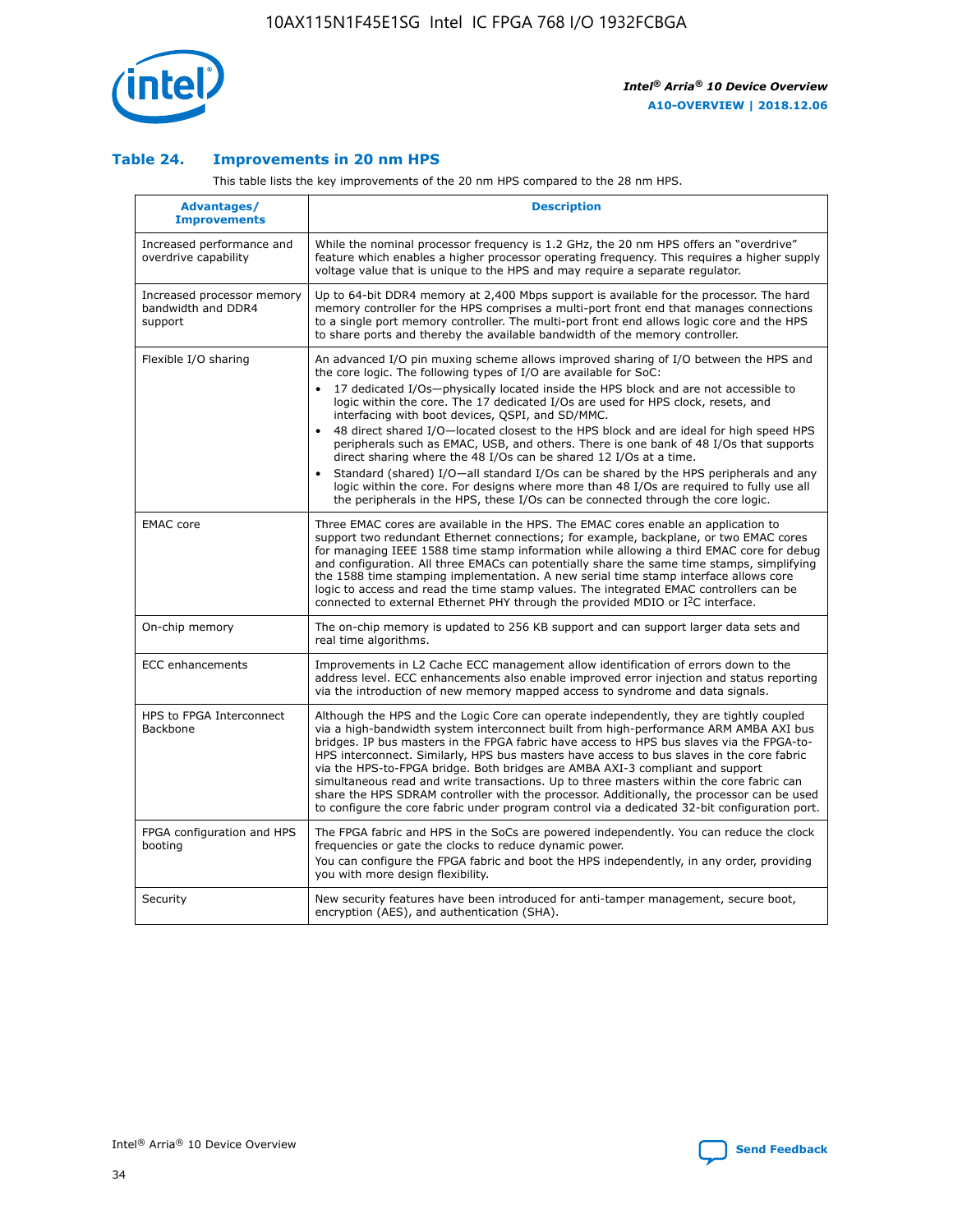

# **Features of the HPS**

The HPS has the following features:

- 1.2-GHz, dual-core ARM Cortex-A9 MPCore processor with up to 1.5-GHz via overdrive
	- ARMv7-A architecture that runs 32-bit ARM instructions, 16-bit and 32-bit Thumb instructions, and 8-bit Java byte codes in Jazelle style
	- Superscalar, variable length, out-of-order pipeline with dynamic branch prediction
	- Instruction Efficiency 2.5 MIPS/MHz, which provides total performance of 7500 MIPS at 1.5 GHz
- Each processor core includes:
	- 32 KB of L1 instruction cache, 32 KB of L1 data cache
	- Single- and double-precision floating-point unit and NEON media engine
	- CoreSight debug and trace technology
	- Snoop Control Unit (SCU) and Acceleration Coherency Port (ACP)
- 512 KB of shared L2 cache
- 256 KB of scratch RAM
- Hard memory controller with support for DDR3, DDR4 and optional error correction code (ECC) support
- Multiport Front End (MPFE) Scheduler interface to the hard memory controller
- 8-channel direct memory access (DMA) controller
- QSPI flash controller with SIO, DIO, QIO SPI Flash support
- NAND flash controller (ONFI 1.0 or later) with DMA and ECC support, updated to support 8 and 16-bit Flash devices and new command DMA to offload CPU for fast power down recovery
- Updated SD/SDIO/MMC controller to eMMC 4.5 with DMA with CE-ATA digital command support
- 3 10/100/1000 Ethernet media access control (MAC) with DMA
- 2 USB On-the-Go (OTG) controllers with DMA
- $\bullet$  5 I<sup>2</sup>C controllers (3 can be used by EMAC for MIO to external PHY)
- 2 UART 16550 Compatible controllers
- 4 serial peripheral interfaces (SPI) (2 Master, 2 Slaves)
- 62 programmable general-purpose I/Os, which includes 48 direct share I/Os that allows the HPS peripherals to connect directly to the FPGA I/Os
- 7 general-purpose timers
- 4 watchdog timers
- Anti-tamper, Secure Boot, Encryption (AES) and Authentication (SHA)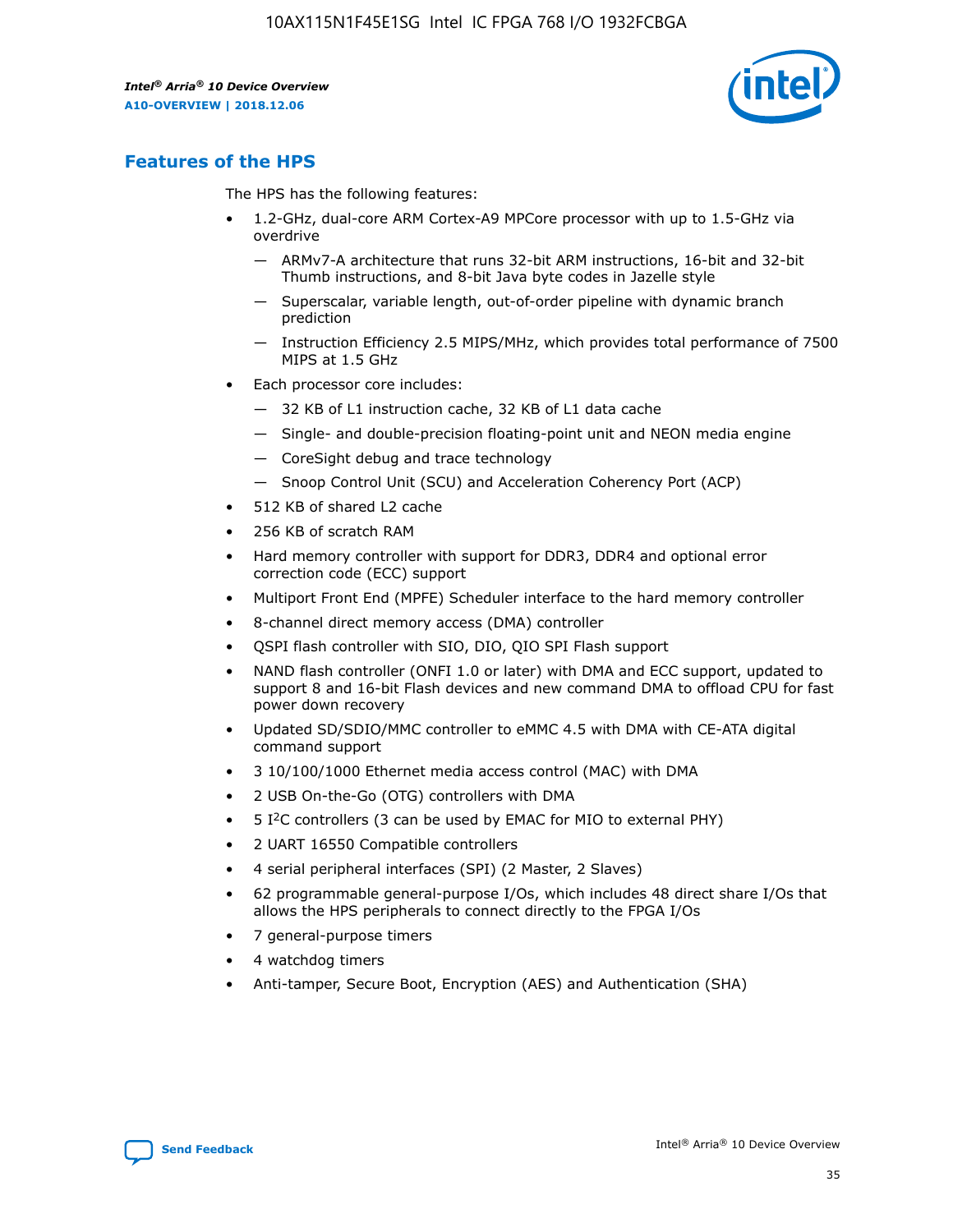

# **System Peripherals and Debug Access Port**

Each Ethernet MAC, USB OTG, NAND flash controller, and SD/MMC controller module has an integrated DMA controller. For modules without an integrated DMA controller, an additional DMA controller module provides up to eight channels of high-bandwidth data transfers. Peripherals that communicate off-chip are multiplexed with other peripherals at the HPS pin level. This allows you to choose which peripherals interface with other devices on your PCB.

The debug access port provides interfaces to industry standard JTAG debug probes and supports ARM CoreSight debug and core traces to facilitate software development.

## **HPS–FPGA AXI Bridges**

The HPS–FPGA bridges, which support the Advanced Microcontroller Bus Architecture (AMBA) Advanced eXtensible Interface (AXI™) specifications, consist of the following bridges:

- FPGA-to-HPS AMBA AXI bridge—a high-performance bus supporting 32, 64, and 128 bit data widths that allows the FPGA fabric to issue transactions to slaves in the HPS.
- HPS-to-FPGA Avalon/AMBA AXI bridge—a high-performance bus supporting 32, 64, and 128 bit data widths that allows the HPS to issue transactions to slaves in the FPGA fabric.
- Lightweight HPS-to-FPGA AXI bridge—a lower latency 32 bit width bus that allows the HPS to issue transactions to soft peripherals in the FPGA fabric. This bridge is primarily used for control and status register (CSR) accesses to peripherals in the FPGA fabric.

The HPS–FPGA AXI bridges allow masters in the FPGA fabric to communicate with slaves in the HPS logic, and vice versa. For example, the HPS-to-FPGA AXI bridge allows you to share memories instantiated in the FPGA fabric with one or both microprocessors in the HPS, while the FPGA-to-HPS AXI bridge allows logic in the FPGA fabric to access the memory and peripherals in the HPS.

Each HPS–FPGA bridge also provides asynchronous clock crossing for data transferred between the FPGA fabric and the HPS.

#### **HPS SDRAM Controller Subsystem**

The HPS SDRAM controller subsystem contains a multiport SDRAM controller and DDR PHY that are shared between the FPGA fabric (through the FPGA-to-HPS SDRAM interface), the level 2 (L2) cache, and the level 3 (L3) system interconnect. The FPGA-to-HPS SDRAM interface supports AMBA AXI and Avalon® Memory-Mapped (Avalon-MM) interface standards, and provides up to six individual ports for access by masters implemented in the FPGA fabric.

The HPS SDRAM controller supports up to 3 masters (command ports), 3x 64-bit read data ports and 3x 64-bit write data ports.

To maximize memory performance, the SDRAM controller subsystem supports command and data reordering, deficit round-robin arbitration with aging, and high-priority bypass features.

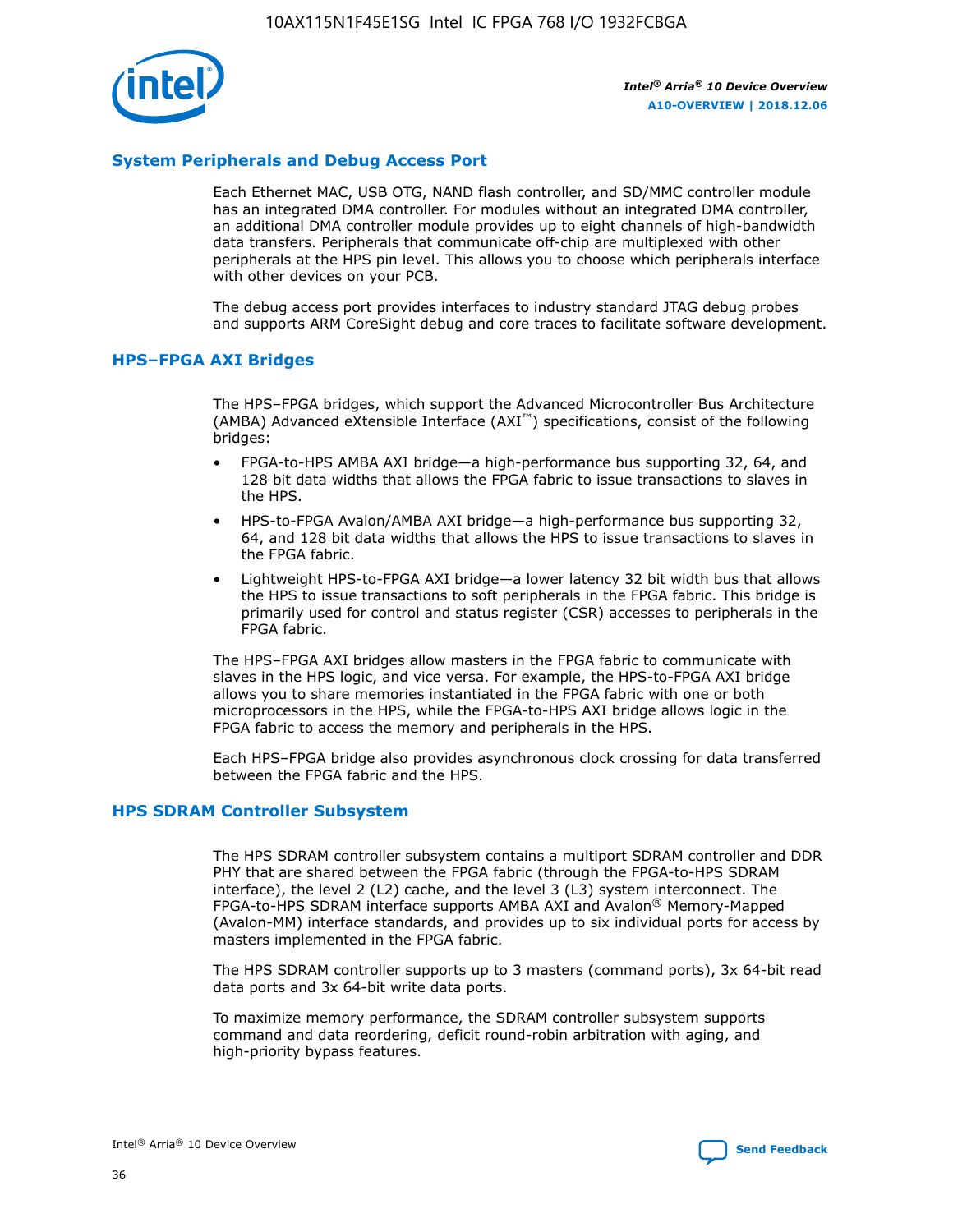

# **FPGA Configuration and HPS Booting**

The FPGA fabric and HPS in the SoC FPGA must be powered at the same time. You can reduce the clock frequencies or gate the clocks to reduce dynamic power.

Once powered, the FPGA fabric and HPS can be configured independently thus providing you with more design flexibility:

- You can boot the HPS independently. After the HPS is running, the HPS can fully or partially reconfigure the FPGA fabric at any time under software control. The HPS can also configure other FPGAs on the board through the FPGA configuration controller.
- Configure the FPGA fabric first, and then boot the HPS from memory accessible to the FPGA fabric.

## **Hardware and Software Development**

For hardware development, you can configure the HPS and connect your soft logic in the FPGA fabric to the HPS interfaces using the Platform Designer system integration tool in the Intel Quartus Prime software.

For software development, the ARM-based SoC FPGA devices inherit the rich software development ecosystem available for the ARM Cortex-A9 MPCore processor. The software development process for Intel SoC FPGAs follows the same steps as those for other SoC devices from other manufacturers. Support for Linux\*, VxWorks\*, and other operating systems are available for the SoC FPGAs. For more information on the operating systems support availability, contact the Intel FPGA sales team.

You can begin device-specific firmware and software development on the Intel SoC FPGA Virtual Target. The Virtual Target is a fast PC-based functional simulation of a target development system—a model of a complete development board. The Virtual Target enables the development of device-specific production software that can run unmodified on actual hardware.

# **Dynamic and Partial Reconfiguration**

The Intel Arria 10 devices support dynamic and partial reconfiguration. You can use dynamic and partial reconfiguration simultaneously to enable seamless reconfiguration of both the device core and transceivers.

# **Dynamic Reconfiguration**

You can reconfigure the PMA and PCS blocks while the device continues to operate. This feature allows you to change the data rates, protocol, and analog settings of a channel in a transceiver bank without affecting on-going data transfer in other transceiver banks. This feature is ideal for applications that require dynamic multiprotocol or multirate support.

# **Partial Reconfiguration**

Using partial reconfiguration, you can reconfigure some parts of the device while keeping the device in operation.

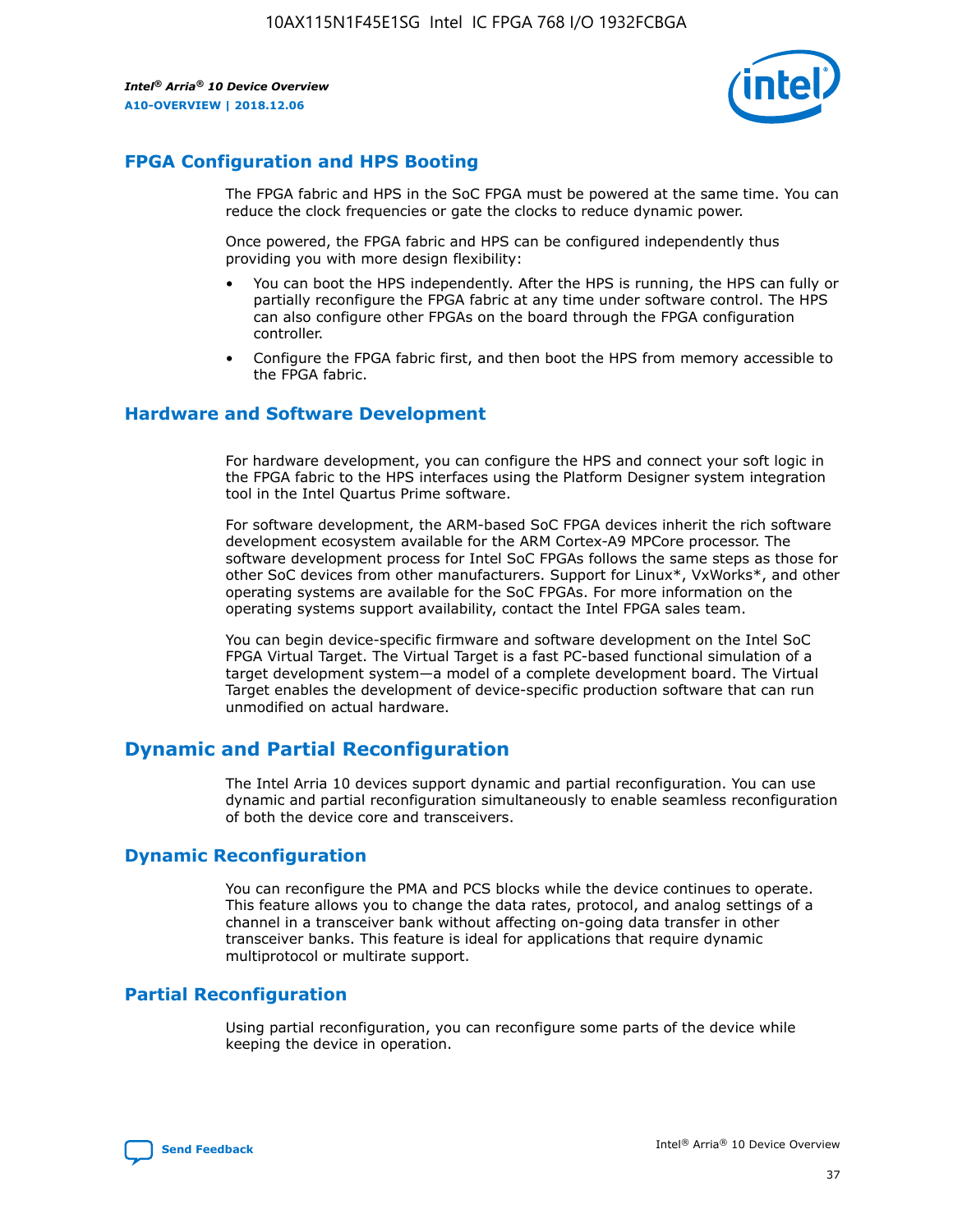

Instead of placing all device functions in the FPGA fabric, you can store some functions that do not run simultaneously in external memory and load them only when required. This capability increases the effective logic density of the device, and lowers cost and power consumption.

In the Intel solution, you do not have to worry about intricate device architecture to perform a partial reconfiguration. The partial reconfiguration capability is built into the Intel Quartus Prime design software, making such time-intensive task simple.

Intel Arria 10 devices support partial reconfiguration in the following configuration options:

- Using an internal host:
	- All supported configuration modes where the FPGA has access to external memory devices such as serial and parallel flash memory.
	- Configuration via Protocol [CvP (PCIe)]
- Using an external host—passive serial (PS), fast passive parallel (FPP) x8, FPP x16, and FPP x32 I/O interface.

# **Enhanced Configuration and Configuration via Protocol**

## **Table 25. Configuration Schemes and Features of Intel Arria 10 Devices**

Intel Arria 10 devices support 1.8 V programming voltage and several configuration schemes.

| <b>Scheme</b>                                                          | <b>Data</b><br><b>Width</b> | <b>Max Clock</b><br>Rate<br>(MHz) | <b>Max Data</b><br>Rate<br>(Mbps)<br>(13) | <b>Decompression</b> | <b>Design</b><br>Security <sup>(1</sup><br>4) | <b>Partial</b><br><b>Reconfiguration</b><br>(15) | <b>Remote</b><br><b>System</b><br><b>Update</b> |
|------------------------------------------------------------------------|-----------------------------|-----------------------------------|-------------------------------------------|----------------------|-----------------------------------------------|--------------------------------------------------|-------------------------------------------------|
| <b>JTAG</b>                                                            | 1 bit                       | 33                                | 33                                        |                      |                                               | Yes(16)                                          |                                                 |
| Active Serial (AS)<br>through the<br>EPCO-L<br>configuration<br>device | 1 bit,<br>4 bits            | 100                               | 400                                       | Yes                  | Yes                                           | $Y_{PS}(16)$                                     | Yes                                             |
| Passive serial (PS)<br>through CPLD or<br>external<br>microcontroller  | 1 bit                       | 100                               | 100                                       | Yes                  | Yes                                           | Yes <sup>(16)</sup>                              | Parallel<br>Flash<br>Loader<br>(PFL) IP<br>core |
|                                                                        |                             |                                   |                                           |                      |                                               |                                                  | continued                                       |

<sup>(13)</sup> Enabling either compression or design security features affects the maximum data rate. Refer to the Intel Arria 10 Device Datasheet for more information.

<sup>(14)</sup> Encryption and compression cannot be used simultaneously.

 $(15)$  Partial reconfiguration is an advanced feature of the device family. If you are interested in using partial reconfiguration, contact Intel for support.

 $(16)$  Partial configuration can be performed only when it is configured as internal host.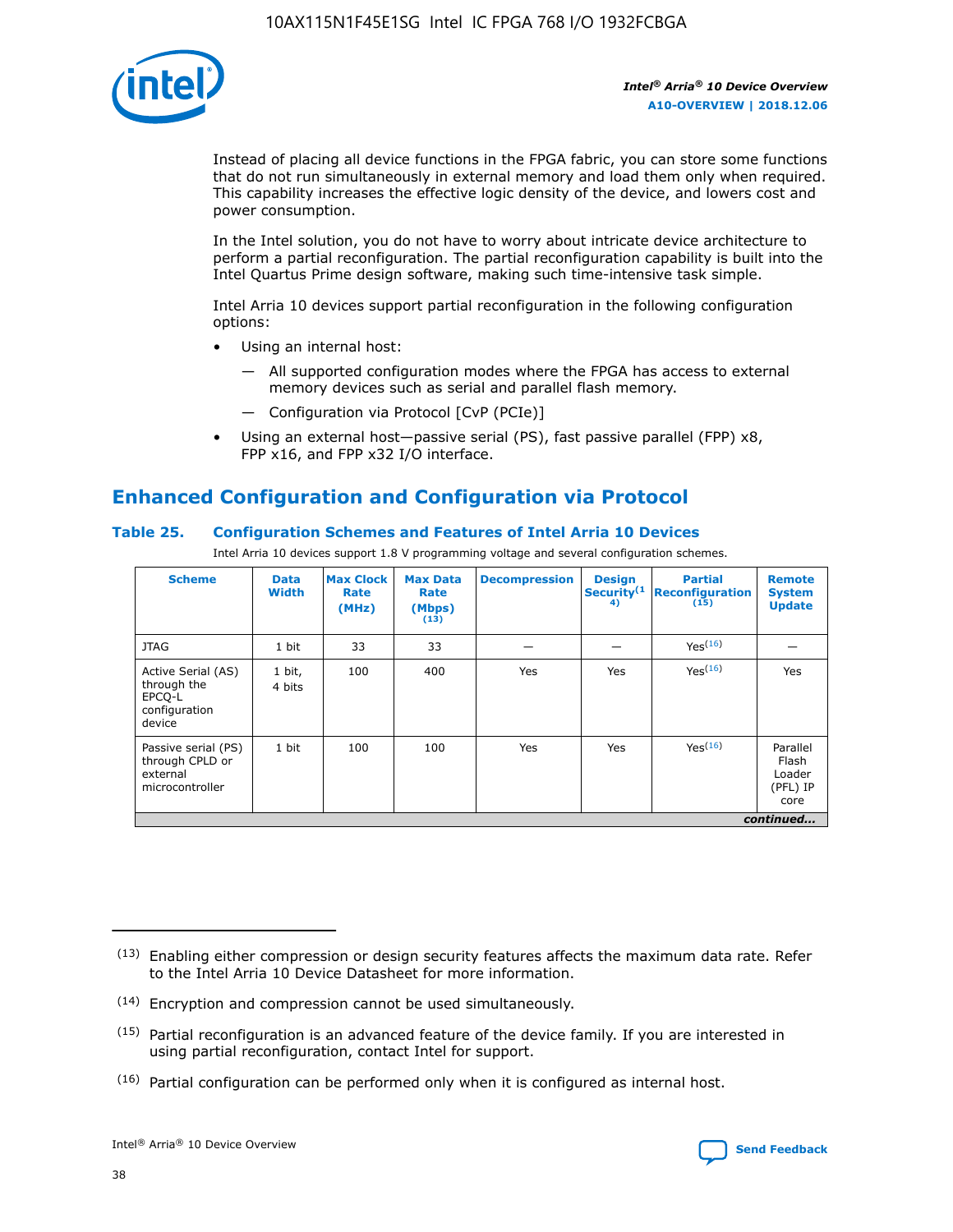

| <b>Scheme</b>                                    | <b>Data</b><br><b>Width</b> | <b>Max Clock</b><br>Rate<br>(MHz) | <b>Max Data</b><br>Rate<br>(Mbps)<br>(13) | <b>Decompression</b> | <b>Design</b><br>Security <sup>(1</sup><br>4) | <b>Partial</b><br><b>Reconfiguration</b><br>(15) | <b>Remote</b><br><b>System</b><br><b>Update</b> |
|--------------------------------------------------|-----------------------------|-----------------------------------|-------------------------------------------|----------------------|-----------------------------------------------|--------------------------------------------------|-------------------------------------------------|
| Fast passive                                     | 8 bits                      | 100                               | 3200                                      | Yes                  | Yes                                           | Yes(17)                                          | PFL IP                                          |
| parallel (FPP)<br>through CPLD or                | 16 bits                     |                                   |                                           | Yes                  | Yes                                           |                                                  | core                                            |
| external<br>microcontroller                      | 32 bits                     |                                   |                                           | Yes                  | Yes                                           |                                                  |                                                 |
| Configuration via                                | 16 bits                     | 100                               | 3200                                      | Yes                  | Yes                                           | Yes <sup>(17)</sup>                              |                                                 |
| <b>HPS</b>                                       | 32 bits                     |                                   |                                           | Yes                  | Yes                                           |                                                  |                                                 |
| Configuration via<br>Protocol [CvP<br>$(PCIe^*)$ | x1, x2,<br>x4, x8<br>lanes  |                                   | 8000                                      | Yes                  | Yes                                           | Yes <sup>(16)</sup>                              |                                                 |

You can configure Intel Arria 10 devices through PCIe using Configuration via Protocol (CvP). The Intel Arria 10 CvP implementation conforms to the PCIe 100 ms power-up-to-active time requirement.

#### **Related Information**

[Configuration via Protocol \(CvP\) Implementation in Intel FPGAs User Guide](https://www.intel.com/content/www/us/en/programmable/documentation/dsu1441819344145.html#dsu1442269728522) Provides more information about the CvP configuration scheme.

# **SEU Error Detection and Correction**

Intel Arria 10 devices offer robust and easy-to-use single-event upset (SEU) error detection and correction circuitry.

The detection and correction circuitry includes protection for Configuration RAM (CRAM) programming bits and user memories. The CRAM is protected by a continuously running CRC error detection circuit with integrated ECC that automatically corrects one or two errors and detects higher order multi-bit errors. When more than two errors occur, correction is available through reloading of the core programming file, providing a complete design refresh while the FPGA continues to operate.

The physical layout of the Intel Arria 10 CRAM array is optimized to make the majority of multi-bit upsets appear as independent single-bit or double-bit errors which are automatically corrected by the integrated CRAM ECC circuitry. In addition to the CRAM protection, the M20K memory blocks also include integrated ECC circuitry and are layout-optimized for error detection and correction. The MLAB does not have ECC.

(14) Encryption and compression cannot be used simultaneously.

<sup>(17)</sup> Supported at a maximum clock rate of 100 MHz.



 $(13)$  Enabling either compression or design security features affects the maximum data rate. Refer to the Intel Arria 10 Device Datasheet for more information.

 $(15)$  Partial reconfiguration is an advanced feature of the device family. If you are interested in using partial reconfiguration, contact Intel for support.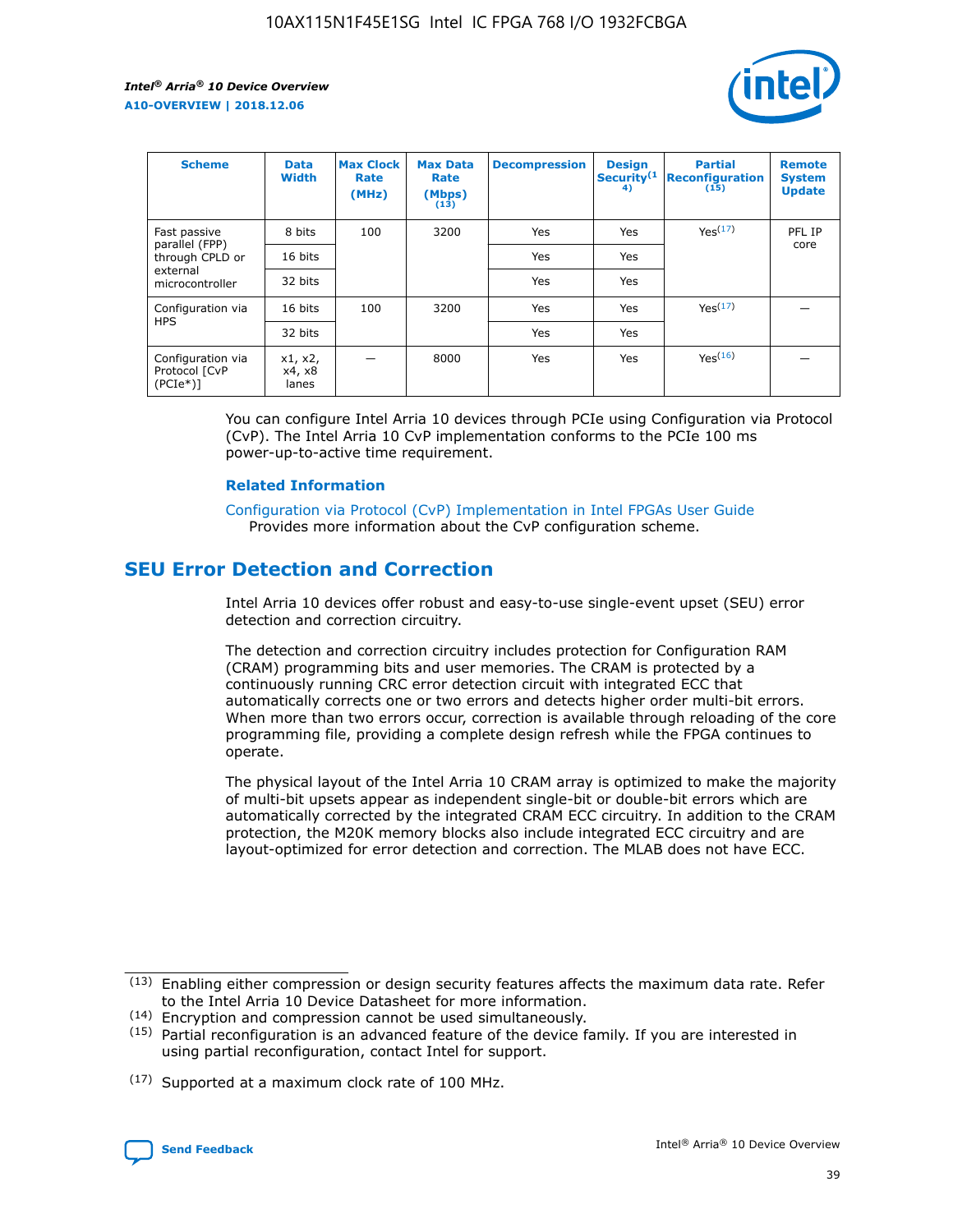

# **Power Management**

Intel Arria 10 devices leverage the advanced 20 nm process technology, a low 0.9 V core power supply, an enhanced core architecture, and several optional power reduction techniques to reduce total power consumption by as much as 40% compared to Arria V devices and as much as 60% compared to Stratix V devices.

The optional power reduction techniques in Intel Arria 10 devices include:

- **SmartVID**—a code is programmed into each device during manufacturing that allows a smart regulator to operate the device at lower core  $V_{CC}$  while maintaining performance
- **Programmable Power Technology**—non-critical timing paths are identified by the Intel Quartus Prime software and the logic in these paths is biased for low power instead of high performance
- **Low Static Power Options**—devices are available with either standard static power or low static power while maintaining performance

Furthermore, Intel Arria 10 devices feature Intel's industry-leading low power transceivers and include a number of hard IP blocks that not only reduce logic resources but also deliver substantial power savings compared to soft implementations. In general, hard IP blocks consume up to 90% less power than the equivalent soft logic implementations.

# **Incremental Compilation**

The Intel Quartus Prime software incremental compilation feature reduces compilation time and helps preserve performance to ease timing closure. The incremental compilation feature enables the partial reconfiguration flow for Intel Arria 10 devices.

Incremental compilation supports top-down, bottom-up, and team-based design flows. This feature facilitates modular, hierarchical, and team-based design flows where different designers compile their respective design sections in parallel. Furthermore, different designers or IP providers can develop and optimize different blocks of the design independently. These blocks can then be imported into the top level project.

# **Document Revision History for Intel Arria 10 Device Overview**

| <b>Document</b><br><b>Version</b> | <b>Changes</b>                                                                                                                                                                                                                                                              |
|-----------------------------------|-----------------------------------------------------------------------------------------------------------------------------------------------------------------------------------------------------------------------------------------------------------------------------|
| 2018.12.06                        | Added links to Intel Arria 10 device errata documents.<br>Removed automotive temperature option from the Intel Arria 10 GX devices.<br>Removed -3 fabric speed grade from the Intel Arria 10 GT devices.<br>Updated power options for the Intel Arria 10 GX and GT devices. |
| 2018.04.09                        | Updated the lowest $V_{CC}$ from 0.83 V to 0.82 V in the topic listing a summary of the device features.                                                                                                                                                                    |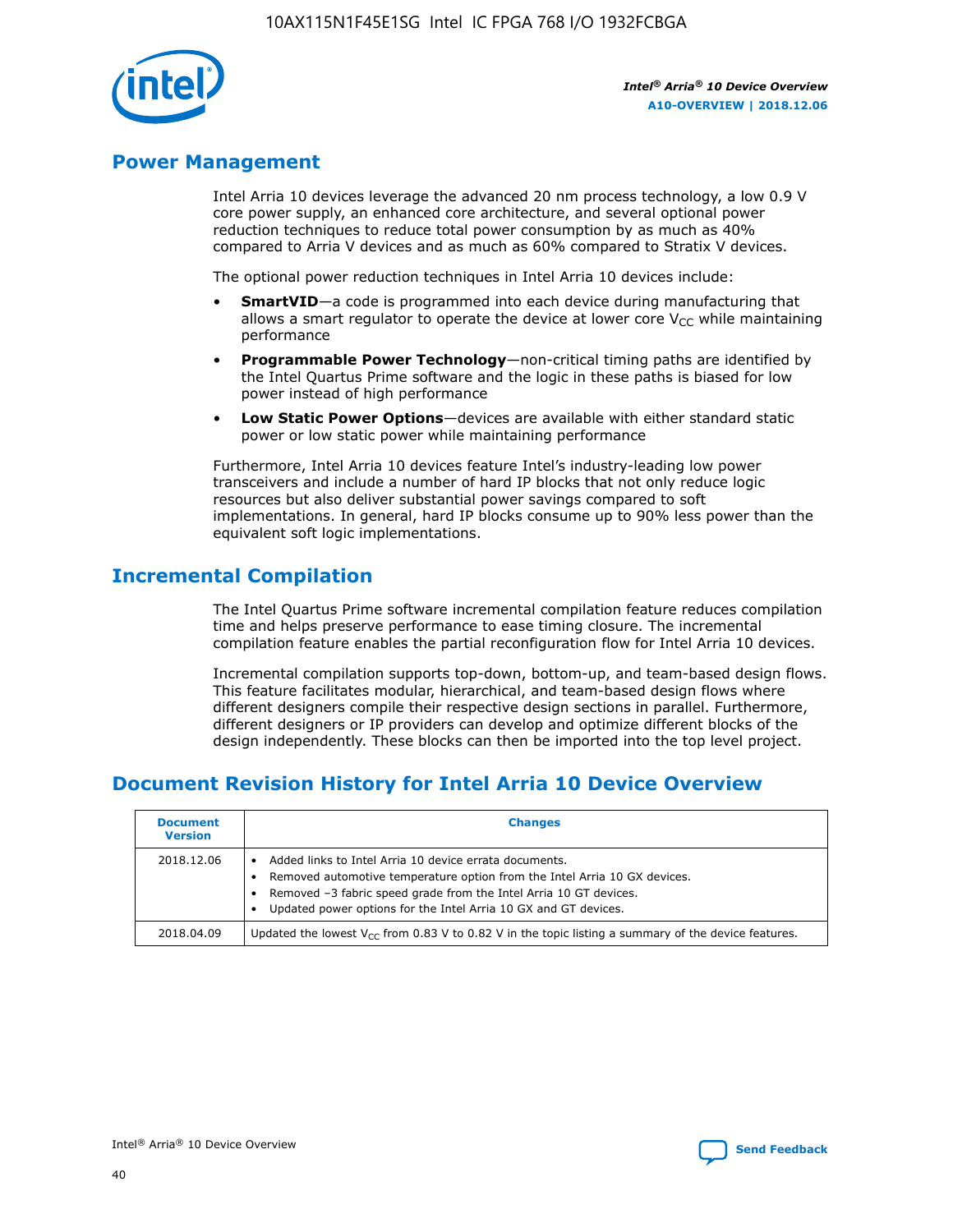#### *Intel® Arria® 10 Device Overview* **A10-OVERVIEW | 2018.12.06**



| <b>Date</b>    | <b>Version</b> | <b>Changes</b>                                                                                                                                                                                                                                                                                                                                                                                                                                                                                                                                                                                                                                                                                                                                                                                                                                                                                                                                                            |
|----------------|----------------|---------------------------------------------------------------------------------------------------------------------------------------------------------------------------------------------------------------------------------------------------------------------------------------------------------------------------------------------------------------------------------------------------------------------------------------------------------------------------------------------------------------------------------------------------------------------------------------------------------------------------------------------------------------------------------------------------------------------------------------------------------------------------------------------------------------------------------------------------------------------------------------------------------------------------------------------------------------------------|
| January 2018   | 2018.01.17     | Updated the maximum data rate for HPS (Intel Arria 10 SX devices<br>external memory interface DDR3 controller from 2,166 Mbps to 2,133<br>Mbps.<br>Updated maximum frequency supported for half rate QDRII and QDRII<br>+ SRAM to 633 MHz in Memory Standards Supported by the Soft<br>Memory Controller table.<br>Updated transceiver backplane capability to 12.5 Gbps.<br>$\bullet$<br>Removed transceiver speed grade 5 in Sample Ordering Core and<br>Available Options for Intel Arria 10 GX Devices figure.<br>Removed package code 40, low static power, SmartVID, industrial, and<br>military operating temperature support from Sample Ordering Core and<br>Available Options for Intel Arria 10 GT Devices figure.<br>Updated short reach transceiver rate for Intel Arria 10 GT devices to<br>25.8 Gbps.<br>Removed On-Die Instrumentation - EyeQ and Jitter Margin Tool<br>support from PMA Features of the Transceivers in Intel Arria 10 Devices<br>table. |
| September 2017 | 2017.09.20     | Updated the maximum speed of the DDR4 external memory interface from<br>1,333 MHz/2,666 Mbps to 1,200 MHz/2,400 Mbps.                                                                                                                                                                                                                                                                                                                                                                                                                                                                                                                                                                                                                                                                                                                                                                                                                                                     |
| July 2017      | 2017.07.13     | Corrected the automotive temperature range in the figure showing the<br>available options for the Intel Arria 10 GX devices from "-40°C to 100°C"<br>to "-40°C to 125°C".                                                                                                                                                                                                                                                                                                                                                                                                                                                                                                                                                                                                                                                                                                                                                                                                 |
| July 2017      | 2017.07.06     | Added automotive temperature option to Intel Arria 10 GX device family.                                                                                                                                                                                                                                                                                                                                                                                                                                                                                                                                                                                                                                                                                                                                                                                                                                                                                                   |
| May 2017       | 2017.05.08     | Corrected protocol names with "1588" to "IEEE 1588v2".<br>$\bullet$<br>Updated the vertical migration table to remove vertical migration<br>$\bullet$<br>between Intel Arria 10 GX and Intel Arria 10 SX device variants.<br>Removed all "Preliminary" marks.<br>$\bullet$                                                                                                                                                                                                                                                                                                                                                                                                                                                                                                                                                                                                                                                                                                |
| March 2017     | 2017.03.15     | Removed the topic about migration from Intel Arria 10 to Intel Stratix<br>$\bullet$<br>10 devices.<br>Rebranded as Intel.<br>$\bullet$                                                                                                                                                                                                                                                                                                                                                                                                                                                                                                                                                                                                                                                                                                                                                                                                                                    |
| October 2016   | 2016.10.31     | Removed package F36 from Intel Arria 10 GX devices.<br>Updated Intel Arria 10 GT sample ordering code and maximum GX<br>$\bullet$<br>transceiver count. Intel Arria 10 GT devices are available only in the<br>SF45 package option with a maximum of 72 transceivers.                                                                                                                                                                                                                                                                                                                                                                                                                                                                                                                                                                                                                                                                                                     |
| May 2016       | 2016.05.02     | Updated the FPGA Configuration and HPS Booting topic.<br>$\bullet$<br>Remove V <sub>CC</sub> PowerManager from the Summary of Features, Power<br>Management and Arria 10 Device Variants and packages topics. This<br>feature is no longer supported in Arria 10 devices.<br>Removed LPDDR3 from the Memory Standards Supported by the HPS<br>Hard Memory Controller table in the Memory Standards Supported by<br>Intel Arria 10 Devices topic. This standard is only supported by the<br>FPGA.<br>Removed transceiver speed grade 5 from the Device Variants and<br>Packages topic for Arria 10 GX and SX devices.                                                                                                                                                                                                                                                                                                                                                      |
| February 2016  | 2016.02.11     | Changed the maximum Arria 10 GT datarate to 25.8 Gbps and the<br>minimum datarate to 1 Gbps globally.<br>Revised the state for Core clock networks in the Summary of Features<br>$\bullet$<br>topic.<br>Changed the transceiver parameters in the "Summary of Features for<br>$\bullet$<br>Arria 10 Devices" table.<br>• Changed the transceiver parameters in the "Maximum Resource Counts<br>for Arria 10 GT Devices" table.<br>Changed the package availability for GT devices in the "Package Plan<br>for Arria 10 GT Devices" table.<br>Changed the package configurations for GT devices in the "Migration"<br>Capability Across Arria 10 Product Lines" figure.<br>continued                                                                                                                                                                                                                                                                                       |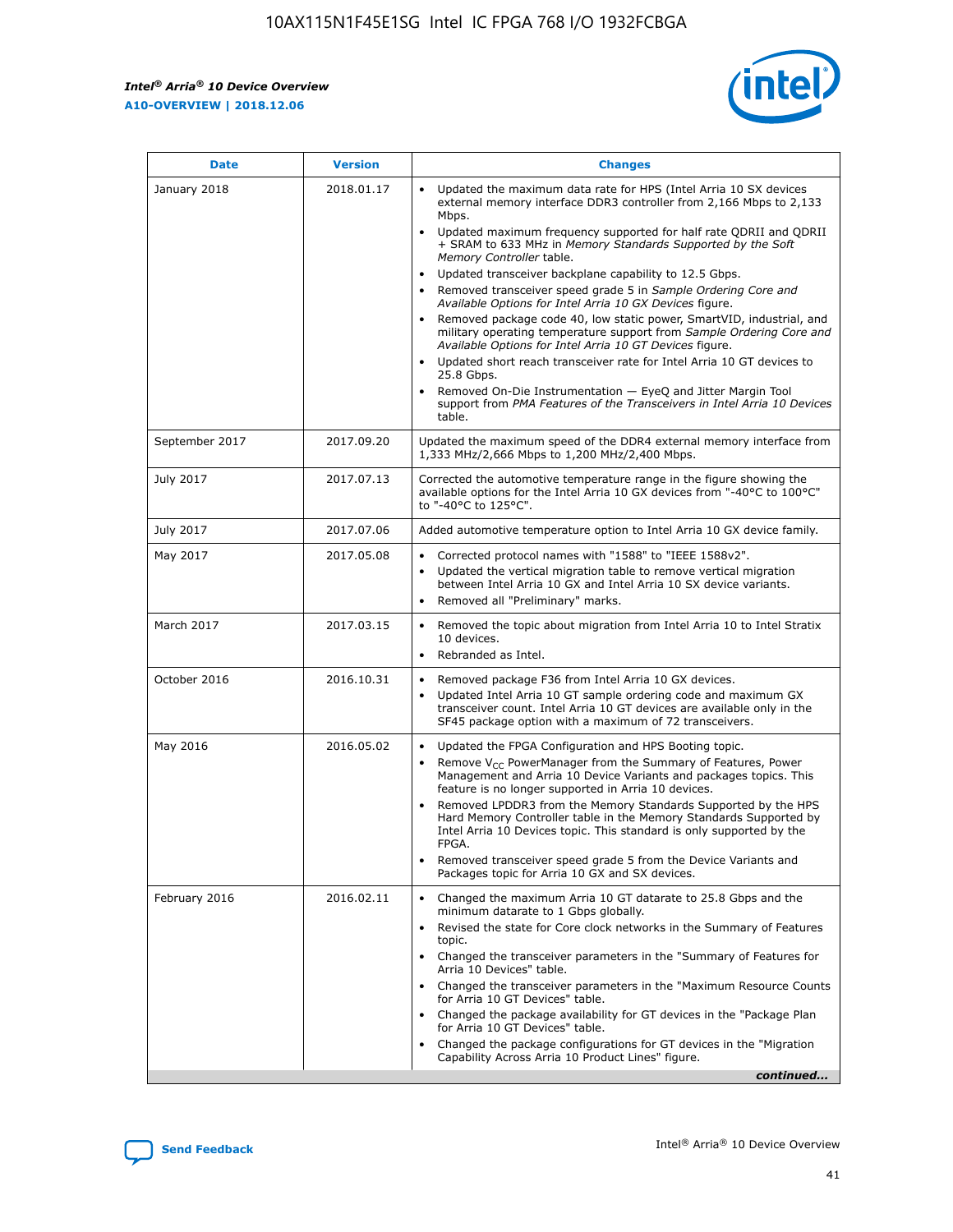

| <b>Date</b>   | <b>Version</b> | <b>Changes</b>                                                                                                                                                               |
|---------------|----------------|------------------------------------------------------------------------------------------------------------------------------------------------------------------------------|
|               |                | • Changed transceiver parameters in the "Low Power Serial Transceivers"<br>section.                                                                                          |
|               |                | • Changed the transceiver descriptions in the "Device Variants for the<br>Arria 10 Device Family" table.                                                                     |
|               |                | Changed the "Sample Ordering Code and Available Options for Arria 10<br>$\bullet$<br>GT Devices" figure.                                                                     |
|               |                | Changed the datarates for GT devices in the "PMA Features" section.                                                                                                          |
|               |                | Changed the datarates for GT devices in the "PCS Features" section.<br>$\bullet$                                                                                             |
| December 2015 | 2015.12.14     | Updated the number of M20K memory blocks for Arria 10 GX 660 from<br>2133 to 2131 and corrected the total RAM bit from 48,448 Kb to<br>48,408 Kb.                            |
|               |                | Corrected the number of DSP blocks for Arria 10 GX 660 from 1688 to<br>1687 in the table listing floating-point arithmetic resources.                                        |
| November 2015 | 2015.11.02     | Updated the maximum resources for Arria 10 GX 220, GX 320, GX 480,<br>$\bullet$<br>GX 660, SX 220, SX 320, SX 480, and SX 660.                                               |
|               |                | • Updated resource count for Arria 10 GX 320, GX 480, GX 660, SX 320,<br>SX 480, a SX 660 devices in Number of Multipliers in Intel Arria 10<br><b>Devices</b> table.        |
|               |                | Updated the available options for Arria 10 GX, GT, and SX.                                                                                                                   |
|               |                | Changed instances of Quartus II to Quartus Prime.<br>$\bullet$                                                                                                               |
| June 2015     | 2015.06.15     | Corrected label for Intel Arria 10 GT product lines in the vertical migration<br>figure.                                                                                     |
| May 2015      | 2015.05.15     | Corrected the DDR3 half rate and quarter rate maximum frequencies in the<br>table that lists the memory standards supported by the Intel Arria 10 hard<br>memory controller. |
| May 2015      | 2015.05.04     | • Added support for 13.5G JESD204b in the Summary of Features table.<br>• Added a link to Arria 10 GT Channel Usage in the Arria 10 GT Package<br>Plan topic.                |
|               |                | • Added a note to the table, Maximum Resource Counts for Arria 10 GT<br>devices.                                                                                             |
|               |                | • Updated the power requirements of the transceivers in the Low Power<br>Serial Transceivers topic.                                                                          |
| January 2015  | 2015.01.23     | • Added floating point arithmetic features in the Summary of Features<br>table.                                                                                              |
|               |                | • Updated the total embedded memory from 38.38 megabits (Mb) to<br>65.6 Mb.                                                                                                  |
|               |                | • Updated the table that lists the memory standards supported by Intel<br>Arria 10 devices.                                                                                  |
|               |                | Removed support for DDR3U, LPDDR3 SDRAM, RLDRAM 2, and DDR2.                                                                                                                 |
|               |                | Moved RLDRAM 3 support from hard memory controller to soft memory<br>controller. RLDRAM 3 support uses hard PHY with soft memory<br>controller.                              |
|               |                | Added soft memory controller support for QDR IV.<br>٠                                                                                                                        |
|               |                | Updated the maximum resource count table to include the number of<br>hard memory controllers available in each device variant.                                               |
|               |                | Updated the transceiver PCS data rate from 12.5 Gbps to 12 Gbps.<br>$\bullet$                                                                                                |
|               |                | Updated the max clock rate of PS, FPP x8, FPP x16, and Configuration<br>via HPS from 125 MHz to 100 MHz.                                                                     |
|               |                | Added a feature for fractional synthesis PLLs: PLL cascading.                                                                                                                |
|               |                | Updated the HPS programmable general-purpose I/Os from 54 to 62.<br>$\bullet$<br>continued                                                                                   |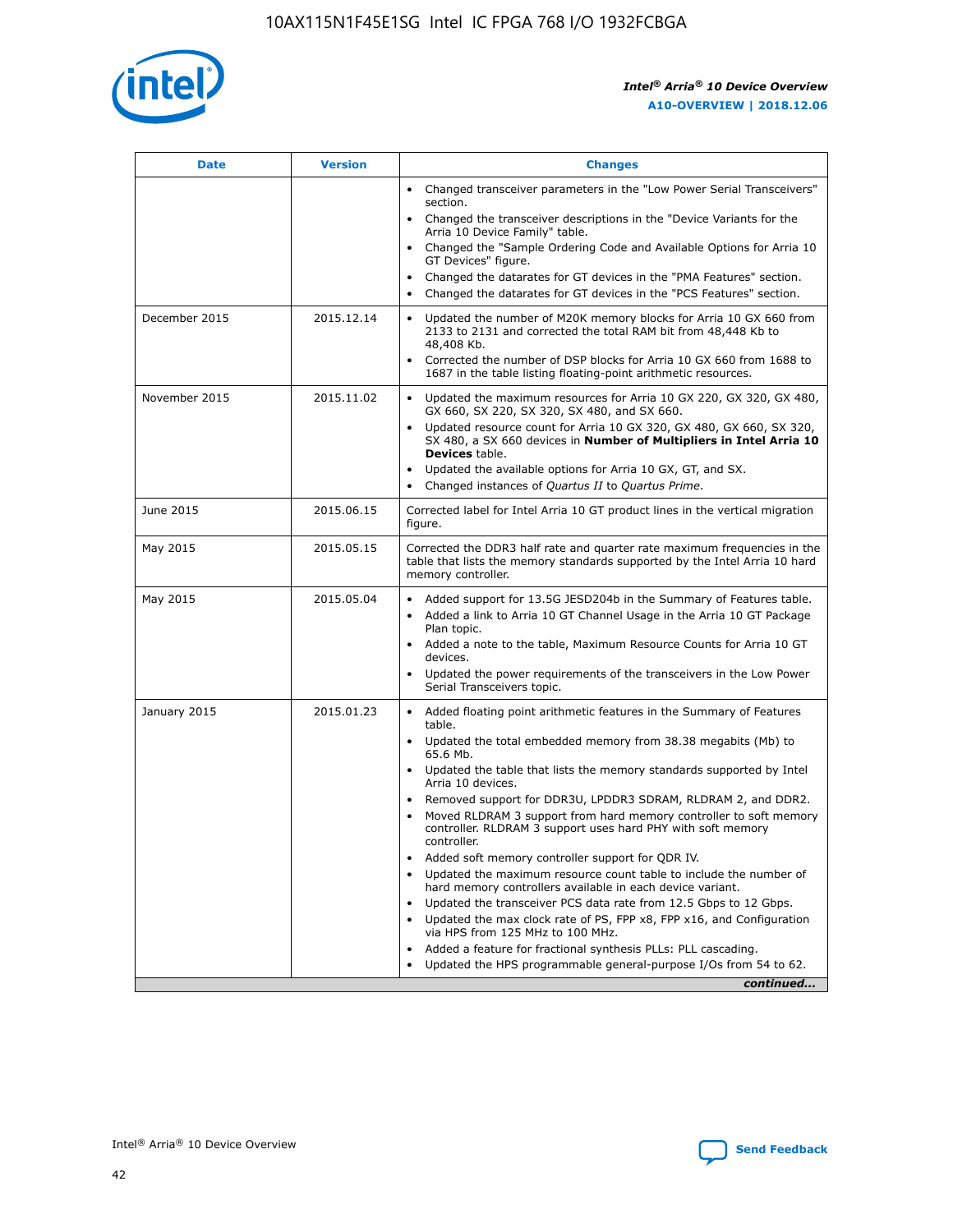r



| <b>Date</b>    | <b>Version</b> | <b>Changes</b>                                                                                                                                                                                                                                                                                                                                                                                                                                                                                                                                      |
|----------------|----------------|-----------------------------------------------------------------------------------------------------------------------------------------------------------------------------------------------------------------------------------------------------------------------------------------------------------------------------------------------------------------------------------------------------------------------------------------------------------------------------------------------------------------------------------------------------|
| September 2014 | 2014.09.30     | Corrected the 3 V I/O and LVDS I/O counts for F35 and F36 packages<br>$\bullet$<br>of Arria 10 GX.<br>Corrected the 3 V I/O, LVDS I/O, and transceiver counts for the NF40<br>$\bullet$<br>package of the Arria GX 570 and 660.<br>Removed 3 V I/O, LVDS I/O, and transceiver counts for the NF40<br>٠<br>package of the Arria GX 900 and 1150. The NF40 package is not<br>available for Arria 10 GX 900 and 1150.                                                                                                                                  |
| August 2014    | 2014.08.18     | Updated Memory (Kb) M20K maximum resources for Arria 10 GX 660<br>devices from 42,660 to 42,620.<br>Added GPIO columns consisting of LVDS I/O Bank and 3V I/O Bank in<br>$\bullet$<br>the Package Plan table.<br>Added how to use memory interface clock frequency higher than 533<br>$\bullet$<br>MHz in the I/O vertical migration.<br>Added information to clarify that RLDRAM3 support uses hard PHY with<br>$\bullet$<br>soft memory controller.<br>Added variable precision DSP blocks support for floating-point<br>$\bullet$<br>arithmetic. |
| June 2014      | 2014.06.19     | Updated number of dedicated I/Os in the HPS block to 17.                                                                                                                                                                                                                                                                                                                                                                                                                                                                                            |
| February 2014  | 2014.02.21     | Updated transceiver speed grade options for GT devices in Figure 2.                                                                                                                                                                                                                                                                                                                                                                                                                                                                                 |
| February 2014  | 2014.02.06     | Updated data rate for Arria 10 GT devices from 28.1 Gbps to 28.3 Gbps.                                                                                                                                                                                                                                                                                                                                                                                                                                                                              |
| December 2013  | 2013.12.10     | Updated the HPS memory standards support from LPDDR2 to LPDDR3.<br>Updated HPS block diagram to include dedicated HPS I/O and FPGA<br>$\bullet$<br>Configuration blocks as well as repositioned SD/SDIO/MMC, DMA, SPI<br>and NAND Flash with ECC blocks.                                                                                                                                                                                                                                                                                            |
| December 2013  | 2013.12.02     | Initial release.                                                                                                                                                                                                                                                                                                                                                                                                                                                                                                                                    |